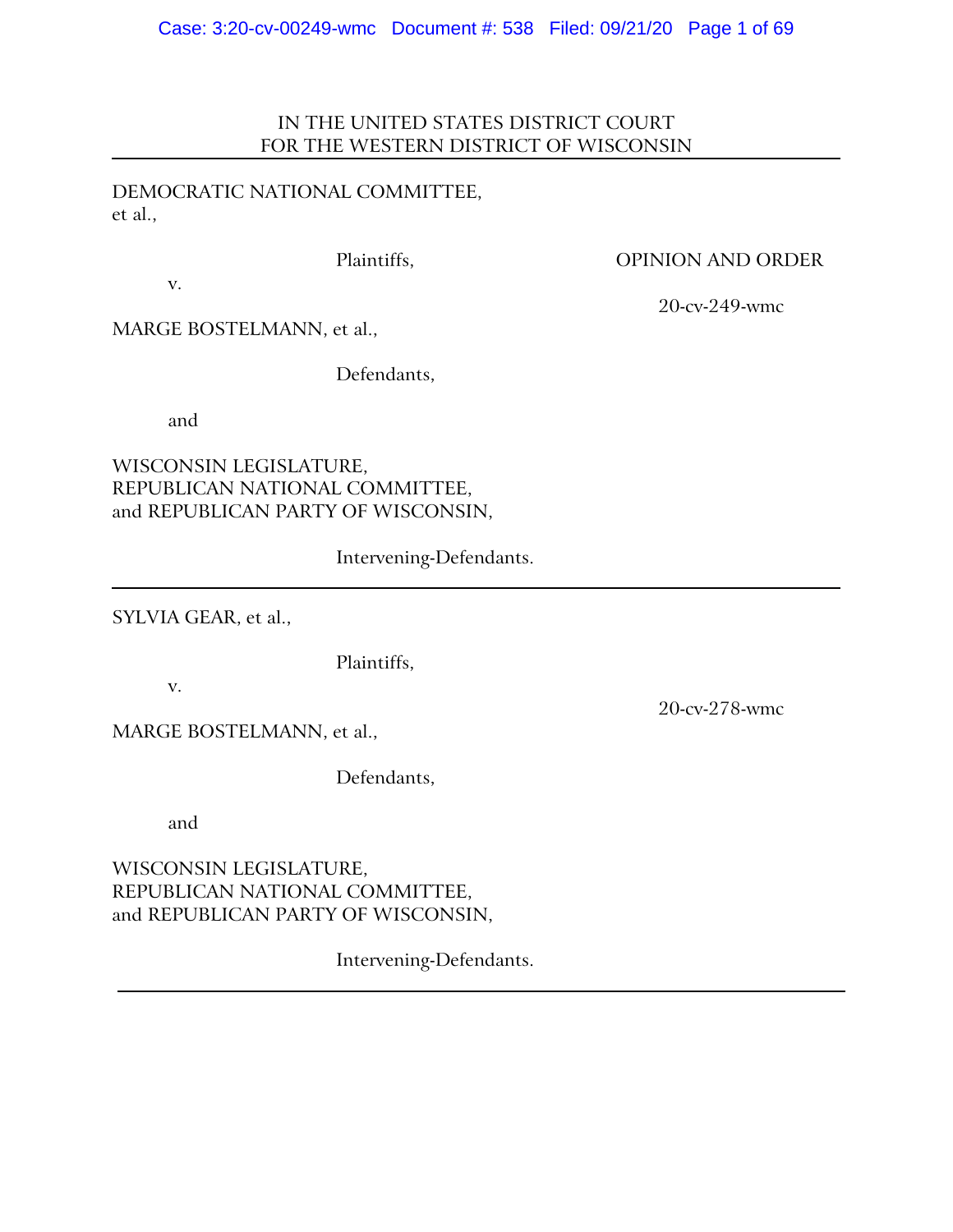# CHRYSTAL EDWARDS, et al.,

Plaintiffs,

v.

20-cv-340-wmc

20-cv-459-wmc

ROBIN VOS, et al.,

Defendants,

and

# REPUBLICAN NATIONAL COMMITTEE, and REPUBLICAN PARTY OF WISCONSIN,

Intervening-Defendants.

JILL SWENSON, et al.,

Plaintiffs,

v.

MARGE BOSTELMANN, et al.,

and

Defendants,

WISCONSIN LEGISLATURE, REPUBLICAN NATIONAL COMMITTEE, and REPUBLICAN PARTY OF WISCONSIN,

Intervening-Defendants.

In these four, consolidated lawsuits, various organizations and individuals have moved for preliminary injunctive relief concerning the conduct of the Wisconsin general election on November 3, 2020. While the Commissioners and Administrator of the Wisconsin Election Commission ("WEC") oppose the motions only to the extent the requested relief would exceed the WEC's statutory authority, the Wisconsin Legislature,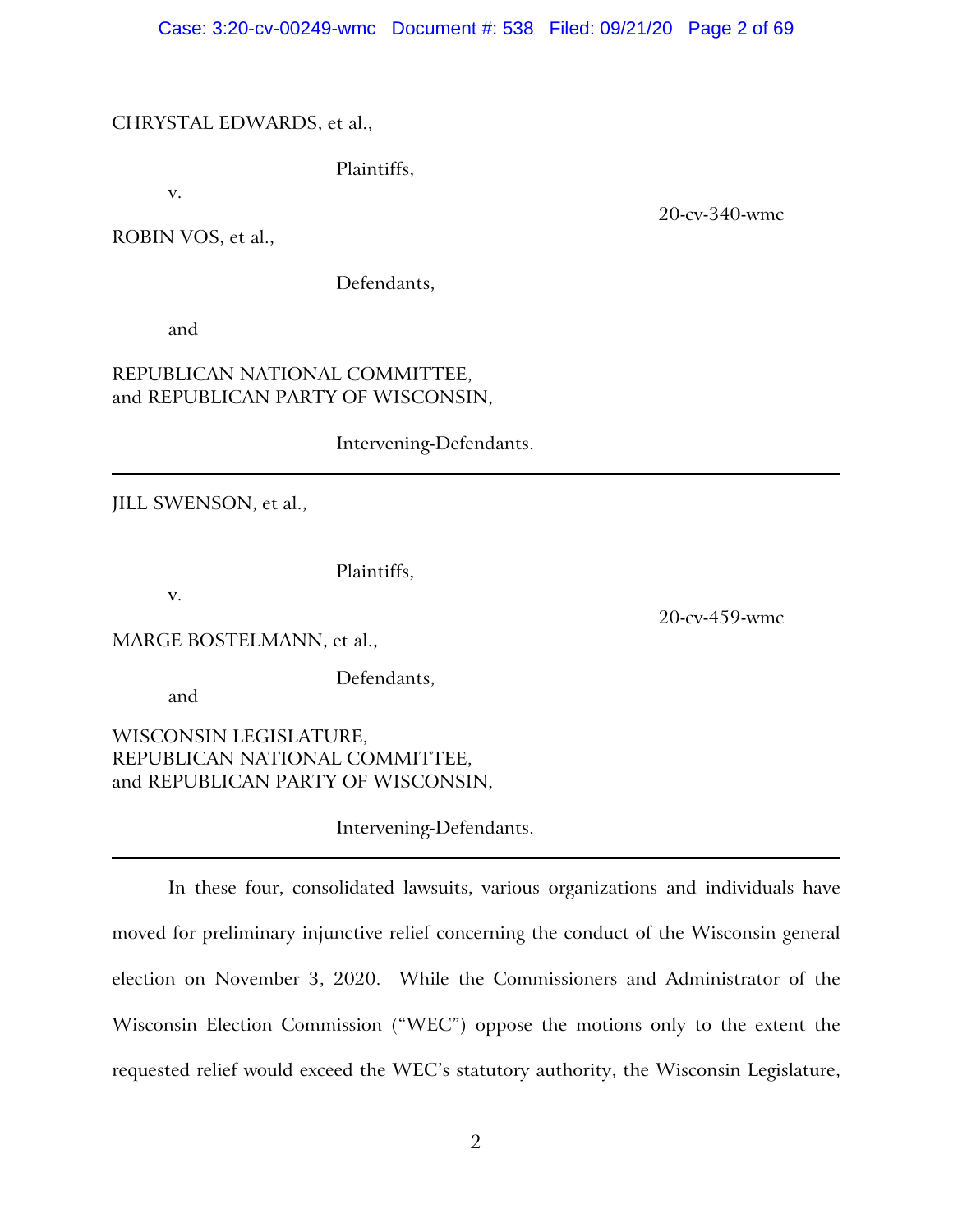### Case: 3:20-cv-00249-wmc Document #: 538 Filed: 09/21/20 Page 3 of 69

the Republican National Committee and the Republican Party of Wisconsin have intervened to offer a more robust opposition to those motions.<sup>[1](#page-2-0)</sup> In addition to these pending motions for preliminary injunction, defendants and intervening defendants have also moved to dismiss three of the four cases.

For the reasons that follow, the court will largely reject defendants' grounds to dismiss. As for the requests for preliminary relief, election workers' and voters' experiences during Wisconsin's primary election in April, which took place at the outset of the COVID-19 crisis, have convinced the court that some, limited relief from statutory deadlines for mail-in registration and absentee voting is again necessary to avoid an untenable impingement on Wisconsin citizens' right to vote, including the near certainty of disenfranchising tens of thousands of voters relying on the state's absentee ballot process. Indeed, any objective view of the record before this court leads to the inevitable conclusion that: (1) an unprecedented number of absentee ballots, which turned the predominance of in-person voting on its head in April, will again overwhelm the WEC and local officials despite their best efforts to prepare; (2) but for an extension of the deadlines for registering to vote electronically and for receipt of absentee ballots, tens of thousands of Wisconsin voters would have been disenfranchised in April; and (3) absent similar relief, will be again in November. Consistent with the fully briefed motions, evidence presented, and the hearing held on August 5, 2020, therefore, the court will grant in part and deny in part the

<span id="page-2-0"></span><sup>&</sup>lt;sup>1</sup> In the *Edwards* case, the Wisconsin State Assembly, Senate and members of the Wisconsin Legislature were also named as direct defendants along with the WEC Commissioners.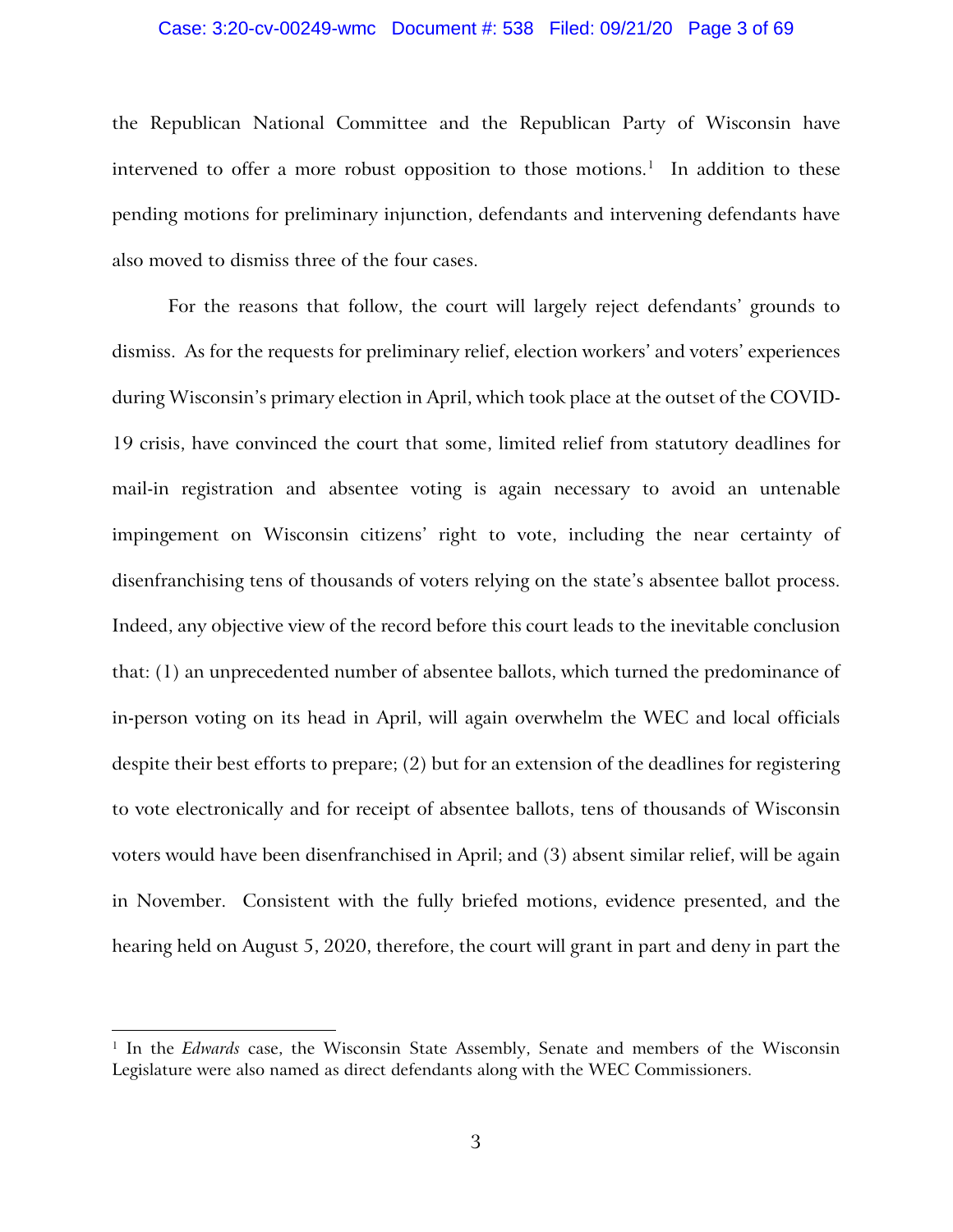parties' motions for reasons more fully explained below, including entering a preliminary

injunction providing the following relief:

- extending the deadline under Wisconsin Statute  $\S 6.28(1)$ , for online and mailin registration from October 14, to October 21, 2020;
- directing the WEC to include on the MyVote and WisVote websites (and on any additional materials that may be printed explaining the "indefinitely confined" option) the language provided in their March 2020 guidance, which explains that the indefinitely confined exception "does not require permanent or total inability to travel outside of the residence";
- extending the receipt deadline for absentee ballots under Wisconsin Statute § 6.87(6) until November 9, 2020, but requiring that the ballots be mailed and postmarked on or before election day, November 3, 2020;
- enjoining Wisconsin Statute §  $6.87(3)(a)$ , which limits delivery of absentee ballots to mail only for domestic civilian voters, allowing online access to replacement absentee ballots or emailing replacement ballots for the period from October 22 to October 29, 2020, as to those voters who timely requested an absentee ballot, the request was approved, and the ballot was mailed, but the voter did not receive the ballot; and
- enjoining Wisconsin Statute  $\S 7.30(2)$ , which requires that each election official be an elector of the county in which the municipality is located, allowing election officials to be residents of other counties within Wisconsin for the upcoming November 2020 election.

In recognition of the likelihood of appellate review, however, this order is STAYED for one week, and NO voter can depend on any extension of deadlines for electronic and mail-in registration and for receipt of absentee ballots unless finally upheld on appeal. In the meantime, lest they effectively lose their right to do so by the vagaries of COVID-19, mail processing or other, unforeseen developments leading up to the November election, the court joins the WEC in urging especially new Wisconsin voters to register by mail on or before October 14, [2](#page-3-0)020, and all voters to do so by absentee ballot as soon as possible.<sup>2</sup>

<span id="page-3-0"></span><sup>&</sup>lt;sup>2</sup> In a vain effort (in both senses of that word) at forestalling the inevitable judge-appointment and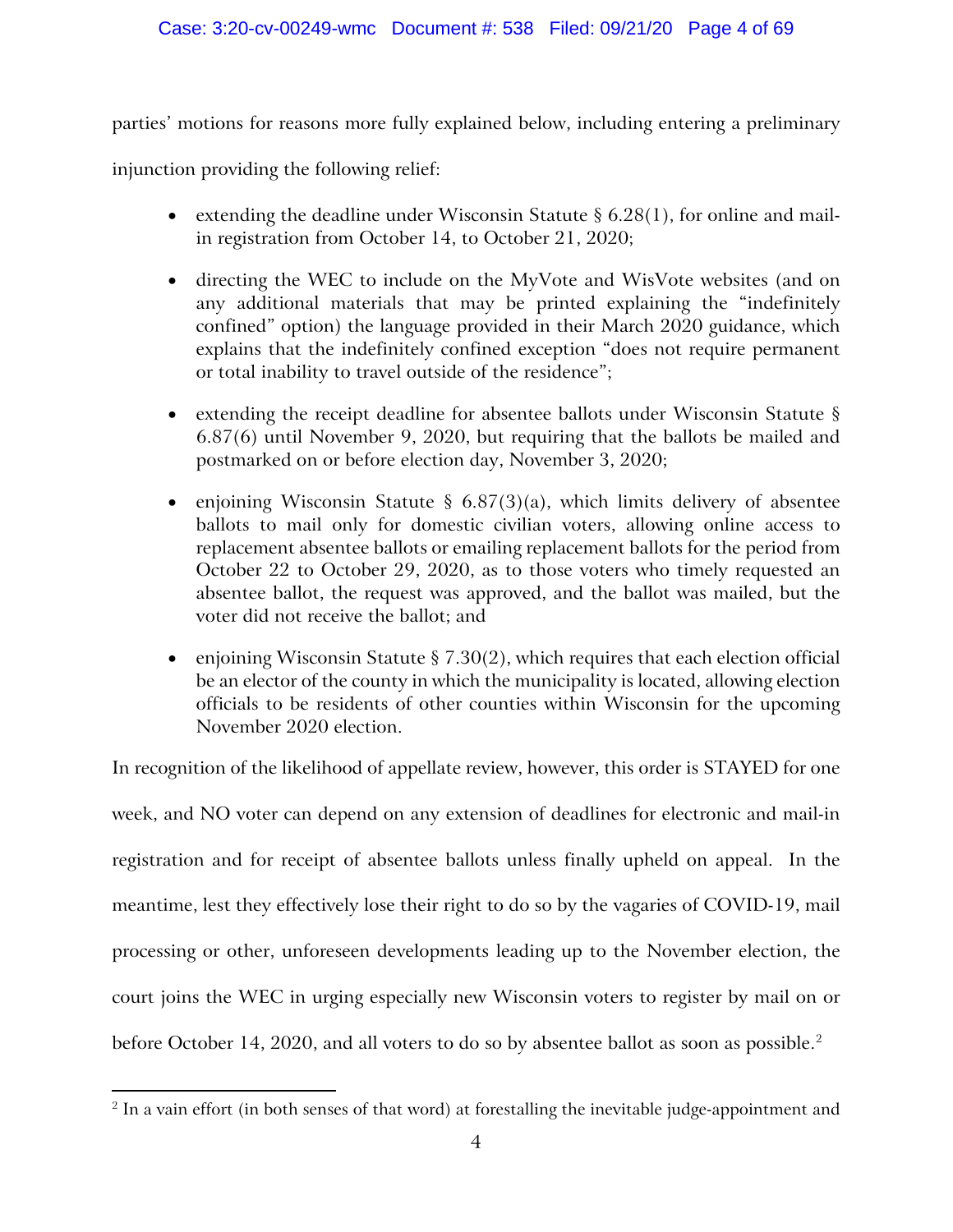# FACTS

# **A. Election Laws in Wisconsin**

# **1. Registering to vote**

A citizen wishing to vote in Wisconsin must first register in the ward or district in which they reside. To do so, the voter must complete a registration form and provide "an identifying document that establishes proof of residence."[3](#page-4-0) Wis. Stat. § 6.34(2). The deadline for registering by mail or online is the third Wednesday preceding the election, Wis. Stat. § 6.28, which for the upcoming November 2020 election is October 14, 2020. A voter may also register in person at their local municipal clerk's office up to the Friday before the election, Wis. Stat. § 6.29(1)-(2), which for the November election is October 30. Finally, a voter may register in person on election day itself at their designated polling place. Wis. Stat. § 6.55(2).

# **2. Voting by mail**

Absentee voting in Wisconsin is available to any registered voter who "for any reason is unable or unwilling to appear" at the polls. Wis. Stat. § 6.85. To obtain an

bias dialogue so prevalent in what remains of the independent press, among commentators and on the internet, let me stress, as I did with the parties during the August hearing, the limited relief awarded today is without regard to (or even knowledge of) who may be helped, except the average Wisconsin voter, be they party-affiliated or independent. Having grown up in Northern Wisconsin with friends across the political spectrum (and in some cases back again), my only interest, as it should be for all citizens, is ensuring a fair election by giving the overtaxed, small WEC staff and local election officials what flexibility the law allows to vindicate the right to vote during a pandemic.

<span id="page-4-0"></span><sup>&</sup>lt;sup>3</sup> Military and overseas voters are exempt from this proof of residence requirement. Wis. Stat. § 6.34(2). Also, proof of residence is not required if the voter registers online *and* provides the number of a current and valid Wisconsin operator's license or state ID card, together with his or her name and date of birth, provided this information is verified. Wis. Stat.  $\S 6.34(2m)$ .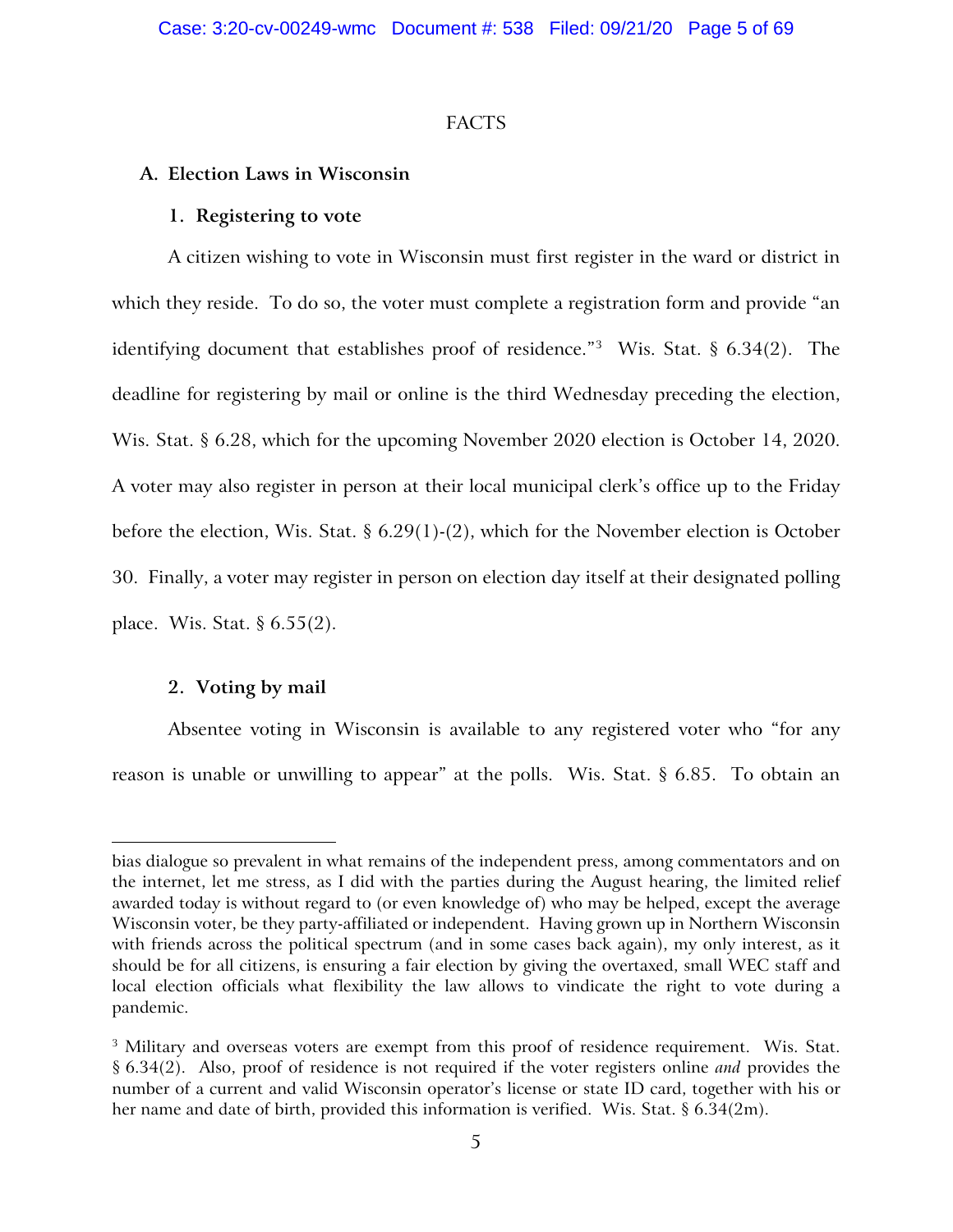### Case: 3:20-cv-00249-wmc Document #: 538 Filed: 09/21/20 Page 6 of 69

absentee ballot, a registered voter must submit an absentee ballot request form, along with a copy of an acceptable photo ID. Wis. Stat. § 6.86.<sup>[4](#page-5-0)</sup> Voters who are "indefinitely confined because of age, physical illness or infirmity" are exempt from this photo ID requirement, but such a voter must still provide a signed statement by the individual who witnesses and certifies the voter's ballot "in lieu of providing proof of identification." Wis. Stat.  $§ 6.87(4)(b)2.$ 

On March 29, 2020, the WEC issued guidance on the proper use of indefinitely confined status, explaining that: "Designation of indefinitely confined status is for each individual voter to make based upon their current circumstances. It does not require permanent or total inability to travel outside of the residence." Wisconsin Election Commission, *Guidance for Indefinitely Confined Electors COVID-19* (Mar. 29, 2020), https://elections.wi.gov/node/6788. Two days later, the Wisconsin Supreme Court issued a decision that preliminarily endorsed the WEC guidance, finding that it "provides the clarification on the purpose and proper use of the indefinitely confined status that is required at this time." *Jefferson v. Dane Cty*, No. 2020AP557-OA (Wis. Mar. 31, 2020).[5](#page-5-1)

Whether submitted online, by fax or by mail, an absentee ballot application must

<span id="page-5-1"></span><sup>5</sup> However, litigation on that issue is ongoing, with oral argument before the Wisconsin Supreme Court scheduled for September 29, 2020. *See* Wis. Supreme Court Pending Cases (last accessed Sept. 2020), 2020, 2020, 2020, 2020, 2020, 2020, 2020, 2020, 2020, 2020, 2020, 2020, 2020, 2020, 2020, 2020, 20 https://www.wicourts.gov/sc/sccase/DisplayDocument.pdf?content=pdf&seqNo=285226. Because all of the issues certified for review by the Wisconsin Supreme Court in *Jefferson* relate exclusively to Wisconsin law, none overlap or conflict with the federal constitutional and statutory claims at issue in the instant case.

<span id="page-5-0"></span><sup>&</sup>lt;sup>4</sup> For certain voters without an acceptable photo ID, there is also an "ID Petition Process" that has been the subject of substantial litigation unrelated to the current pandemic. *See Luft v. Evers*, 963 F.3d 665, 678 (7th Cir. 2020).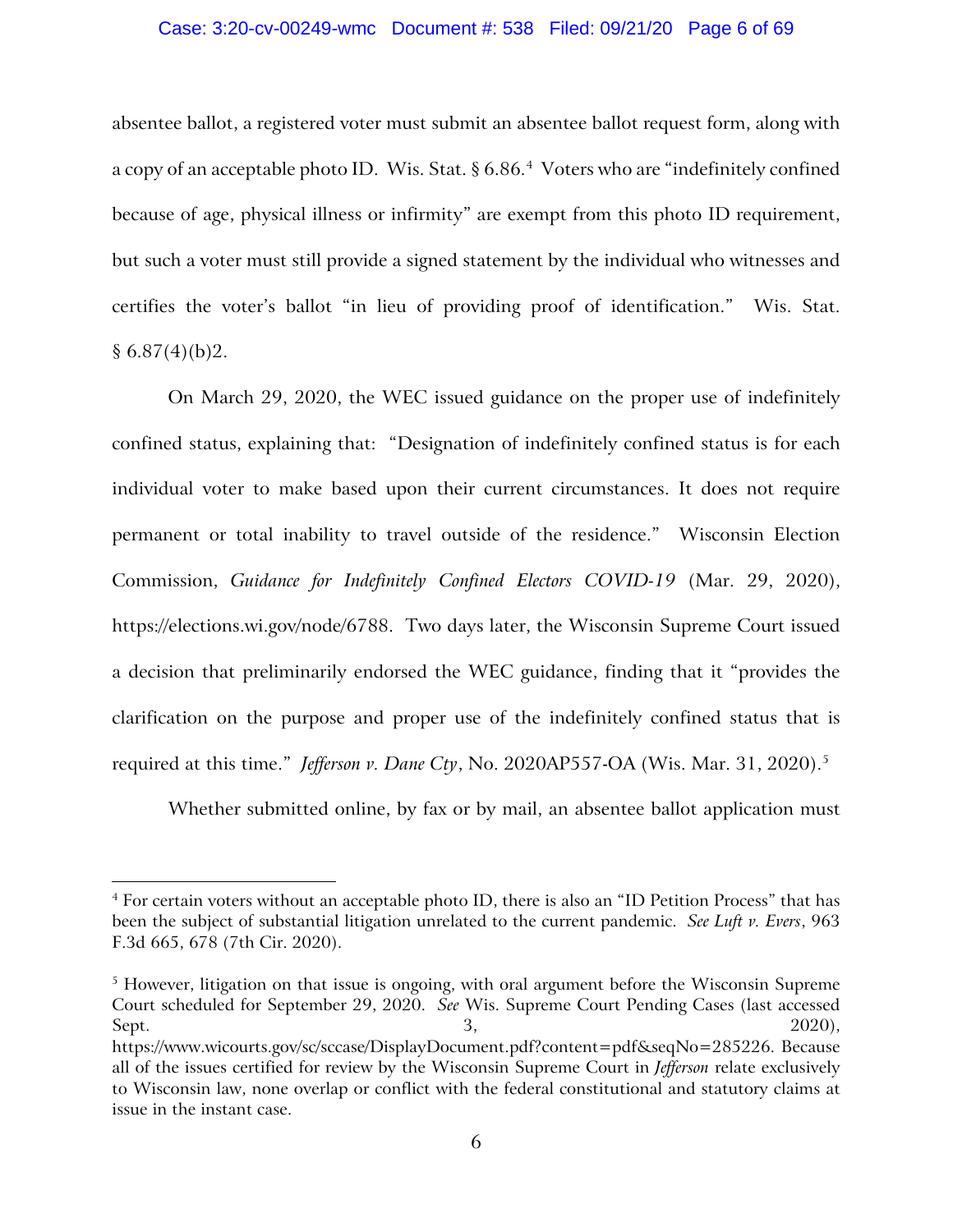be received *no* later than 5 p.m. on the fifth day immediately preceding the election, Wis. Stat. § 6.86(1)(ac), (b), which means for the November election on or before 5 p.m. on October 29, 2020. Clerks must begin to send out absentee ballots no later than the 47th day before a general election, at which point the absentee ballot itself must be mailed to a qualified voter within one business day of the receipt of an absentee ballot request. Wis. Stat.  $\S 7.15(1)(cm)$ .

If a clerk is "reliably informed" that the absentee requester is a *military or overseas voter*, the clerk may also fax or transmit an electronic copy of the ballot in lieu of mailing it. Wis. Stat. § 6.87(3)(d). Indeed, up until very recently, due to a 2016 injunction by this court, clerks had the discretion to email ballots to *all* voters. *See One Wisconsin Inst., Inc. v. Thomsen*, 198 F. Supp. 3d 896, 946-48 (W.D. Wis. 2016) (enjoining "the provision prohibiting municipal clerks from sending absentee ballots by fax or email [because it] violates the First and Fourteenth Amendments"). On June 29, 2020, however, the Seventh Circuit vacated this injunction, meaning that non-military/overseas voters may now receive an absentee ballot only by mail. *See Luft v. Evers*, 963 F.3d 665, 676-77 (7th Cir. 2020).

Once received, to cast an absentee ballot by mail, the voter must (1) complete the ballot in the presence of a witness, (2) enclose the ballot in the envelope provided, (3) sign the envelope and obtain a signature from the witness and (4) return the ballot for actual receipt no later than 8 p.m. on election day. Wis. Stat. §  $6.87(2)$ ,  $(4)(b)$ ,  $(6)$ . In light of the COVID-19 pandemic, the WEC further issued guidance on March 29, suggesting several options for voters to meet the witness signature requirement safely. *See* WEC, "Absentee Witness Signature Requirement Guidance" (Mar. 29, 2020),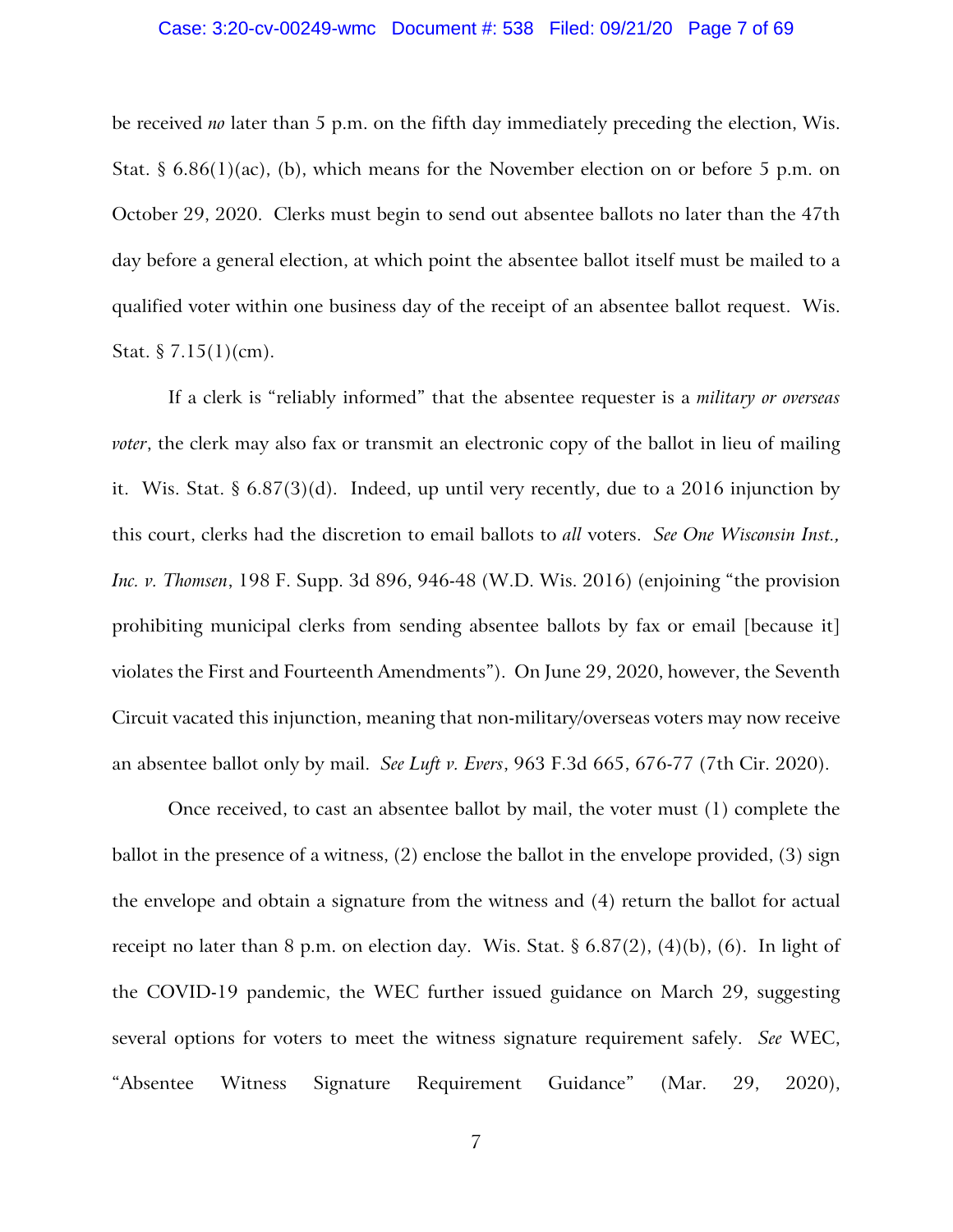### Case: 3:20-cv-00249-wmc Document #: 538 Filed: 09/21/20 Page 8 of 69

https://elections.wi.gov/node/6790. This guide outlines a multi-step process to acquire a signature while observing social distancing and other best health practices. *Id.* For example, the guide suggests that a voter could recruit a friend or neighbor to watch the voter mark their ballot through a window or over video chat, with the voter then placing the ballot outside for the witness to sign as well. *Id.* To return an absentee ballot, a voter may then mail it, hand deliver it to the clerk's office or other designated site, *or* bring it to their polling place on election day. Some, though not all, localities also offer absentee ballot "drop boxes." *See* WEC, "Absentee Ballot Return Options - COVID-19" (Mar. 31, 2020), https://elections.wi.gov/node/6798. In that instance, another person may deliver the ballot on behalf of the voter. *Id.* Finally, "[i]f a municipal clerk receives an absentee ballot with an improperly completed certificate or with no certificate, the clerk may return the ballot to the elector . . . whenever time permits the elector to correct the defect and return the ballot." Wis. Stat.  $§ 6.87(9).$  $§ 6.87(9).$  $§ 6.87(9).$ <sup>6</sup>

# **3. Voting in person**

A registered voter may also vote absentee in-person, by simultaneously requesting and casting an absentee ballot at the clerk's office or other designated location beginning two weeks before election day through the Sunday preceding that election, in this election meaning Sunday, November 1. Wis. Stat. §§ 6.85(1)(a)2, 6.855, 6.86(1)(b). Once an absentee ballot is received by a clerk, the ballot is sealed in a carrier envelope until election

<span id="page-7-0"></span><sup>6</sup> Wisconsin law also permits a voter to receive up to *three* replacement ballots if they spoil or erroneously prepare their ballot, provided they return the defective ballot. Wis. Stat.  $\S$  6.80(2)(c),  $6.86(5)$ .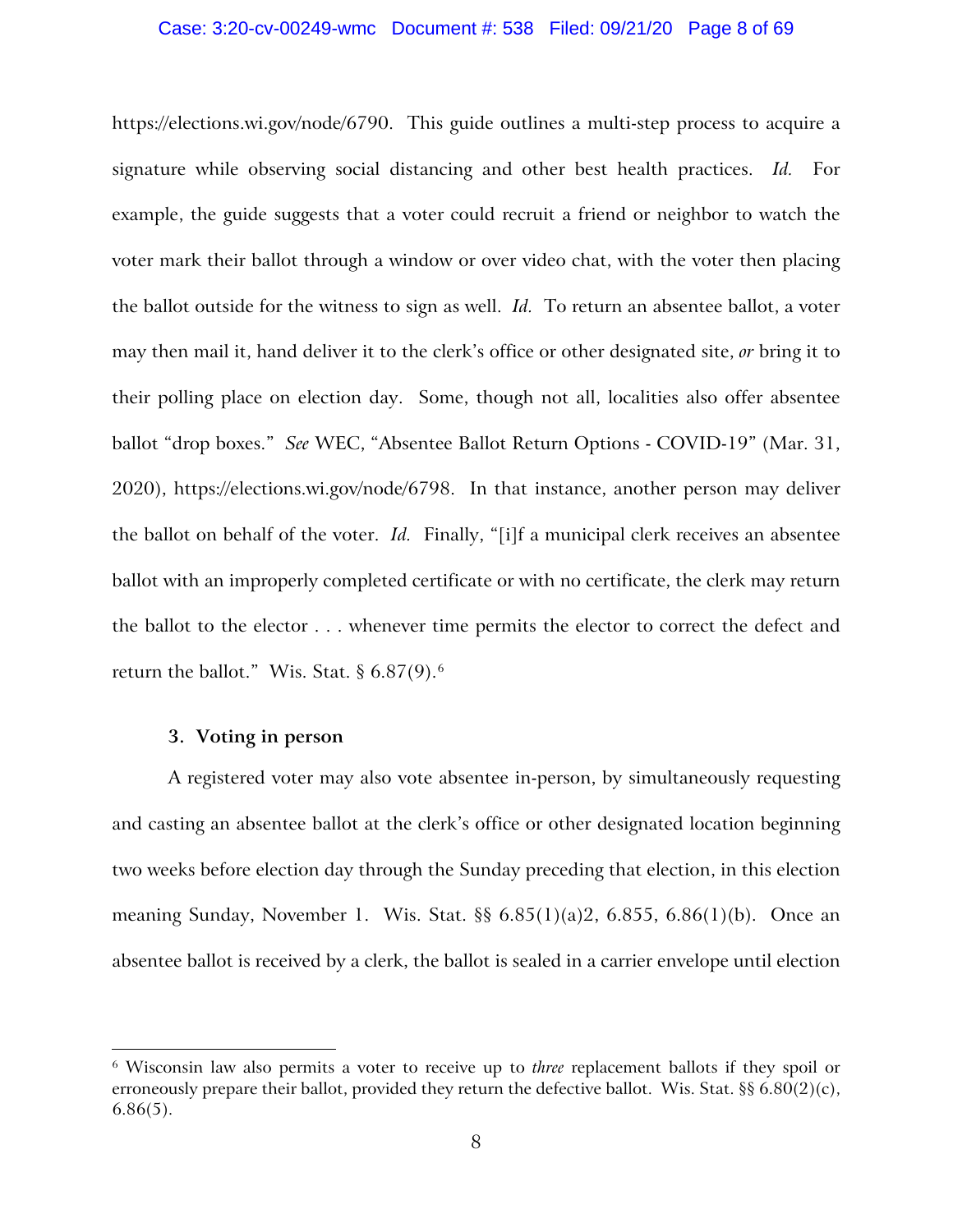### Case: 3:20-cv-00249-wmc Document #: 538 Filed: 09/21/20 Page 9 of 69

day, at which point the ballots are canvassed like any other absentee ballot. Wis. Stat. §§ 6.88, 7.51-52.

Of course, on election day, a voter may cast a regular ballot in person at their designated, local polling station. *See* Wis. Stat. §§ 6.77, 6.79. These polls are staffed by various election officials and poll workers, all of whom are required by Wisconsin law to be "qualified elector[s] of a county in which the municipality where the official serves is located." Wis. Stat. § 7.30(2)(a). As noted above, Wisconsin also offers same-day registration, so an unregistered voter or a voter who needs to change their registration may arrive, register and cast a ballot at the polls in person, all on election day. Wis. Stat.  $§ 6.55(2).$ 

Historically, Wisconsin voters have relied heavily on this election day registration process. For example, between 2008 and 2016, 10 to 15% of all registrations took place on election day. As Administrator Wolfe testified, Wisconsin has a "cultural tradition" of same-day registration, with approximately 80% of voter records having been impacted in some way by same-day registration. (8/5/20 Hr'g Tr. (dkt. #532) 57-58.)[7](#page-8-0)

# **B. The COVID-19 Pandemic's Impacts on Wisconsin's April and August Elections**

### **1. Growing problem and related litigation**

Since early 2020, Wisconsin and most of the rest of the world has been impacted

<span id="page-8-0"></span><sup>7</sup> Unless otherwise noted, the docket entries are to the 20-cv-249 docket.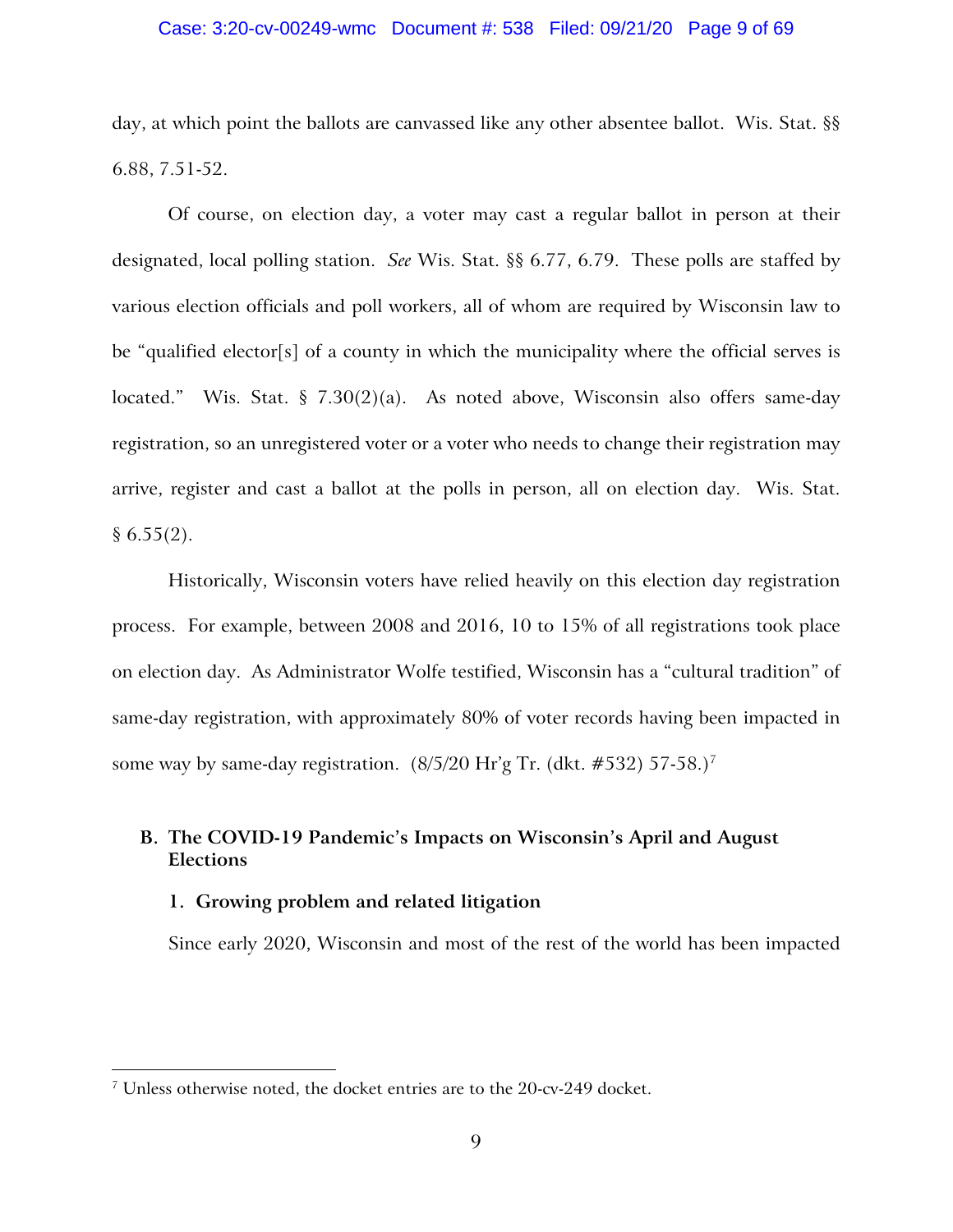### Case: 3:20-cv-00249-wmc Document #: 538 Filed: 09/21/20 Page 10 of 69

to varying degrees by the novel coronavirus.<sup>8</sup> On February 6, the first case of COVID-19 was diagnosed in Wisconsin, and as of September 17, 94,746 confirmed cases have been recorded in the state. Much is still unknown about the virus and the COVID-19 illness that it causes, but experts appear to agree that COVID-19 is mainly spread via person-toperson, respiratory droplets, and it is more likely to spread between people who are in close contact with one another for a sustained period. A person may also become infected by "touching a surface or object that has the virus on it and then touching their own nose, mouth, or possibly their eyes." (Edwards Pls.' PFOFs (dkt. #417) ¶ 27 (quoting Goode Decl., Ex. I (CDC, Targeting COVID-19's Spread) (dkt. #415-9).) Certain individuals, such as those who are elderly, immunocompromised or suffer comorbidities, are at a greater risk for complications from COVID-19.

As the virus first started to spread in Wisconsin in February and March, even greater uncertainty surrounded the extent, seriousness and nature of COVID-19. By March 12, Governor Evers had issued a statewide health emergency; and on March 24, the Secretary of Wisconsin's Department of Health Services had issued a "Safer at Home" order, which banned all public and private gatherings, closed nonessential businesses, and required that everyone maintain social distancing of at least six feet from any other person.

Obviously, all this occurred within just a few weeks of Wisconsin's April 7, 2020, primary election. In mid-March, certain WEC Commissioners began expressing concern about the state's ability to conduct a fair and safe election; local clerks reported that they

<span id="page-9-0"></span><sup>8</sup> Technically, SARS-CoV-2 is the name of what has become known as the "coronavirus," while COVID-19 is the name of the illness caused by that virus.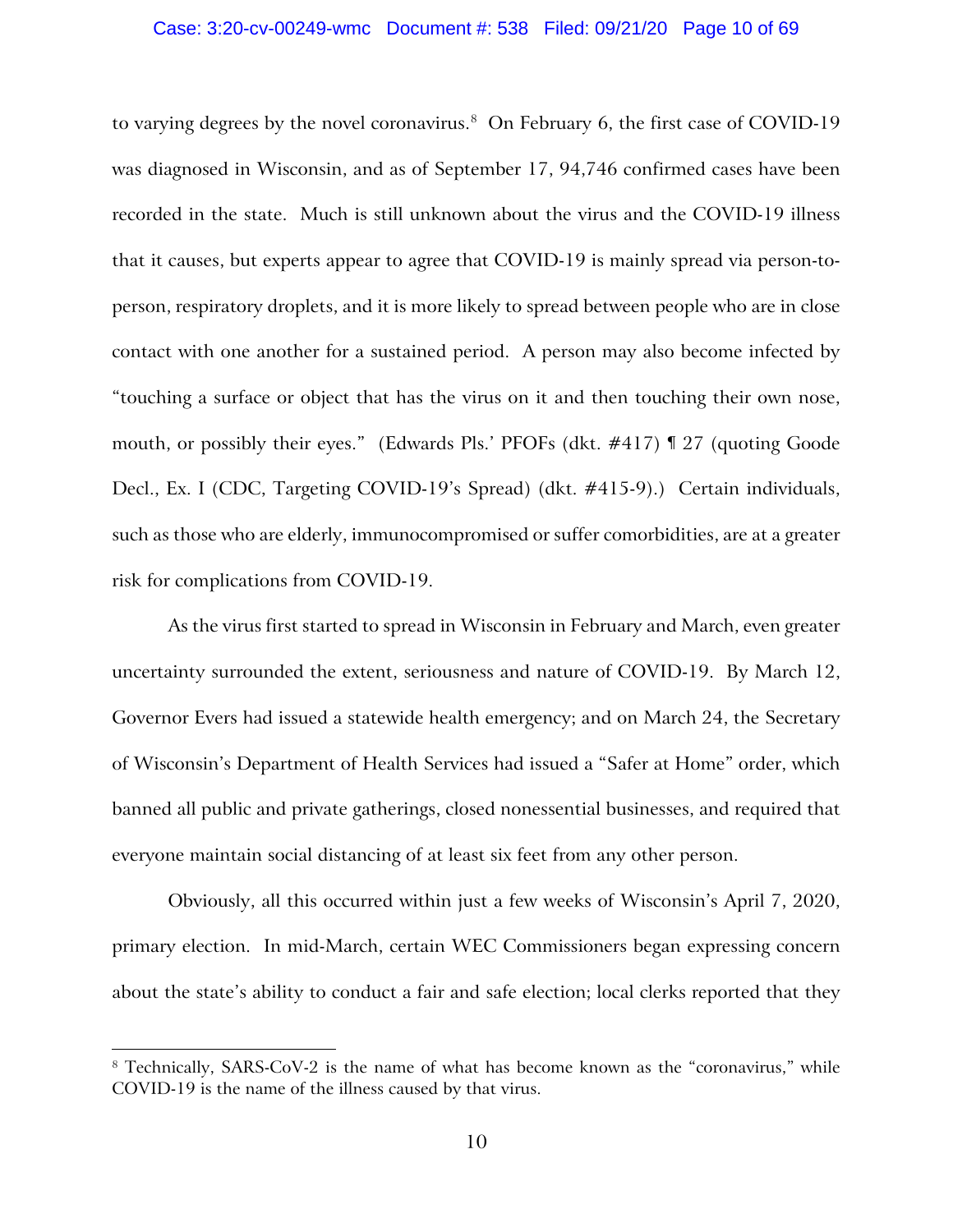### Case: 3:20-cv-00249-wmc Document #: 538 Filed: 09/21/20 Page 11 of 69

were running out of absentee ballot materials and felt overwhelmed by the volume of absentee ballot requests; and various mayors urged that the election be delayed. Between March 18 and March 26, three lawsuits were also filed with this court requesting various relief relating to Wisconsin's impending primary election.

Shortly after, this court granted the following narrow, preliminary relief: (1) extending the online registration deadline by 12 days to March 30; (2) extending by one day the window to request an absentee ballot; (3) adjusting the witness certification requirement under Wis. Stat. §  $6.87(2)$ ; and  $(4)$  extending the absentee ballot receipt deadline by six days to April 13 at 4 p.m. *See Democratic Nat'l Comm. v. Bostelmann*, No. 20-cv-249 (W.D. Wis. Mar. 20, 2020); *Democratic Nat'l Comm. v. Bostelmann*, No. 20-cv-249 (W.D. Wis. April 2, 2020). Most of this relief was challenged by emergency appeal to the Seventh Circuit (extension of the registration deadline being the exception). That court declined to stay relief granted as to the extension of absentee-ballot-requests and receipt deadlines by mail, but granted a stay as to the adjustment to the witness signature requirement. *Democratic Nat'l Comm. v. Bostelmann*, Nos. 20-1538, -1546, -1545, at \* 3-4 (7th Cir. April 3, 2020). A further, emergency appeal was accepted by the U.S. Supreme Court, which sought a stay of this court's injunction only to the extent that it permitted ballots postmarked after election day (April 7) to be counted if actually received by April 13. Brief of Petitioner, *Republican Nat'l Comm. v. Democratic Nat'l Comm.*, 589 U. S.  $(2020)$  (No.  $\blacksquare$ ). The Supreme Court granted the stay, ordering that a voter's absentee ballot must be either postmarked by election day and received by April 13 or handdelivered by election day. *Republican Nat'l Comm. v. Democratic Nat'l Comm.*, 589 U.S. \_\_\_\_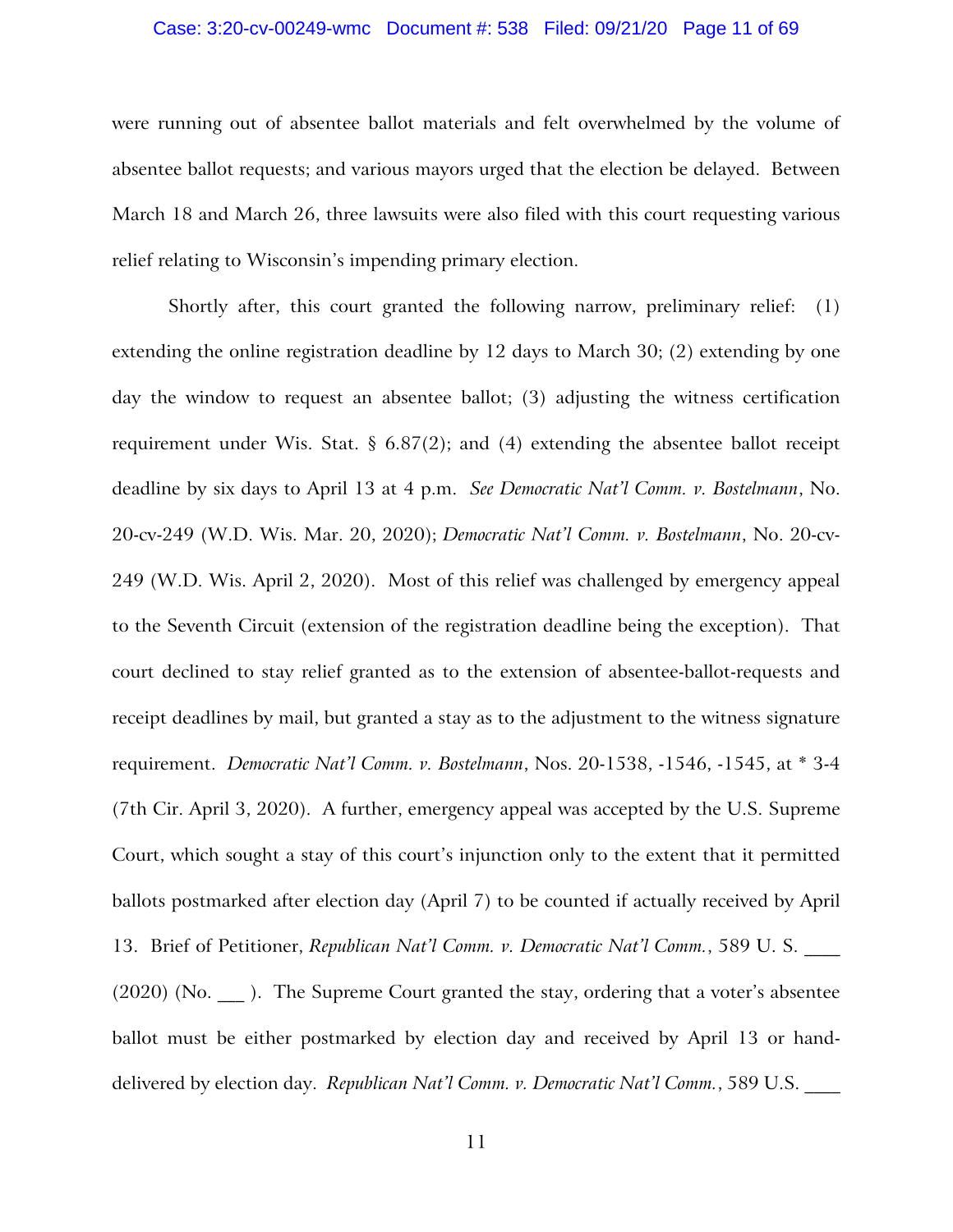(2020) (per curiam).

# **2. Effort to fulfill absentee ballot applications**

Meanwhile, the WEC and local clerks were undertaking admirable (and in some cases, heroic) efforts to administer absentee voting and prepare the polls for in-person voting on April 7 in the midst of the pandemic. Despite these efforts, unprecedented challenges confronted clerks and poll workers before and on election day. To begin, clerks received a flood of absentee ballot requests, ultimately receiving a total of 1,282,762 absentee ballot applications. [9](#page-11-0) A post-election report by the WEC explained that some inadequately staffed offices were "nearly overwhelmed" by this number of applications. (Swenson Pls.' PFOFs ('459, dkt. #42) ¶ 56 (citing Goodman Decl., Ex. 18 (WEC May 20 Meeting Materials) ('459 dkt. #43-18) 6).) At one point, clerks even ran out of absentee certificate envelopes, although this shortage was ultimately rectified. Plaintiffs have produced numerous declarations from voters who testified that they timely -- often two or three weeks before the election -- requested an absentee ballot but never received it *or* received it after election day; some of these voters chose to vote in person, but others were unwilling or unable to go to the polls due to safety concerns with COVID-19, long lines or other problems. (*See* Swenson Pls.' PFOFs ('459, dkt. #42) ¶¶ 51, 164, 176 (citing declarations); DNC Pls.' PFOFs (dkt. #419) ¶ 73 (citing declarations); Edwards Pls.' PFOFs (dkt. #417) ¶¶ 67-162, 177-81) (citing declarations); Gear Pls.' PFOFs (dkt. #422) ¶¶ 37, 43, 81, 157-677 (citing declarations).)

<span id="page-11-0"></span> $9$  In comparison, only 167,832 absentee ballots were sent in the April 2019 election.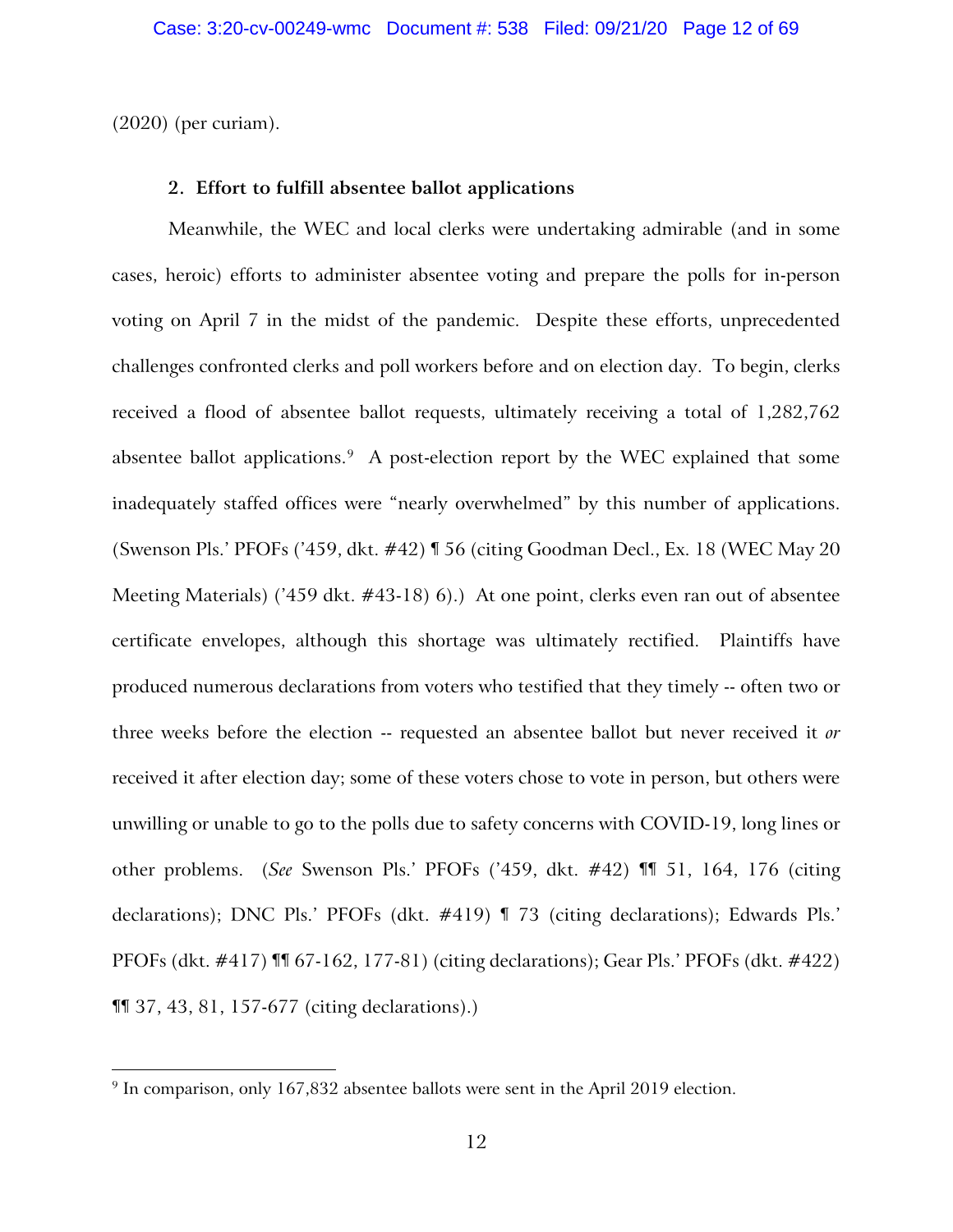### Case: 3:20-cv-00249-wmc Document #: 538 Filed: 09/21/20 Page 13 of 69

Moreover, between April 3 and April 6 (the day before the election), local officials were still in the process of mailing more than 92,000 absentee ballots to voters, virtually all of which the WEC acknowledges were sent too late to be filled out and mailed back by election day.<sup>[10](#page-12-0)</sup> On top of this group, data from the WEC as of April 7 indicates that at least an additional 9,388 ballots were applied for timely but were never even sent out. The WEC advises that due to a reporting lag this number was lower, but does not indicate by how much.

At least some of these problems were rooted in mail delivery issues, which led to some absentee ballots reaching voters or clerks late or not at all. For example, a WEC staff member received a call from a United States Postal Service ("USPS") official in Chicago on April 8, who reported that "three tubs" of absentee ballots from the Appleton/Oshkosh area had been found undelivered in a post office in Chicago, although the Legislative defendants and the RNC/RPC point out that these tubs were dropped off at USPS at the end of the day on April 7 (*see* Leg. Defs.' & RNC/RPW Resp. to DNC Pls.' PFOFs (dkt. #450) ¶ 84). Similarly, in Fox Point, a bin containing about 175 unopened and undelivered ballots was inexplicably returned to the clerk's office on the morning of election day.

Voters also reported problems with satisfying the requirements for requesting and

<span id="page-12-0"></span><sup>&</sup>lt;sup>10</sup> Administrator Wolfe testified that it may take 14 days for an absentee ballot to make its way through the mail from a clerk's office to a voter and back again, and even under ideal conditions with a two-day first class mail delivery time, a mailed ballot would take at least four to six days to turn around. (Swenson Pls.' Supp. PFOFs (dkt. #494) ¶ 62 (citing Wolfe Dep. (dkt. #247) 51:1- 21).)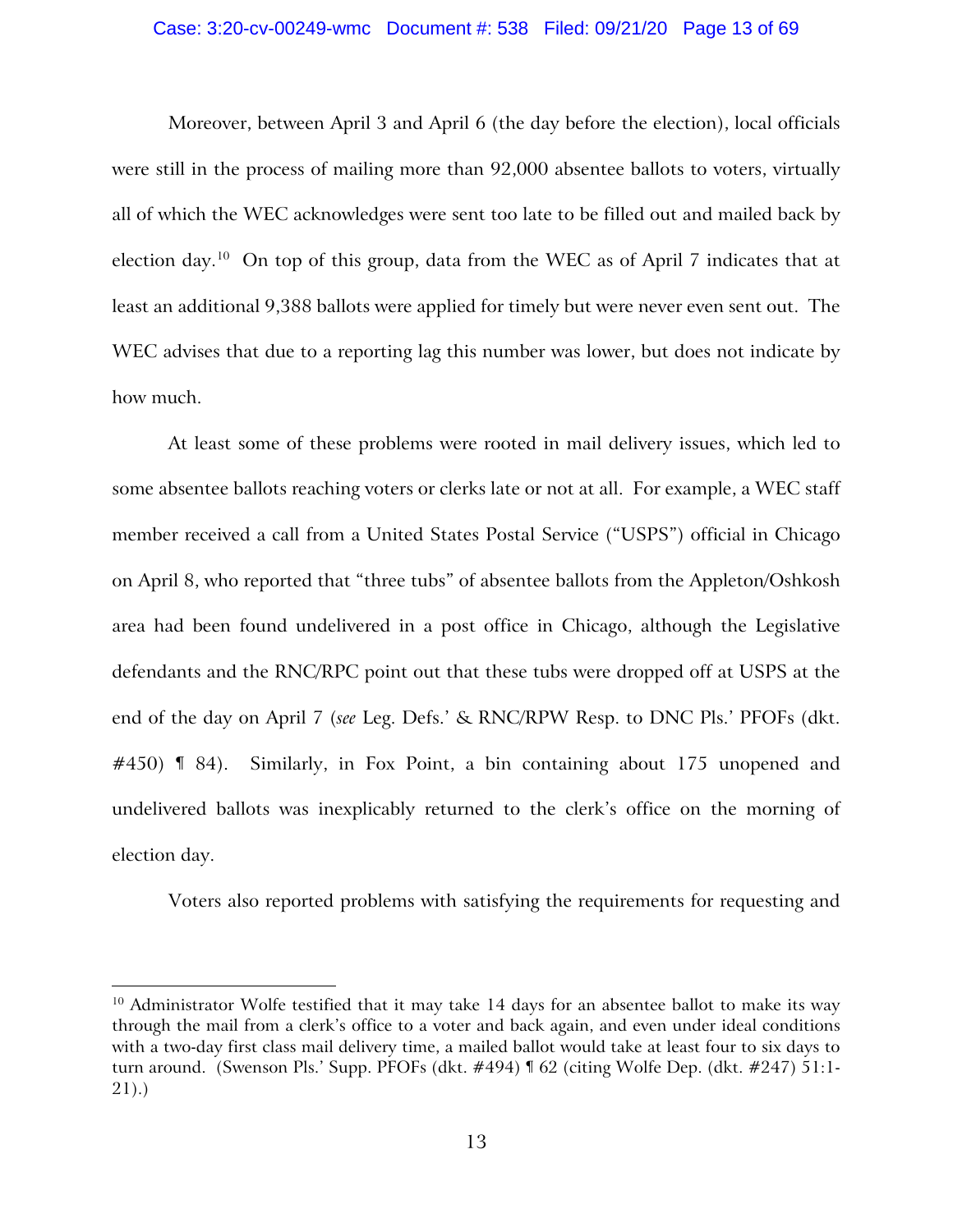casting their absentee ballots. For example, some voters testified that they had difficulties uploading their photo ID to the online system or otherwise providing the required ID needed to request an absentee ballot.<sup>[11](#page-13-0)</sup> (DNC Pls.' PFOFs (dkt.  $\#419$ )  $\P$  68 (citing declarations).)

## **3. Efforts to count absentee ballots**

Further, while the WEC issued guidance regarding the safe execution of the witness signature requirement before voting and returning an absentee ballot itself, plaintiffs' expert opined that this complicated advice was not easy to follow. (Swenson Pls.' PFOFs ('459, dkt. #42) ¶ 81 (citing Remington Expert Report ('459 dkt. #44)).) For example, plaintiff Jill Swenson testified that she spent two weeks trying to find someone to witness her ballot in a safe manner, ultimately to no avail. (*See* Swenson Decl. ('459 dkt. #47) ¶¶ 11-13.) Relying on this court's preliminary injunction modifying the witness signature requirement in light of such issues, Swenson eventually mailed her ballot without a witness signature, only to find out later that this court's order was stayed on appeal. (*Id*.) Other voters also testified that they did not cast their absentee ballot, or they cast their ballot without the proper certification, due to COVID-19-related safety concerns regarding the witness requirement. (*See DNC Pls.' PFOFs* (dkt. #419) **¶1** 157-60 (citing declarations).)<sup>[12](#page-13-1)</sup> In addition, although many ballots arrived with no postmarks, two postmarks or unclear

<span id="page-13-0"></span><sup>&</sup>lt;sup>11</sup> Defendants do not dispute that *some* voters testified to difficulties with uploading their photo ID to the online system (or could otherwise not provide the required ID needed to request an absentee ballot), but as discussed further in the opinion below, none of the declarations persuasively establish that the ID requirement was or will be difficult to satisfy for most desiring to vote absentee.

<span id="page-13-1"></span> $12$  As was conceded in the hearing, none of the plaintiffs produced any evidence of a voter who was ultimately unable to meet the proof of residence requirement.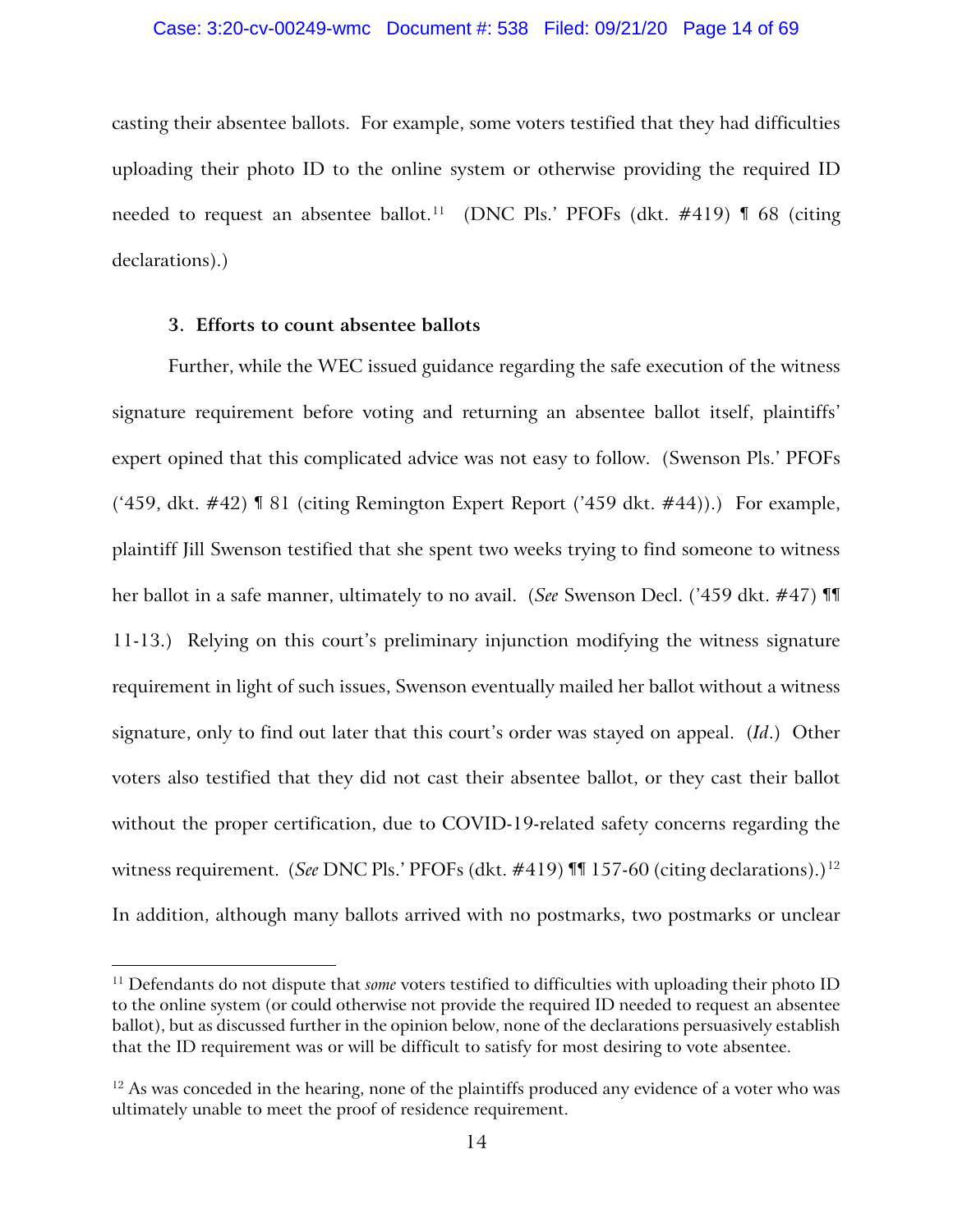### Case: 3:20-cv-00249-wmc Document #: 538 Filed: 09/21/20 Page 15 of 69

postmarks, on this issue, the guidance issued by the WEC simply left it up to each municipality to determine whether a ballot was timely.

In the end, 120,989 voters who requested absentee ballots did not return them as of election day, although what portion of these voters ended up voting in-person on election day or why they did not is unknown. Even for those absentee ballots that did reach clerks' offices, more than 14,000 ballots were rejected due to an "insufficient" witness certification and "thousands" were rejected for other reasons. (Swenson Pls.' PFOFs ('459, dkt. #42) ¶ 90.) However, the WEC maintains that "the final election data conclusively indicate[d] that the election did not produce an unusual number [of] unreturned or rejected [absentee] ballots," adjusting for the larger number of absentee votes submitted. (WEC Resp. to Swenson Pls.' PFOFs (dkt. #439) ¶ 74.)

All told, absentee ballots represented 73.8% of all ballots counted. Approximately 61.8% of absentee ballots were mailed in, while the remaining 12% were cast in-person absentee or hand-delivered, meaning only roughly 26.2% were cast on election day. Absentee votes never comprised more 20% of all ballots in recent past elections, and often, they represented less than 10% of ballots cast. The WEC itself stated in a report that the increase in absentee voting "created resource issues for a system primarily designed to support polling place voting." (Swenson Pls.' PFOFs ('459, dkt. #42) ¶ 50 (quoting Goodman Decl., Ex. 18 (WEC May 20 Meeting Materials) ('459, dkt. #43-18) 19-21).)

# **4. Election day voting**

As for voting on the actual election day itself, April 7, 2020, severe shortages of poll workers caused significant problems in some jurisdictions. In particular, because of the age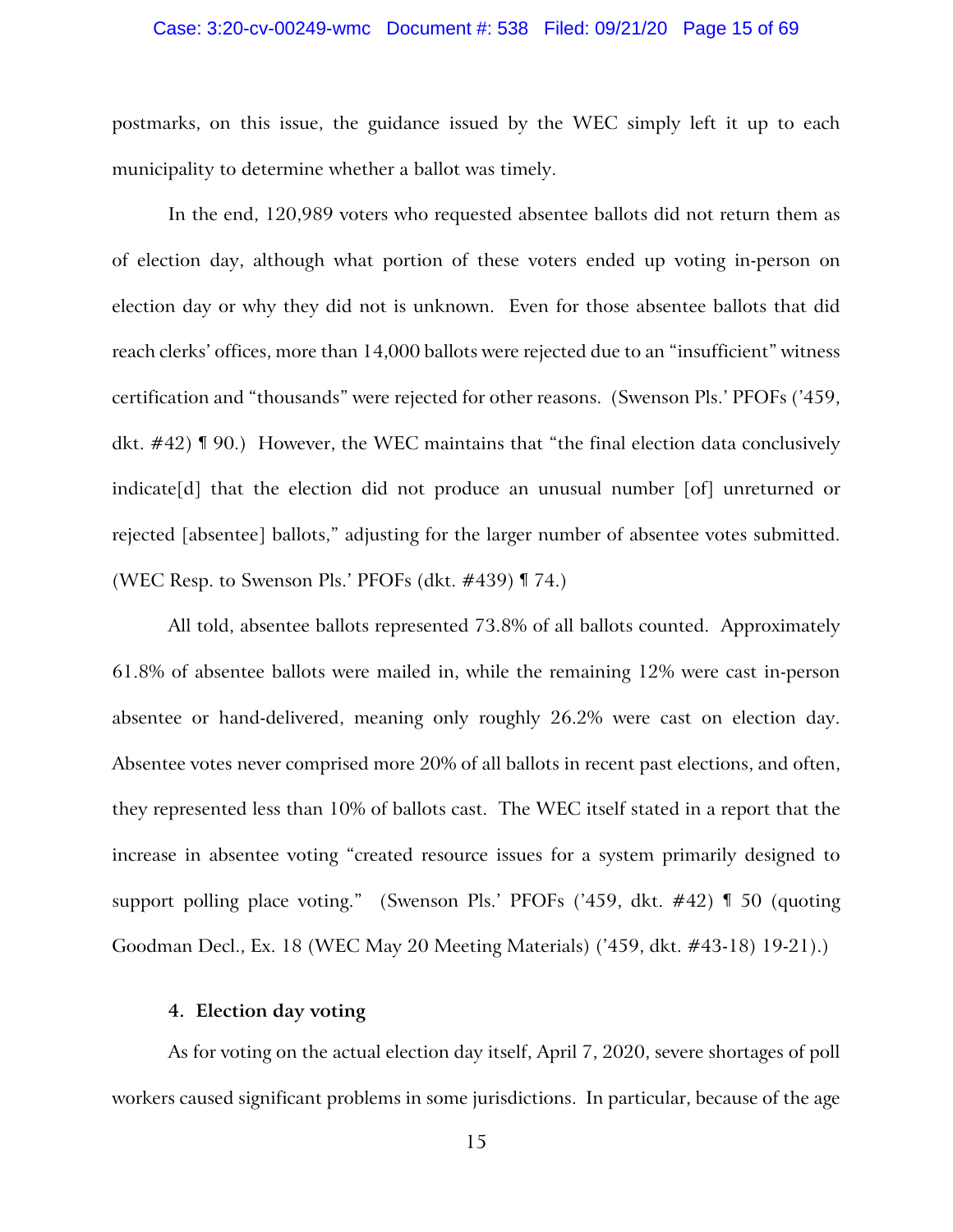### Case: 3:20-cv-00249-wmc Document #: 538 Filed: 09/21/20 Page 16 of 69

and health concerns of poll workers who declined to volunteer, Milwaukee was only able to open *five* of its usual 180 polling sites, and Green Bay reduced its usual 31 polling sites to just *two*. In part due to this consolidation, some individuals had to wait in long lines, sometimes for hours before being allowed to vote. While Governor Evers authorized the Wisconsin National Guard to serve as poll workers, he only did so on April 2, less than one week before the election. In addition, while the WEC was able to send sanitation and personal protective equipment ("PPE") to all polling sites, some supplies were limited or inadequate. Some poll workers even reported that they had to rely on vodka as a sanitizer. Moreover, the WEC did not issue any particular mandate requiring specific public health measures to be taken by clerks or poll workers. Finally, voters and poll workers reported various perceived safety problems, including: (1) cramped polling locations that made it difficult to maintain social distancing; (2) no enforcement of social distancing by poll workers; (3) a lack of or improper mask-wearing by voters and poll workers; (4) poll workers' reuse of paper towels to clean voter booths between voters; (5) a lack of sanitized pens; and (6) poll set-ups requiring poll workers to sit approximately two feet from each other.

Plaintiffs also cite to various declarations to highlight the difficulties faced by some citizens who sought to vote in-person in the April election. (*See* DNC Pls.' PFOFs (dkt. #419) **II** 62-66 (citing declarations).) For example, although Jeannie Berry-Matos requested and received an absentee ballot, it was for the wrong ward; unable to correct the error in time, she then was forced to vote in person on April 7 at Washington High School in Milwaukee. (DNC Pls.' PFOFs (dkt. #419) ¶ 62 (citing Berry-Matos Decl. (dkt.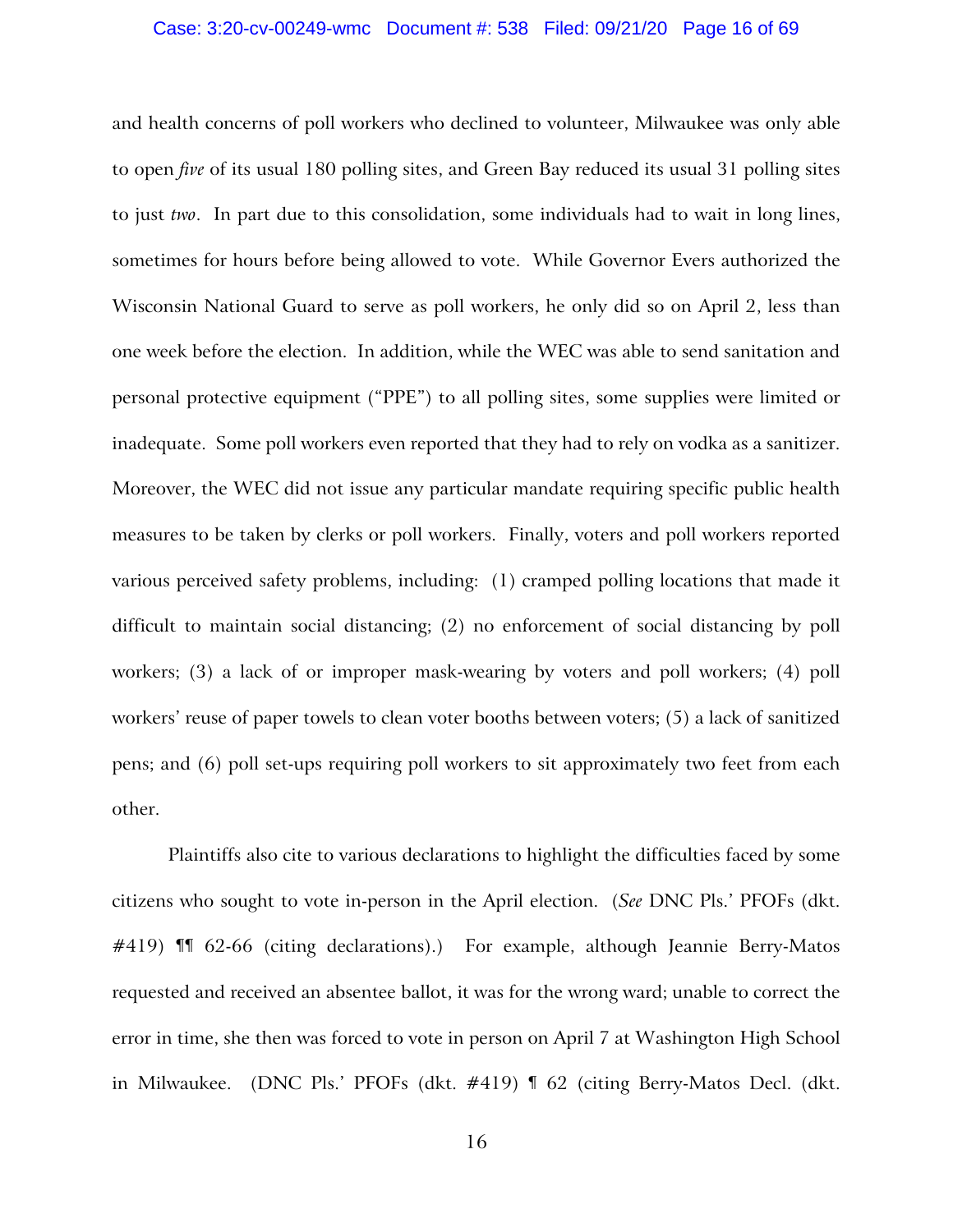### Case: 3:20-cv-00249-wmc Document #: 538 Filed: 09/21/20 Page 17 of 69

#263)).) When Berry-Matos arrived, she found a line stretching several blocks, no available close parking, no poll workers enforcing social distancing, and no way to sanitize her pen or her photo ID. (*Id.*) All in all, it took her an hour and thirty-five minutes to vote in person. (*Id.*) Other voters who requested but did not receive absentee ballots similarly showed up at the polls to vote, but concerned about safety and confronted with long lines, they ultimately did not cast their vote. (DNC Pls.' PFOFs (dkt. #419) II 63-66 (citing Wortham Decl. (dkt. #367); Moore Decl. (dkt. #330); Washington Decl. (dkt. #363)); *see also* Gear Pls.' PFOFs (dkt. #422) ¶¶ 236-38, 468-70, 599-602, 627 (citing declarations).)

Overall, 1,555,263 votes were cast in the April election. This court's injunction extending the absentee ballot physical receipt deadline from April 7 to April 13 appears to have resulted in approximately 80,000 ballots being counted that would have otherwise been rejected as untimely. (DNC Pls.' PFOFs (dkt. #419) ¶ 10.) In addition, the court's injunction extending the registration deadline arguably resulted in an estimated 57,187 voters successfully registering in advance. (*Id.* ¶ 197.) Of course, absent the court's injunction some portion of those voters may have opted to register to vote in person on election day just before voting, rather than sending their absentee ballot by mail.

Plaintiffs point to expert reports concluding that COVID-19 and its effects reduced voter turnout in the election. (*See* Swenson Pls.' PFOFs ('459 dkt. #41) ¶ 131 (citing Fowler Expert Report ('459 dkt. #46)); DNC Pls.' PFOFs (dkt. #419) ¶ 111 (citing Burden Decl. (dkt. #418)).) Still, 34.3% of eligible voters cast a ballot in the April election; in comparison, the turnout for previous spring primary elections was 27.2% (2019), 22.3%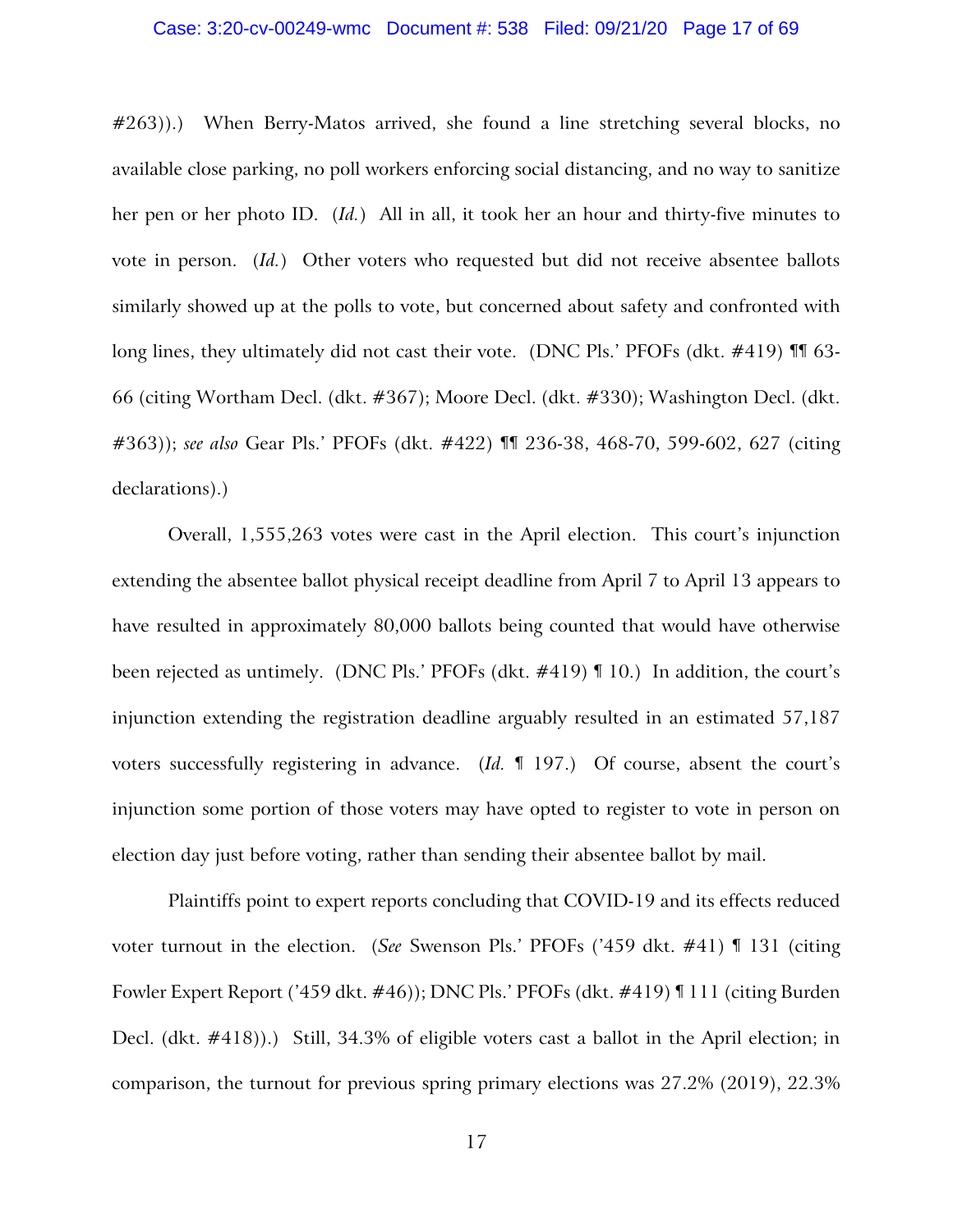(2018), 15.9% (2017), 47.4% (2016), 26.1% (2012), and 34.9% (2008).

# **5. COVID-19 impacts on in-person voting**

As for the relationship between Wisconsin's April election and COVID-19 transmission in the state, the parties point to arguably conflicting reports on this subject. Plaintiffs note that a Wisconsin Department of Health Services analysis traced 71 cases of COVID-19 to in-person voting in April. (Edwards Pls.' PFOFs (dkt. #417) ¶ 4; DNC Pls.' PFOFs (dkt. #419) ¶ 6.) Similarly, expert witness Meagan Murry, M.D., an epidemiologist at Harvard School of Public Health, reported "71 confirmed cases of Covid-19 among people who may have been infected during the election." (Swenson Pls.' Supp. PFOFs (dkt.  $\#494$ ) **[5** (quoting Murry Decl. (dkt.  $\#370$ ) **[60)**.) They also reference a working paper, which concludes that in-person voting led to approximately 700 additional COVID-19 cases in Wisconsin. (Edwards Pls.' PFOFs (dkt. #417) ¶ 4.)

The Legislative defendants and the RNC/RPW, for their part, point to two reports concluding that the April election was *not* associated with an increase in COVID-19 infection rates. (Leg. Defs.' & RNC/RPC's Resp. to Swenson Pls.' PFOFs (dkt. #451) ¶¶ 7, 36 (citing Tseytlin Decl., Exs. 18, 19 (dkt.  $\#4458-18$ ,  $-19$ ).)<sup>[13](#page-17-0)</sup> The Legislative

<span id="page-17-0"></span><sup>&</sup>lt;sup>13</sup> In particular, defendants cite to a report authored in part by two individuals affiliated with the World Health Organization Collaborating Centre for Infectious Disease Epidemiology and Control, which purported to analyze confirmed COVID-19 cases in the weeks surrounding the April 7 election, and found that the election was not associated with an increase in COVID-19 infection rates. (Tseytlin Decl., Ex. 18 (dkt. #458-18).) They also cite to a second report authored by individuals affiliated with the Larkin Community Hospitals in Miami, the Department of Math and Statistics at the University of South Alabama, and the Froedtert & The Medical College of Wisconsin in Milwaukee. (Tseytlin Decl., Ex. 19 (dkt. #458-19).) This report concluded that: "There was no increase in COVID-19 new case daily rates observed for Wisconsin or its 3 largest counties following the election on April 7, 2020, as compared to the US, during the post-incubation interval period." (*Id.*)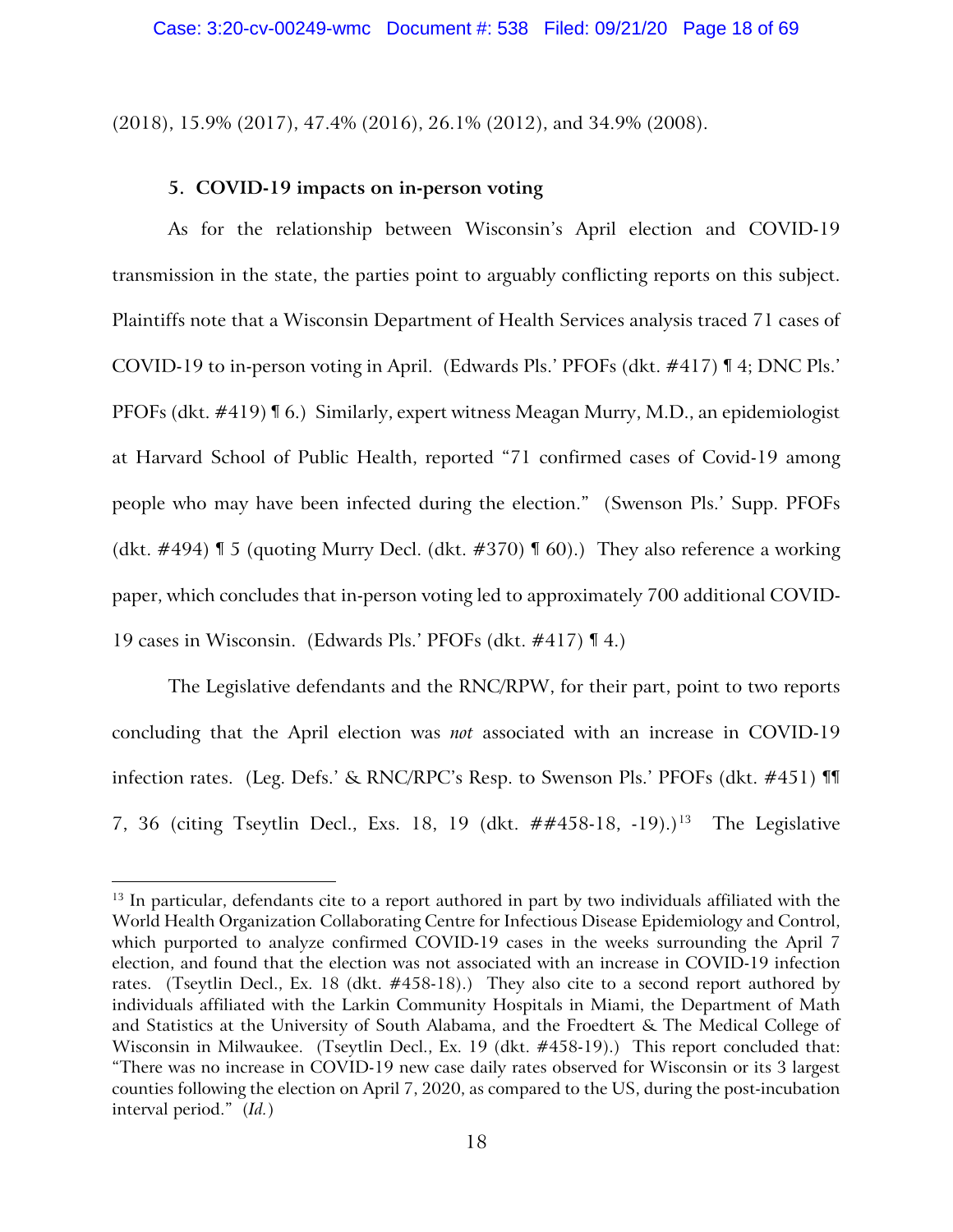### Case: 3:20-cv-00249-wmc Document #: 538 Filed: 09/21/20 Page 19 of 69

defendants and the RNC/RPW also point out that the Wisconsin DHS explained that it is "not clear how many of the infections may have been caused by the spring election because many of the people had other exposures." (Leg. Defs.' & RNC/RPW's Resp. to Edwards Pls.' PFOFs (dkt. #485) ¶ 3.)

After the court's evidentiary hearing in this case, Wisconsin also held another primary election on August 11. Evidence presented by the parties prior to the election suggested that certain localities again had to consolidate polling locations due to poll worker shortages. For example, Sun Prairie expected to consolidate eight polling places down to one. The WEC told municipalities "not to plan on" assistance from the National Guard (Swenson Supp. Pls.' PFOFs (dkt. #494) ¶ 94), but the parties represented that Governor Evers ultimately did deploy the Guard to assist with the election on August 5, less than one week before the election. In the end, both the April and August elections suggest that in-person voting can be conducted safely if the majority of votes are cast in advance, sufficient poll workers, polling places, and PPE are available, and social distancing and masking protocols are followed. Of course, the aged, those with comorbidities or those lacking confidence in the ability of local officials and the public to get all those factors right are understandably less confident in that assessment.

# **C. Plans for the November Election in Light of the Ongoing COVID-19 Pandemic**

While the exact trajectory of COVID-19 in Wisconsin is unknown, the unrebutted public health evidence in the record demonstrates that COVID-19 will continue to persist, and may worsen, through November. Recent outbreaks, particularly among Wisconsin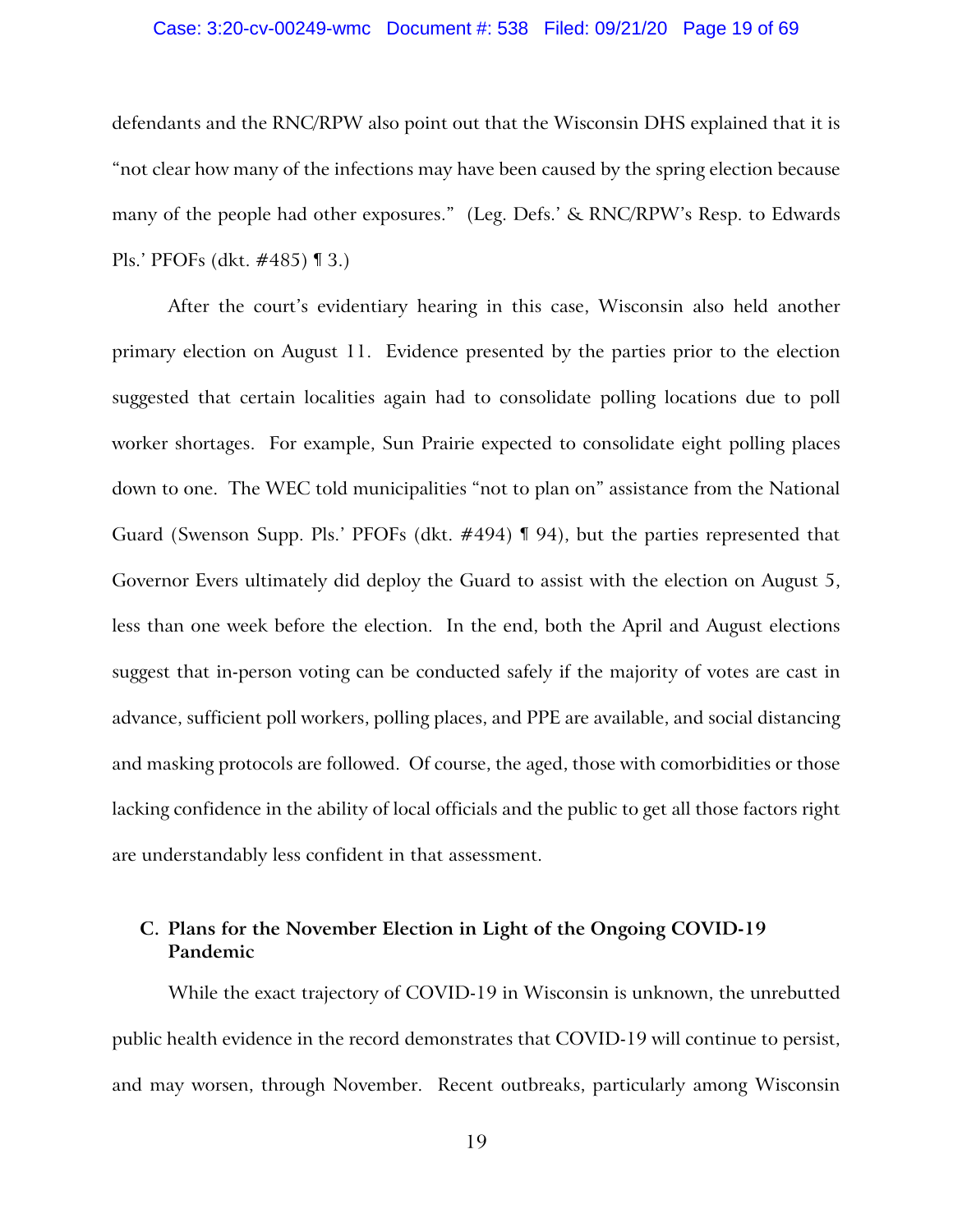#### Case: 3:20-cv-00249-wmc Document #: 538 Filed: 09/21/20 Page 20 of 69

college students, and the onset of flu season continue to complicate assessments. For example, concern remains that the significant new infections reported on reopened college campuses may spread into the community. David Wahlberg, *UW-Madison threatens 'more drastic action' as experts say COVID-19 outbreak impacting broader community*, Wis. State Journal (Sept. 16, 2020), https://madison.com/wsj/news/local/education/university/uwmadison-threatens-more-drastic-action-as-experts-say-covid-19-outbreak-impacting-

broader-community/article\_dd00c9cc-5dc9-5924-99ca-40c94a0f6738.html. Indeed, with flu season yet to arrive, Wisconsin has already broken numerous new case records this month, with over 2,000 new cases reported on September 17, 2020, up from a daily average of 1,004 just one week prior. *See* WPR Staff, *Wisconsin Sets New Daily Record with 2,034 Coronavirus Cases Reported Thursday*, Wis. Public Radio (Sept. 17, 2020), https://www.wpr.org/wisconsin-sets-new-daily-record-2-034-coronavirus-cases-reportedthursday. Regardless, given the significantly higher voter turnout expected for the November election in comparison with April, there is little doubt that the WEC, clerks and voters will again face unique challenges in the upcoming election. As a result, the WEC is already urging as many people as possible to vote absentee in the hopes of avoiding large lines, shortages and attendant health risks on election day.

Moreover, the evidence suggests that Wisconsin voters will again rely heavily on the absentee voting system for the November election, with the WEC expecting some 1.8 to 2 million voters to request an absentee ballot, again smashing all records and turning historic voter patterns on their head. Unfortunately, Madison City Clerk Maribeth Witzel-Behl testified that at least her office "has not been given the resources and money necessary to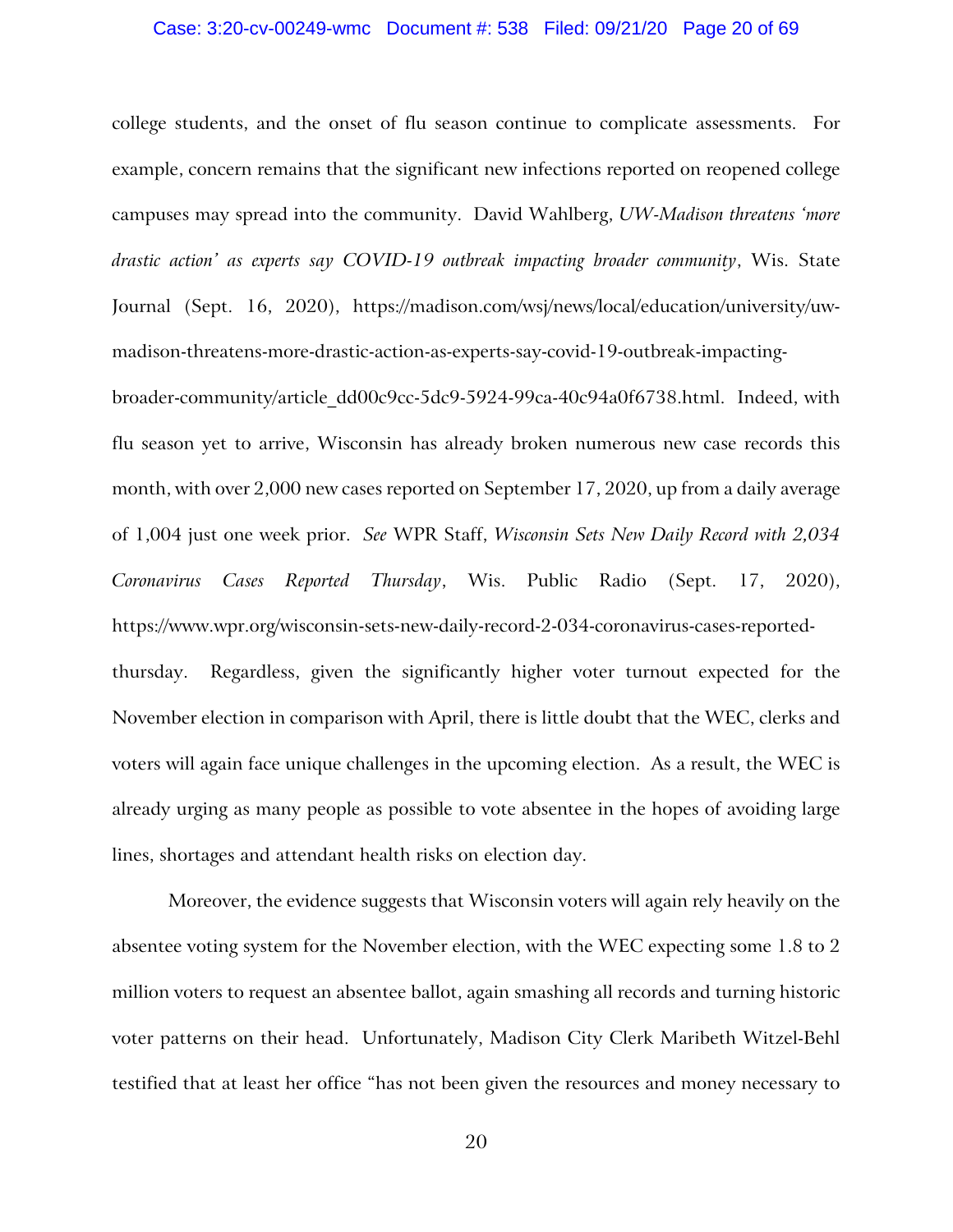## Case: 3:20-cv-00249-wmc Document #: 538 Filed: 09/21/20 Page 21 of 69

meet the anticipated demand for mail-in absentee ballots in November," and "with other departments going back to work, [her] staff now only has a few dozen League of Women Voters volunteers available to help." (Gear Pls.' Supp. PFOFs (dkt. #506) ¶ 20 (quoting Witzel-Behl Decl. (dkt. #382) ¶ 6).)

As previously discussed, the absentee ballot system in Wisconsin is also heavily reliant on the USPS, which has and continues to face its own challenges. WEC Administrator Wolfe in particular acknowledged "significant concerns about the performance of the postal service in connection with the April 7 election." (DNC Pls.' PFOFs (dkt. #419) ¶¶ 140, 142 (quoting Wolfe Dep. (dkt. #247) 89:10-15).) In addition, a report by the USPS Inspector General's Office found that voters requesting ballots five days before the election -- the deadline set by Wisconsin statutes -- face a "high risk" that their ballot will not be delivered, completed and returned in time to be counted. (Swenson Pls.' Supp. PFOFs (dkt. #494) ¶ 61 (quoting Second Goodman Decl., Ex. 17 (Timeliness of Ballot Mail) (dkt. #495-17) 6-7).) USPS also faces budget shortfalls, as well as challenges caused by increasing COVID-19 rates among postal workers themselves. Moreover, just a few weeks ago, the new Postmaster General established "major operational changes . . . that could slow down mail delivery," including restricting the ability for USPS employees to work overtime. (DNC Pls.' Supp. PFOFs (dkt. #501) ¶¶ 7-8.)

As to fulfilling the witness signature requirement, over 600,000 Wisconsinites live alone and even more live with an individual who is unqualified to be a witness. Prospective absentee voters in that situation will need to find someone outside of their household to witness their ballot before returning it. According to plaintiffs' expert, a "significant"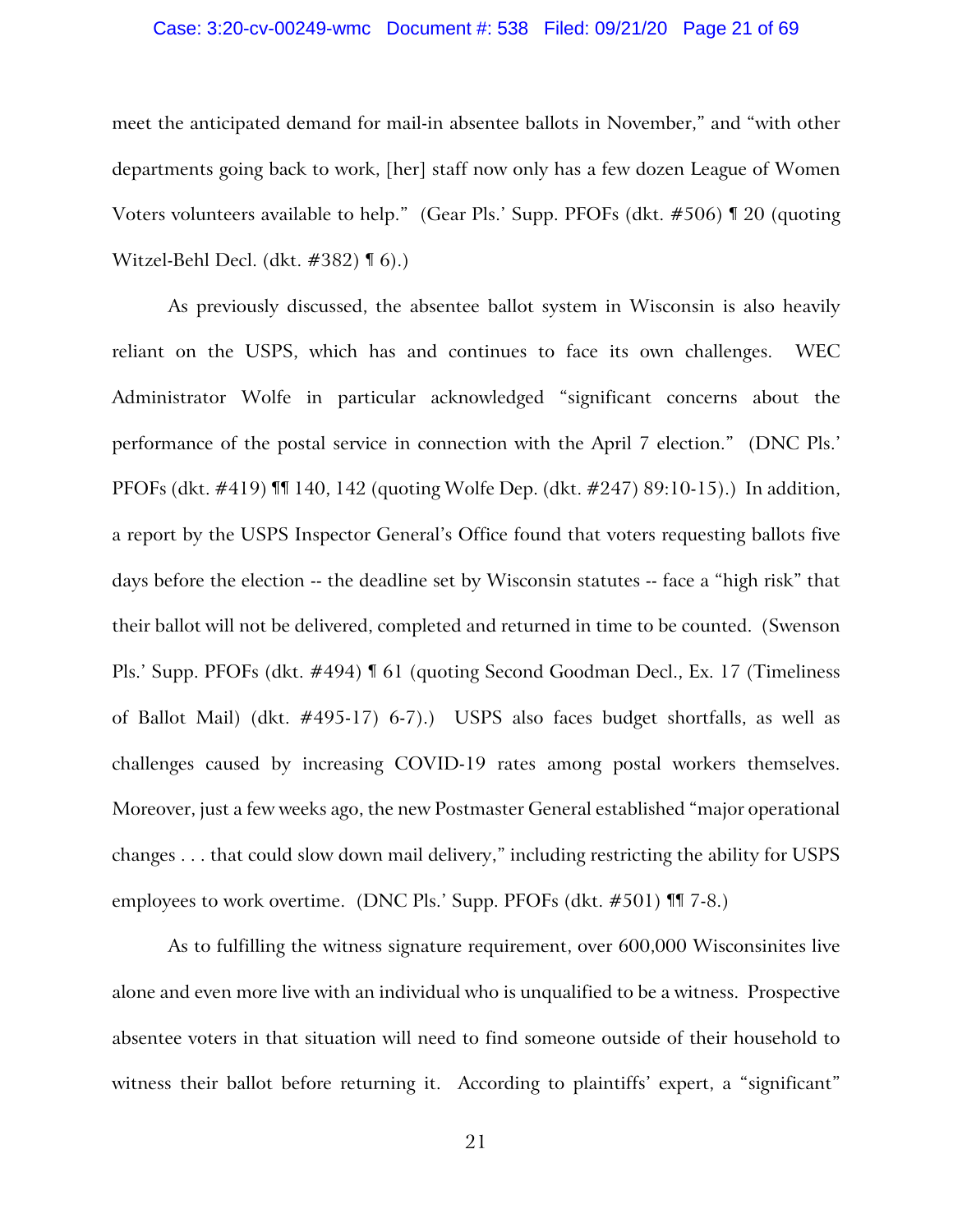### Case: 3:20-cv-00249-wmc Document #: 538 Filed: 09/21/20 Page 22 of 69

portion of voters who do not live with a qualified witness are senior citizens, who also face special risks of complications from COVID-19. (DNC Pls.' PFOFs (dkt. #419) ¶ 153 (citing Fowler Rep. ('459 dkt. #46) 12-13).) Relatedly, another expert produced by plaintiffs opined that the WEC's guidance on the witness signature requirement "may be difficult to understand by the homebound individual and witness" and "may be impractical in certain situations, such as for persons living in multi-level or multi-unit apartment complexes." (Swenson Pls.' PFOFs ('459 dkt. #42) ¶ 81 (citing Remington Rep. ('459 dkt. #44)).) That being said, notwithstanding a few, individual affiants who had experienced difficulties securing a witness signature requirement or submitting proof of ID for the April election, the Legislature points out that plaintiffs produced no evidence of voters who are still unable to meet the challenged requirements *for November*. [14](#page-21-0)

In-person voting in November is also likely to be strained by a shortage of poll workers, despite more time to plan for that shortage than was available for the spring election. On the one hand, Milwaukee officials testified that they hope to be able to open all 180 polling sites (up from five in April), and Green Bay expects to have at least 13 polling locations (up from two in April). On the other hand, clerks are still reporting poll worker shortages for November. Similarly, WEC Administrator Wolfe testified that

<span id="page-21-0"></span><sup>&</sup>lt;sup>14</sup> The DNC plaintiffs also contend that: "many workplaces, public libraries, and copy shops may remain or become closed given the pandemic's acceleration in the U.S., many voters will continue to face substantial burdens in obtaining the copies or scans they need to complete their absentee ballot applications and will continue to be prevented from voting. In addition, even if those establishments were open, many voters are fearful of leaving their homes because of the health risks of the coronavirus pandemic and the restrictions imposed under their respective County's health orders." (DNC Pls.' PFOFs (dkt. #419) ¶ 164.) Again, however, the only evidence they cite in support is voter declarations expressing fear of in-person voting due to COVID-19, rather than a personal inability to arrange an effective witnessing of their ballot.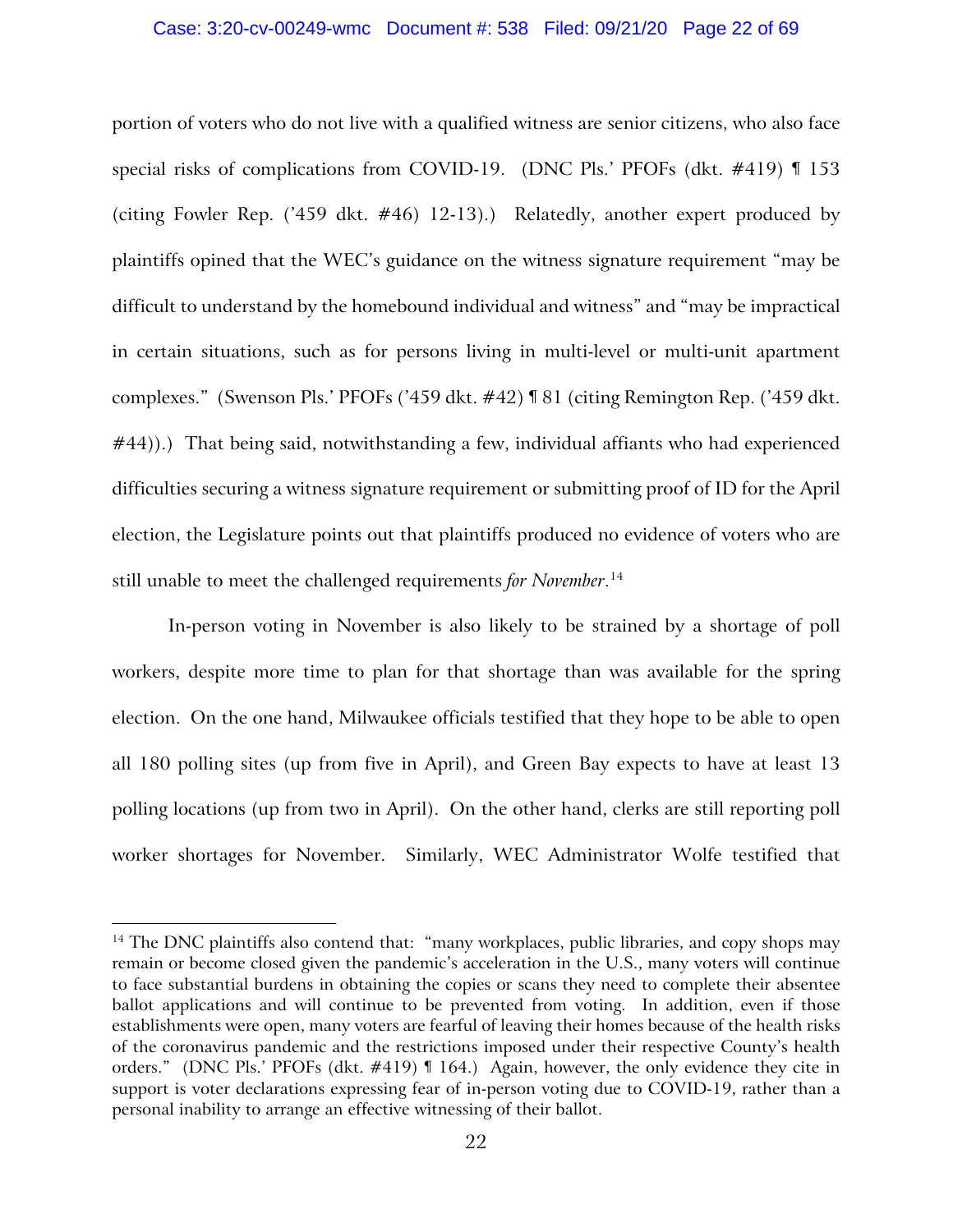### Case: 3:20-cv-00249-wmc Document #: 538 Filed: 09/21/20 Page 23 of 69

"despite the advance warning [and] the greater time to plan for people who will opt-out because of COVID-19 risks, local municipalities are still having problems filling all their polling stations." (8/5/20 Hr'g Tr. (dkt. #532) 82.) Because of this, Wolfe explained a lack of poll workers was the thing she "worr[ies] about the most" for the upcoming November election. (*Id.* at 83.)

More fundamentally, plaintiffs have produced a credible expert report that concludes in-person voting in November will continue to pose "a significant risk to human health" due to the COVID-19 pandemic. (Swenson Pls.' PFOFs ('459 dkt. #42) ¶ 7 (citing Remington Expert Report ('459 dkt. #44)).) While not disputing this risk, the WEC counters with the general observation that the risk of transmission is "greatly reduced" if people are wearing masks and practicing social distancing. (WEC Resp. to Swenson Pls.' PFOFs (dkt. #439) ¶ 7.) The Legislative defendants and the RNC/RPC further dispute any suggestion that in-person voting in November will be unsafe, again pointing to the two studies concluding that the April election was not associated with an increase in COVID-19 infection rates. (*See* (Leg. & RNC/RPW's Resp. to Swenson Pls.' PFOFs (dkt. #451) ¶¶ 7, 36 (citing Tseytlin Decl., Ex. 18, 19 (dkt. ##458-18, -19)).) At minimum, the evidence continues to suggest that a large election day turnout will stretch safety protocols and increase risk of transmission particularly to poll workers, which is why the WEC has continued to promote voting by mail.

Regardless of the objective risks, plaintiffs have also produced declarations from various voters who aver that if unable to vote by mail, they will not vote in-person in November. (*See* Gear Pls.' PFOFs (dkt. #422) ¶¶ 186, 215, 279, 323, 355, 387, 407 (citing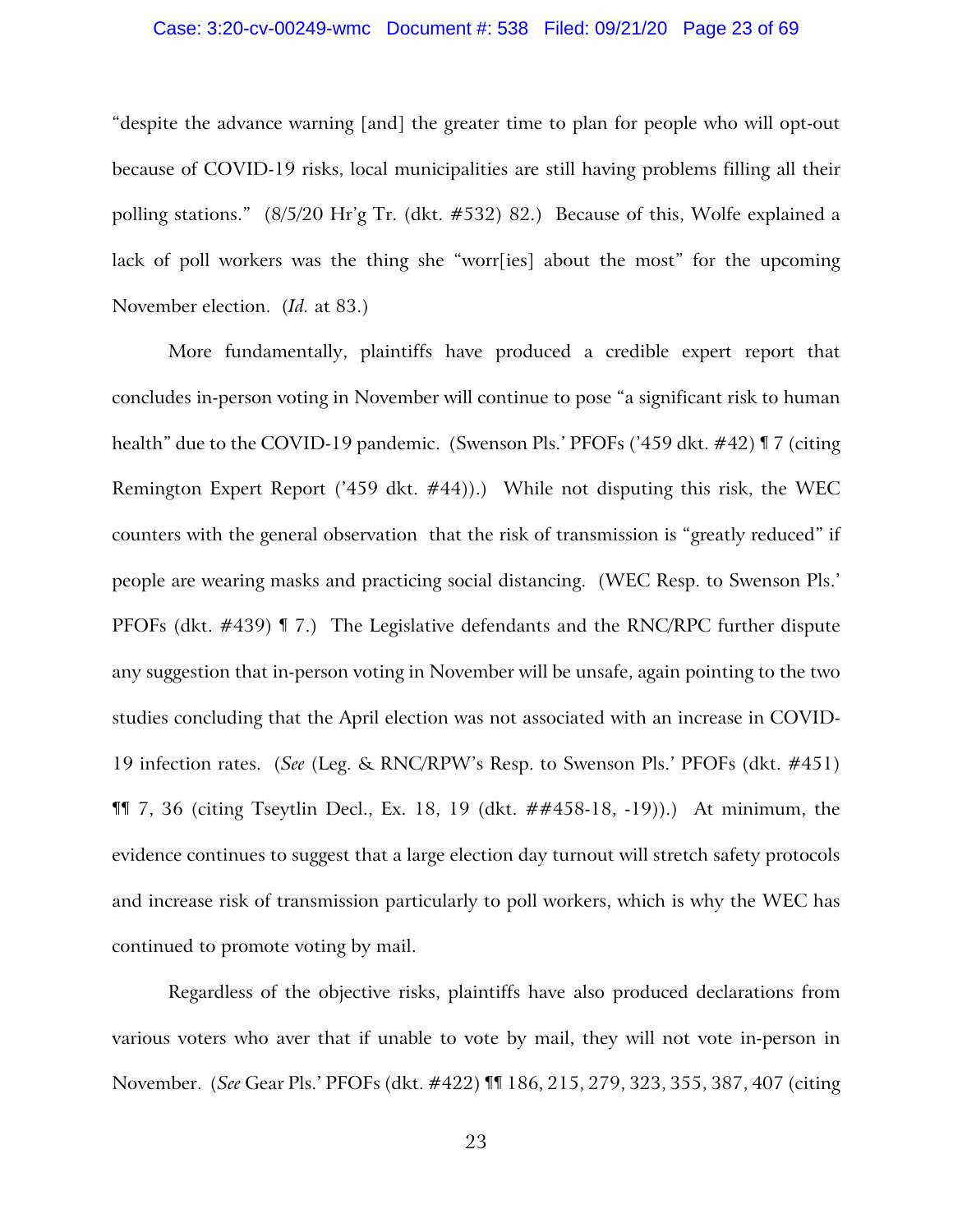### Case: 3:20-cv-00249-wmc Document #: 538 Filed: 09/21/20 Page 24 of 69

various voter declarations).) Others declare that they intend to vote by mail in November, but would like a "back-up" option, because of their previous personal experiences in not receiving an absentee ballot for the April election despite requesting it timely. (*See id.* ¶¶ 445, 474, 501, 576, 633, 669 (citing various voter declarations).)

In preparation for these anticipated challenges in administering the November election, the WEC has taken a number of steps. Of particular note, the WEC mailed absentee ballot *applications* to nearly all registered voters. The application itself contains an information sheet, which among other things generally describes the "indefinitely confined" exception to the photo ID requirement, but does not indicate what constitutes "indefinitely confined" under Wisconsin law. Instead, the instructions warn a prospective voter may be fined \$1,000 or imprisoned up to 6 months for falsely asserting that they are indefinitely confined. This mailer went out on September 1st.

In addition to encouraging Wisconsinites to vote absentee, the WEC has also: (1) directed staff to spend federal CARES Act grant money to distribute sanitation supplies to all 72 counties in Wisconsin; (2) planned to implement intelligent mail barcodes ("IMB") to facilitate more detailed absentee-ballot tracking; (3) planned to spend up to \$4.1 million on a CARES Act sub-grant to local election officials to help pay for increased elections costs caused by the pandemic; (4) made upgrades to the MyVote website; (5) issued guidance to local officials about providing drop boxes for the safe and easy return of absentee ballots; (6) made CARES Act subgrant money available for the purchase of additional, absentee ballot drop boxes; (7) urged localities to solicit election inspectors, create recruitment tools for local officials, and promote the need for poll workers; (8) produced content to educate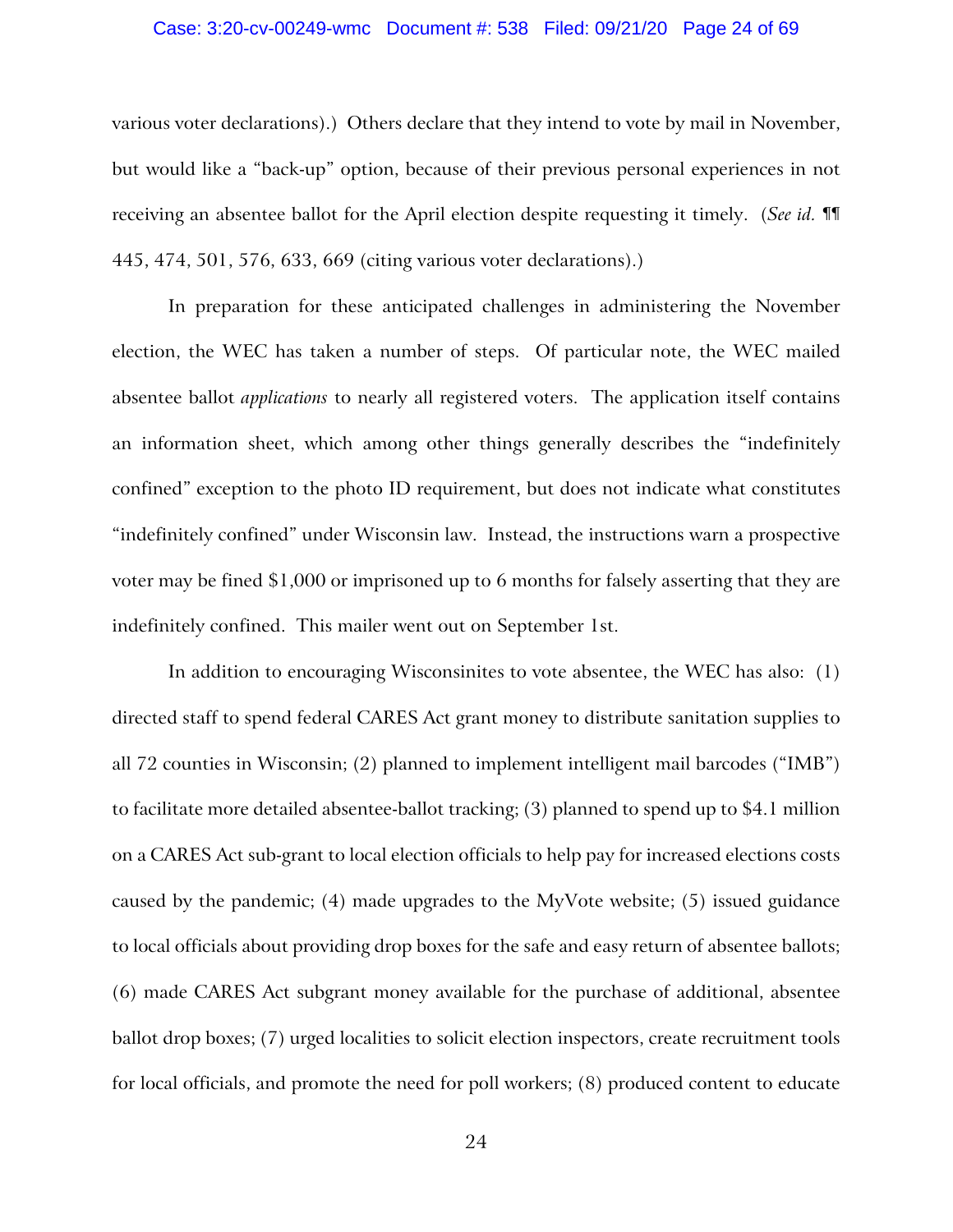### Case: 3:20-cv-00249-wmc Document #: 538 Filed: 09/21/20 Page 25 of 69

voters on "unfamiliar aspects of voting" for use by local election officials, voter groups, and the public; (9) worked with public health officials to produce public health guidance documents for clerks, poll workers, and the public; and (10) developed a webinar series for local officials to provide training on election procedures, including COVID-19-specific training. Just as in April, what the WEC has not done is ease any of the statutory deadlines, having again concluded on a 3-3 vote that it lacks the authority to do so even in the face of the anticipated effects of the COVID-19 pandemic.

# OPINION

# **I. Motions to Dismiss**

As an initial matter, the court will address certain issues raised in defendants' pending motions to dismiss, considering first various jurisdictional challenges and then arguments that some of plaintiffs' claims must be dismissed for failure to state a claim on which relief may be granted.<sup>[15](#page-24-0)</sup>

<span id="page-24-0"></span><sup>15</sup> Specifically, the WEC moved to dismiss the Swenson plaintiffs' complaint (*see* WEC's Mot. to Dismiss ('340, dkt. #14)), and the Legislative defendants moved to dismiss the Gear, Edwards and Swenson plaintiffs' operative complaints (*see* Leg. Defs.' Mot. to Dismiss Gear Compl. ('278 dkt. #382); Leg. Defs.' Mot to Dismiss Edwards Compl. ('340 dkt. #12); Leg. Defs.' Mot to Dismiss Swenson Compl. ('459 dkt. ##27, 272)). Although the WEC also initially moved to dismiss the Gear plaintiffs' original complaint, after the Gear plaintiffs' filed a proposed, first amended complaint, plaintiffs filed a joint stipulation with the WEC, which withdrew the WEC's pending motion to dismiss the first amended complaint, while reserving its right to answer, move or otherwise plead in response to the second amended complaint. (Joint Stipulation (dkt. #230).) Finally, although the Legislative defendants did not formally move to dismiss the DNC plaintiffs' second amended complaint (the court having previously denied their motion to dismiss the DNC plaintiffs' first amended complaint  $(6/10/20$  Op. & Order (dkt.  $\#217$ )), they argued in their briefing that "especially after *Luft*, the DNC Second Amended Complaint must be dismissed for many of the same reasons supporting dismissal of the operative complaints in Gear and Swenson." (Leg. Defs.' Omnibus Br. (dkt. #454) 5 n.3.)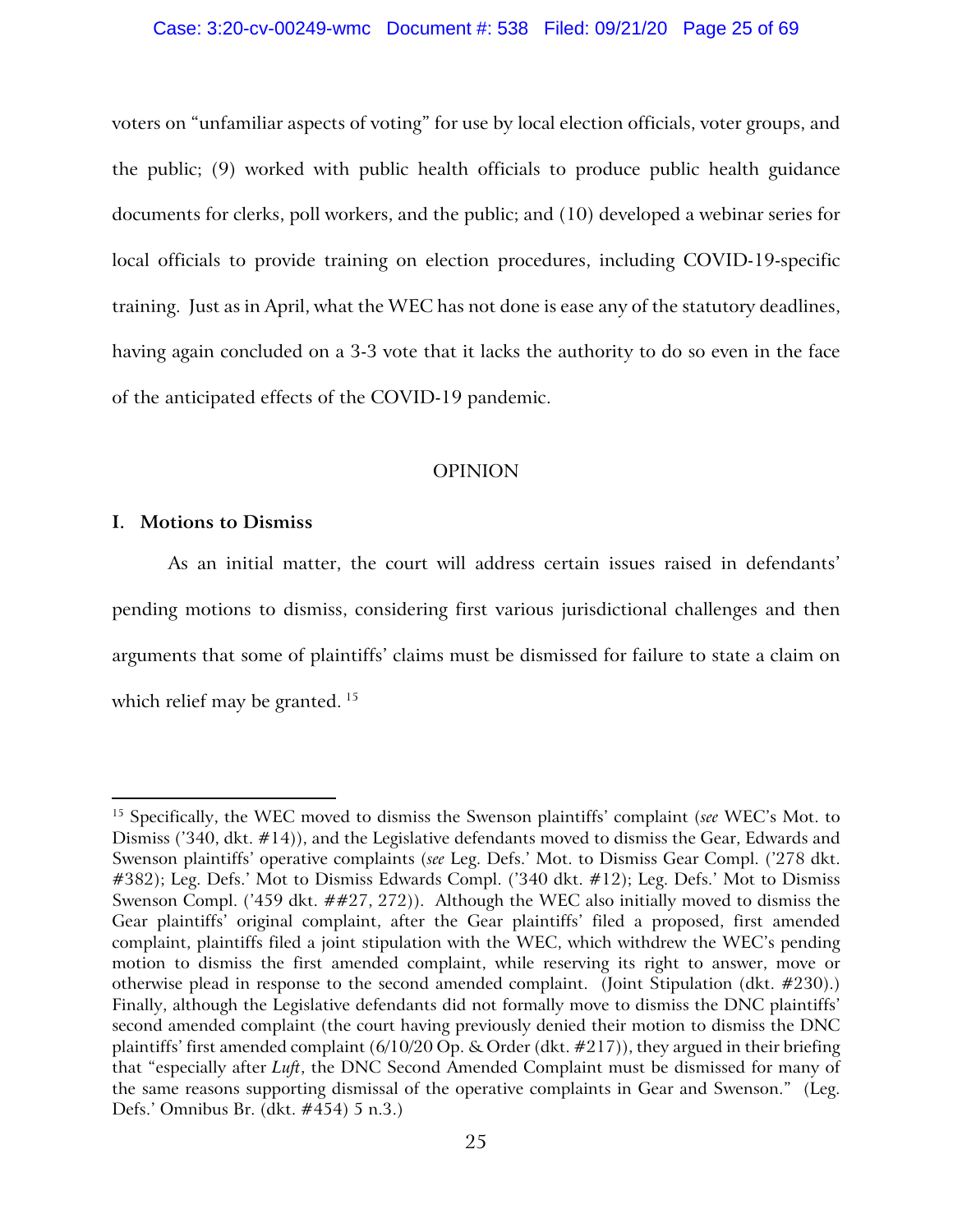# **A. Jurisdictional Challenges**

In evaluating challenges to its subject matter jurisdiction, this court "must accept as true all well-pleaded factual allegations and draw reasonable inferences in favor of the plaintiff." *Rueth v. EPA*, 13 F.3d 227, 229 (7th Cir. 1993) (quoting *Capitol Leasing Co. v. F.D.I.C.*, 999 F.2d 188, 191 (7th Cir. 1993)). Still, the court may "properly look beyond the jurisdictional allegations of the complaint and view whatever evidence has been submitted on the issue to determine whether in fact subject matter jurisdiction exists." *Capitol Leasing Co.*, 999 F.2d at 191.

The WEC argues that no actual controversy exists between that entity and plaintiffs' since the WEC neither opposes nor supports plaintiffs' requests for injunctive relief (WEC Br. ('340, dkt. #15) 4-5), and for a case to be justiciable, there must be an actual dispute between adverse litigants. (*See id.* (citing *Oneida Tribe of Indians v. Wisconsin,* 951 F.2d 757, 760 (7th Cir. 1991).) However, as the U.S. Supreme Court held in *United States v. Windsor*, 570 U.S. 744 (2013), "even where 'the Government largely agree[s] with the opposing party on the merits of the controversy,' there is sufficient adverseness and an 'adequate basis for jurisdiction in the fact that the Government intended to enforce the challenged law against that party.'" *Id*. at 759 (quoting *INS v. Chadha*, 462 U.S. 919, 940 n.12 (1983)). Similarly, in this litigation, the WEC has indicated its intention to enforce Wisconsin's current elections laws unless otherwise directed by a state or federal court. Thus, regardless of its failure to dispute plaintiffs' requested relief affirmatively, sufficient adverseness exists between the parties to create a justiciable dispute. Of course, by virtue of the intervention by multiple other defendants who *are* actively disputing plaintiffs' right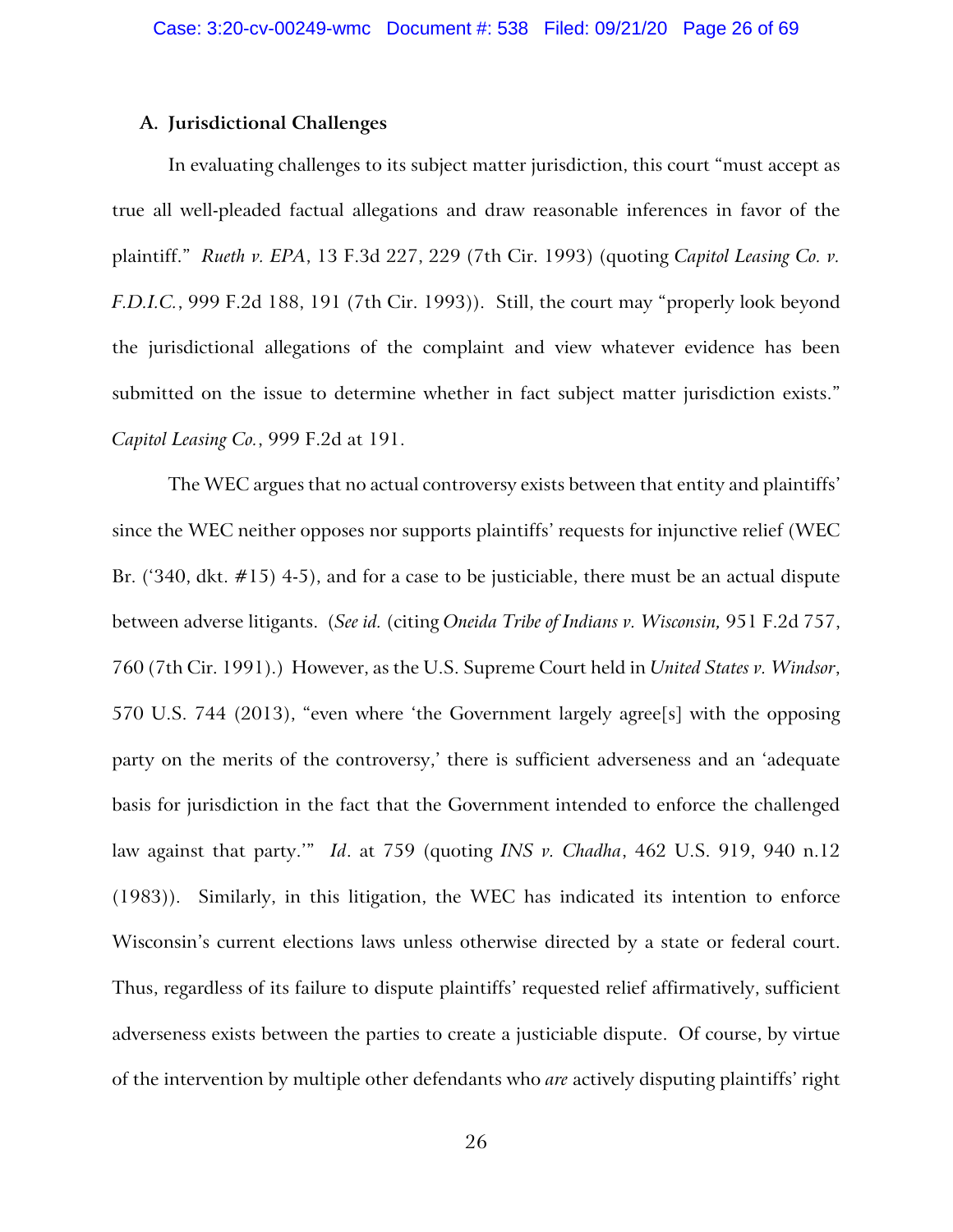### Case: 3:20-cv-00249-wmc Document #: 538 Filed: 09/21/20 Page 27 of 69

to any of the relief requested, there is little question that there is an actual dispute between the parties needing resolution by this court.

Next, both the WEC and the Legislative defendants attack plaintiffs' claims on standing grounds. To establish standing, "[t]he plaintiff must have suffered or be imminently threatened with a concrete and particularized 'injury in fact' that is fairly traceable to the challenged action of the defendant and likely to be redressed by a favorable judicial decision." *Lexmark Int'l, Inc. v. Static Control Components, Inc.,* 572 U.S. 118, 125 (2014) (citing *Lujan v. Defenders of Wildlife*, 504 U.S. 555, 560 (1992)). Again, the WEC maintains that it has "no power to enact any changes to the election laws in regard to the Spring Election, and it has no authority to change the law relative to the conduct of future elections." (WEC Br. ('340, dkt. #15) 6.) After *Windsor*, however, this is just the same "case or controversy" argument in different clothing, since the WEC's administration of Wisconsin's elections, including the enforcement of its current election laws, is the cause of plaintiffs' alleged injuries. Moreover, the WEC has the authority to implement a federal court order relating to election law to redress these alleged injuries. That the WEC maintains it lacks any *independent* authority under state law to make the changes requested by plaintiffs poses no jurisdictional barrier. If anything, it demonstrates the WEC is an indispensable party for plaintiffs to achieve the remedies they seek.

Relatedly, the Legislative defendants argue that many of plaintiffs' claims challenge independent actions of third-parties who were not named as defendants -- specifically, the USPS and local election officials -- and thus plaintiffs' lack standing to bring those claims. (Leg. Defs.' Omnibus Br. (dkt. #454) 100.) Certainly, actions of both the USPS and local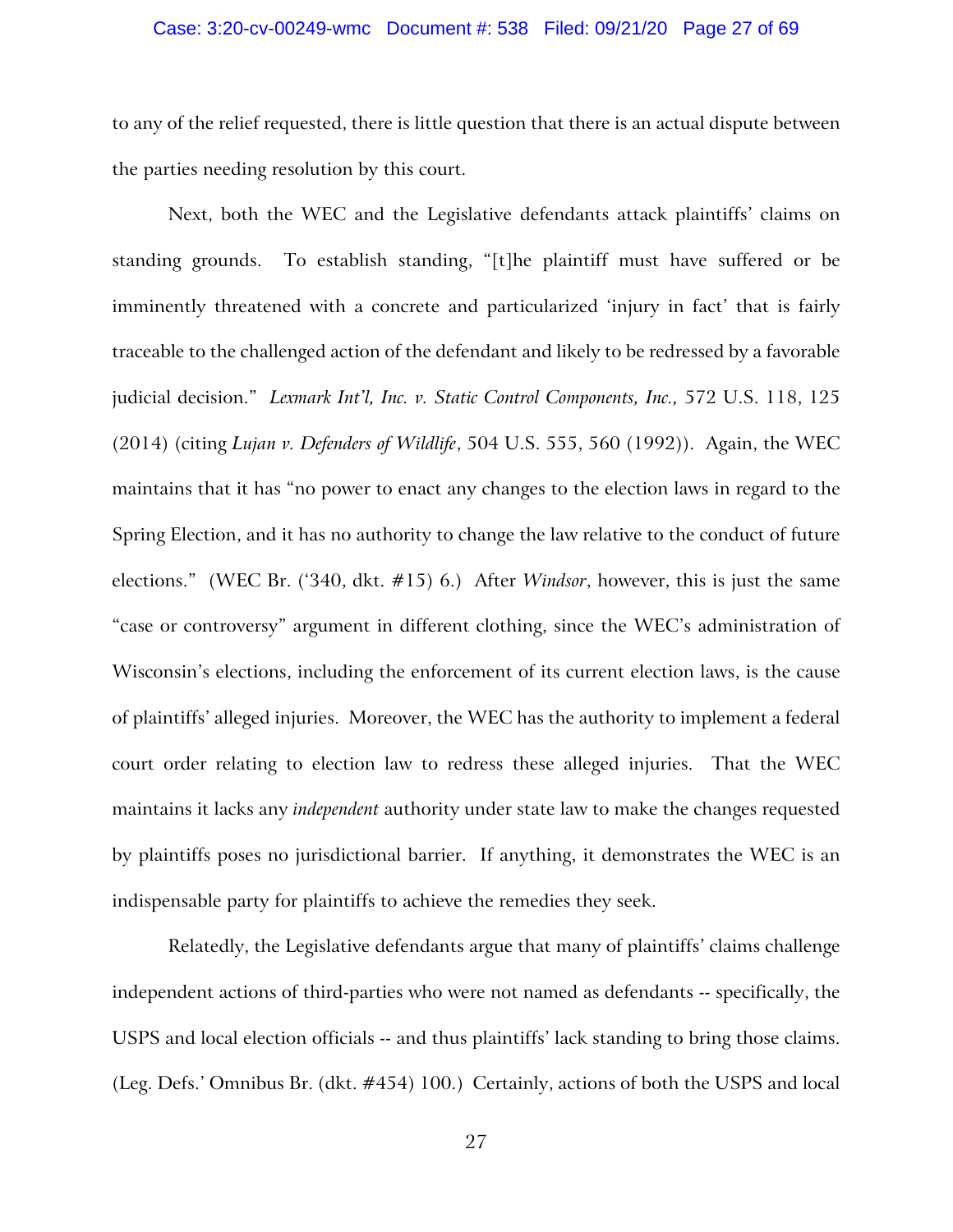### Case: 3:20-cv-00249-wmc Document #: 538 Filed: 09/21/20 Page 28 of 69

election officials appear to have contributed and may contribute to plaintiffs' alleged injuries, and those third-parties may also have some power to redress those injuries, but this does not mean the WEC's actions or inactions were not *also* causes of plaintiffs' injuries. What matters for standing is that: (1) defendant's conduct was *one* of the multiple causes; and (2) defendant can at least partially redress the wrong. *See WildEarth Guardians v. U.S. Dep't of Agric.*, 795 F.3d 1148, 1157 (9th Cir. 2015) ("So long as a defendant is at least partially causing the alleged injury, a plaintiff may sue that defendant, even if the defendant is just one of multiple causes of the plaintiff's injury."); *Orangeburg v. Fed. Energy Reg. Comm'n*, 862 F.3d 1071, 1077-84 (D.C. Cir. 2017) ("FERC contends that the causation element is not satisfied because Orangeburg's injury is actually caused by NCUC, an absent third party, not the Commission. To be sure, NCUC -- a non-party -- is a key player in the causal story. But the existence of, perhaps, an equally important player in the story does not erase FERC's role.").

Similarly, here, the actions of the USPS and local election officials may be equally important players in the conduct of the November election but that does not erase the WEC's overall statutory responsibility for the administration of Wisconsin's elections. Wis. Stat. § 5.05(1). Regardless, it is the WEC's role and specific authority to promulgate rules and guidance to localities in order to implement Wisconsin law (including any court order) related to elections and their proper administration under  $\S$  5.05(1)(f) that is in dispute. Moreover, should this court enter a binding order, the WEC will be required to issue updated rules, procedures, or formal advisory opinions under  $\S 5.05(5t)$  to ensure its implementation. This is more than enough to establish standing.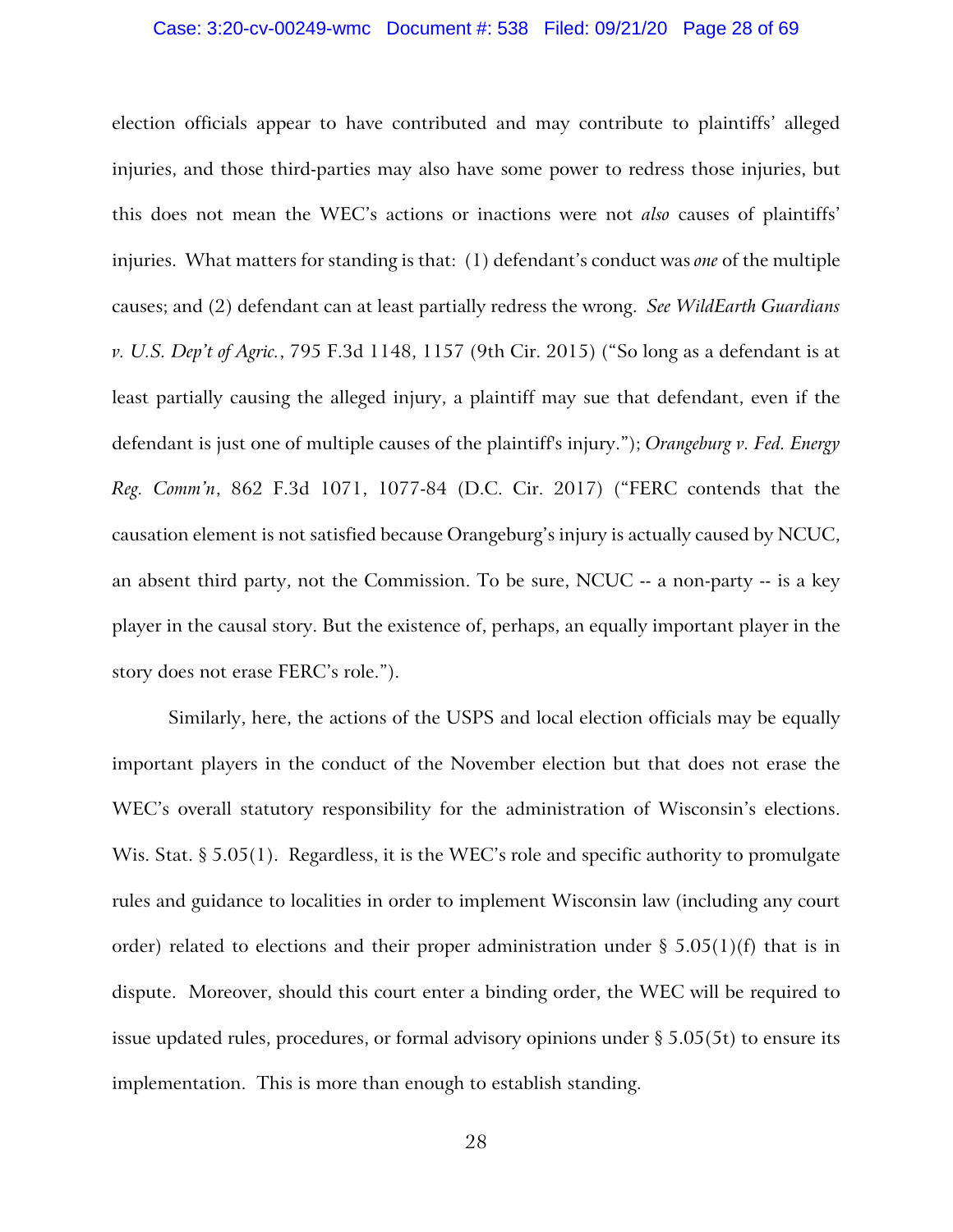The Legislative defendants further lodge a narrower standing challenge against just one of the Swenson plaintiffs' ADA claims. (*See* Leg. Defs.' Omnibus Br. (dkt. #454) 105- 08.) Specifically, they contend the Swenson plaintiffs lack standing to pursue a claim that the WEC's failure to provide accessible online ballots impermissibly discriminates against voters with vision or other print disabilities because none of the Swenson plaintiffs have such a disability. (*See id.*) As the Swenson plaintiffs point out, however, they have produced evidence that Disability Rights Wisconsin (one of the named plaintiffs in the Swenson complaint) has *itself* been injured by the alleged violation of the ADA, as it has had to divert its own resources to assist voters with those disabilities to both get access to and cast absentee ballots. (*See* Swenson Pls.' Reply (dkt. #493) 21.) Because Disabilities Rights Wisconsin has alleged a concrete and particularized injury to its own interests, and advocate for the interests of others with relevant disabilities, the Swenson plaintiffs have established standing to pursue their claim regarding accessible online ballots. *See Havens Realty Corp. v. Coleman*, 455 U.S. 363, 378-80 (1982) (holding that organization that had to divert resources to mitigate effects of allegedly discriminatory practices had standing bring suit).

Finally, the Legislative defendants contend that plaintiffs' claims are unripe and should be dismissed under the *Burford* abstention doctrine. Little time need be spent on these contentions because the court previously addressed nearly identical arguments in an earlier opinion and order. (*See* 6/10/20 Op. & Order (dkt. #217).) The court finds no reason to depart from its earlier conclusion that plaintiffs' claims are ripe and fit for judicial review, presenting an "actual and concrete conflict premised on the near-certain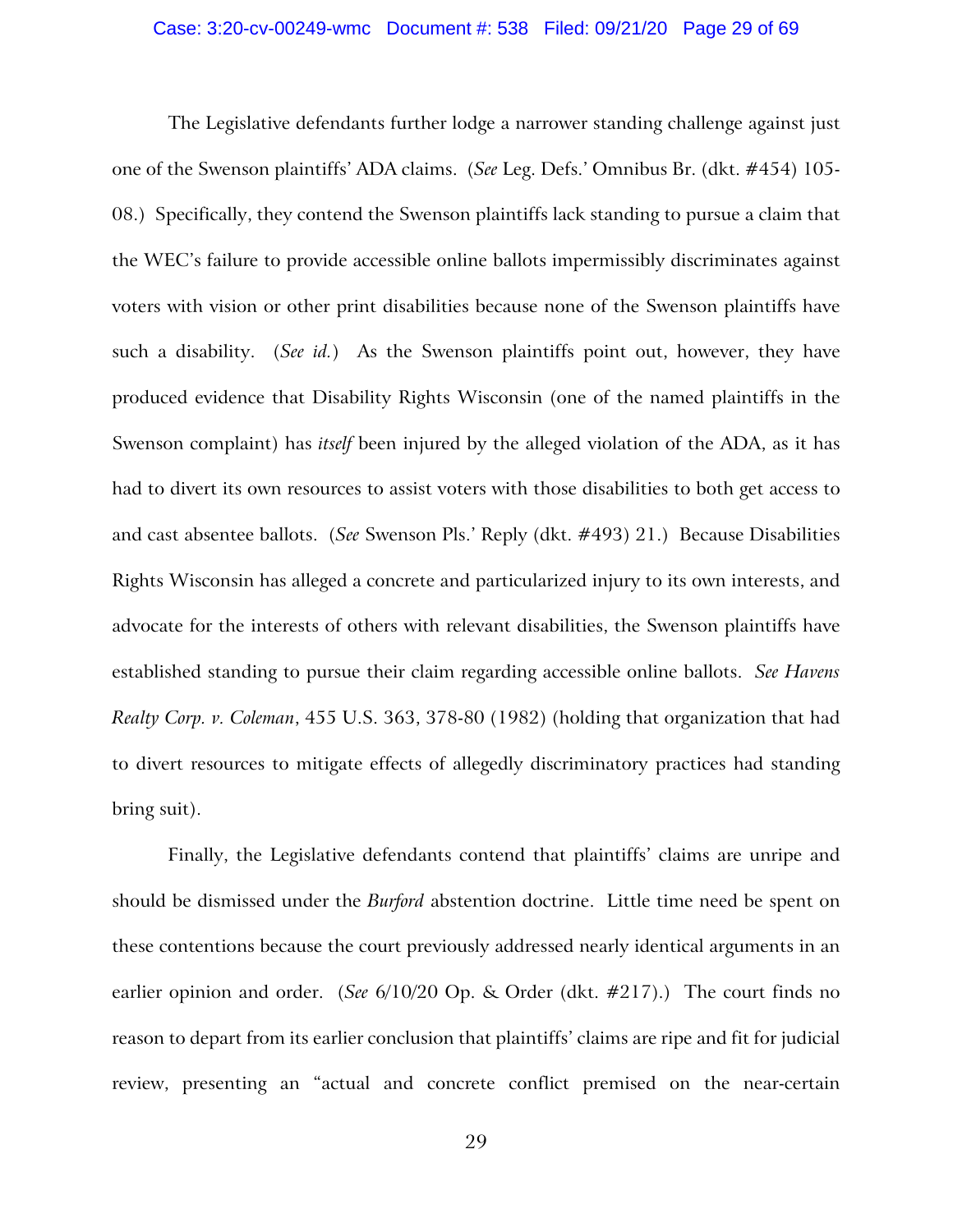### Case: 3:20-cv-00249-wmc Document #: 538 Filed: 09/21/20 Page 30 of 69

enforcement of the challenged provisions in the context of the present and ongoing COVID-19 health care crisis" and because plaintiffs are "likely to suffer adverse consequences if the court were to require a later challenge." (*Id.* at 7-8.) Further, as previously explained, the *Burford* abstention doctrine is not applicable to any of the cases or controversies before this court because Wisconsin state courts "are not specialized tribunals with a special relationship with voting rights issues" and because *Burford*  abstention is often "inappropriate in federal constitutional challenges to state elections laws." (*Id.* at 17-18.)

## **B. Failure to State a Claim**

Dismissal under Rule 12(b)(6) is proper "when the allegations in a complaint, however true, could not raise a claim of entitlement to relief." *Bell Atl. Corp. v. Twombly*, 550 U.S. 544, 558 (2007). To survive a motion to dismiss, a complaint must "plead[] factual content that allows the court to draw the reasonable inference that the defendant is liable for the misconduct alleged." *Ashcroft v. Iqbal*, 556 U.S. 662, 678 (2009).

Certain of plaintiffs' claims are plainly barred by immunity doctrines, and thus, fail to state a claim. First, to the extent that any plaintiffs seek money damages pursuant to § 1983, such relief is barred by state sovereign immunity. *See Will v. Mich. Dep't of State Police*, 491 U.S. 58, 64, 66 (1989). Second, the Edwards plaintiffs' claims against Wisconsin State Assembly Speaker Robin Vos and Wisconsin State Senate Majority Leader Scott Fitzgerald are foreclosed by the doctrine of legislative immunity, which provides absolute immunity from liability for an official's legitimate legislative activity. *See Bogan v. Scott-Harris*, 523 U.S. 44, 49 (1998); *Tenney v. Brandhove*, 341 U.S. 367, 376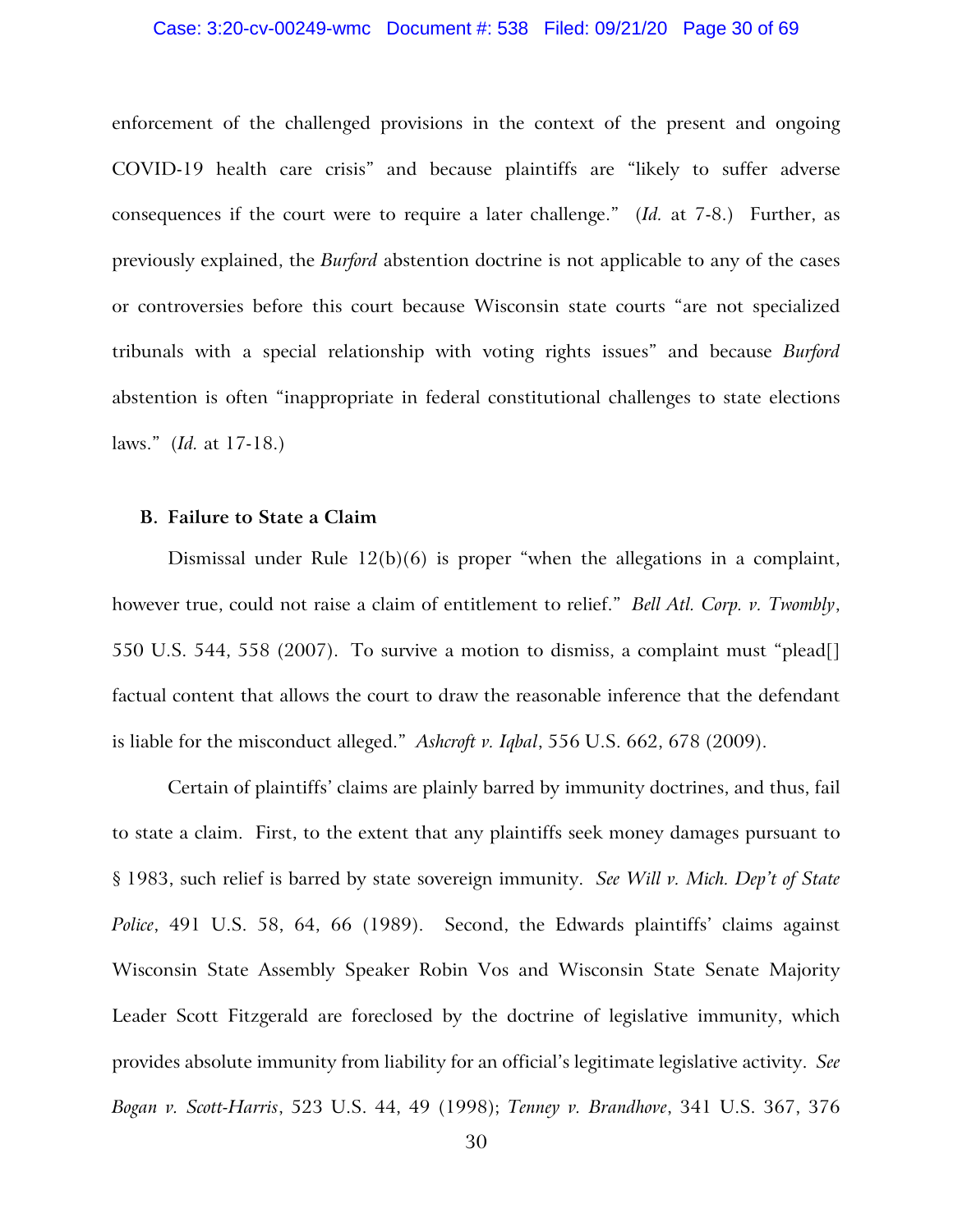### Case: 3:20-cv-00249-wmc Document #: 538 Filed: 09/21/20 Page 31 of 69

(1951). The Edwards plaintiffs' complaint faults Speaker Vos and Majority Leader Fitzgerald for failing to take action to postpone the April election or otherwise enact measures regarding Wisconsin's elections in the face of the pandemic, but any decision not to act qualifies as legislative activity protected by absolute immunity. *See NRP Holdings LLC v. City of Buffalo*, 916 F.3d 177, 192 (2nd Cir. 2019) (decision not to introduce resolutions before city council was protected legislative activity).

The Edwards plaintiffs' only response to defendants' invocation of legislative immunity is to assert without legal authority that it applies only to state law claims. (*See* Edwards Pls.' Br. ('340, dkt.  $\#25$ ) 16.) To the contrary, the immunity doctrine is a creature of federal common law and applies to federal civil claims. *See Bogan*, 523 U.S. at 48 (explaining that the U.S. Constitution and federal common law "protect[s] legislators from liability for their legislative activities"); *NRP Holdings LLC*, 916 F.3d at 190 (describing the doctrine of absolute legislative immunity as a matter of common law created by the U.S. Supreme Court and applicable to federal civil claims).

Oddly, having asserted immunity on their behalf, the Legislative defendants nevertheless urge the court to permit Speaker Vos and Majority Leader Fitzgerald to remain as parties to defend state law. (Leg. Defs.' Br. ('340, dkt. #13) 30-31.) In doing so, they, too, cite to no legal basis for a defendant to be found immune from suit yet remain as a party. (*See id.*) Even if there were some legal basis to allow the defendants to remain, this court has previously held that an individual "legislator's personal support [of a law he or she enacted] does not give him or her an interest sufficient to support intervention." *See One Wis. Inst., Inc. v. Nichol*, 310 F.R.D. 394, 397 (W.D. Wis. 2015) (citing *Buquer v. City*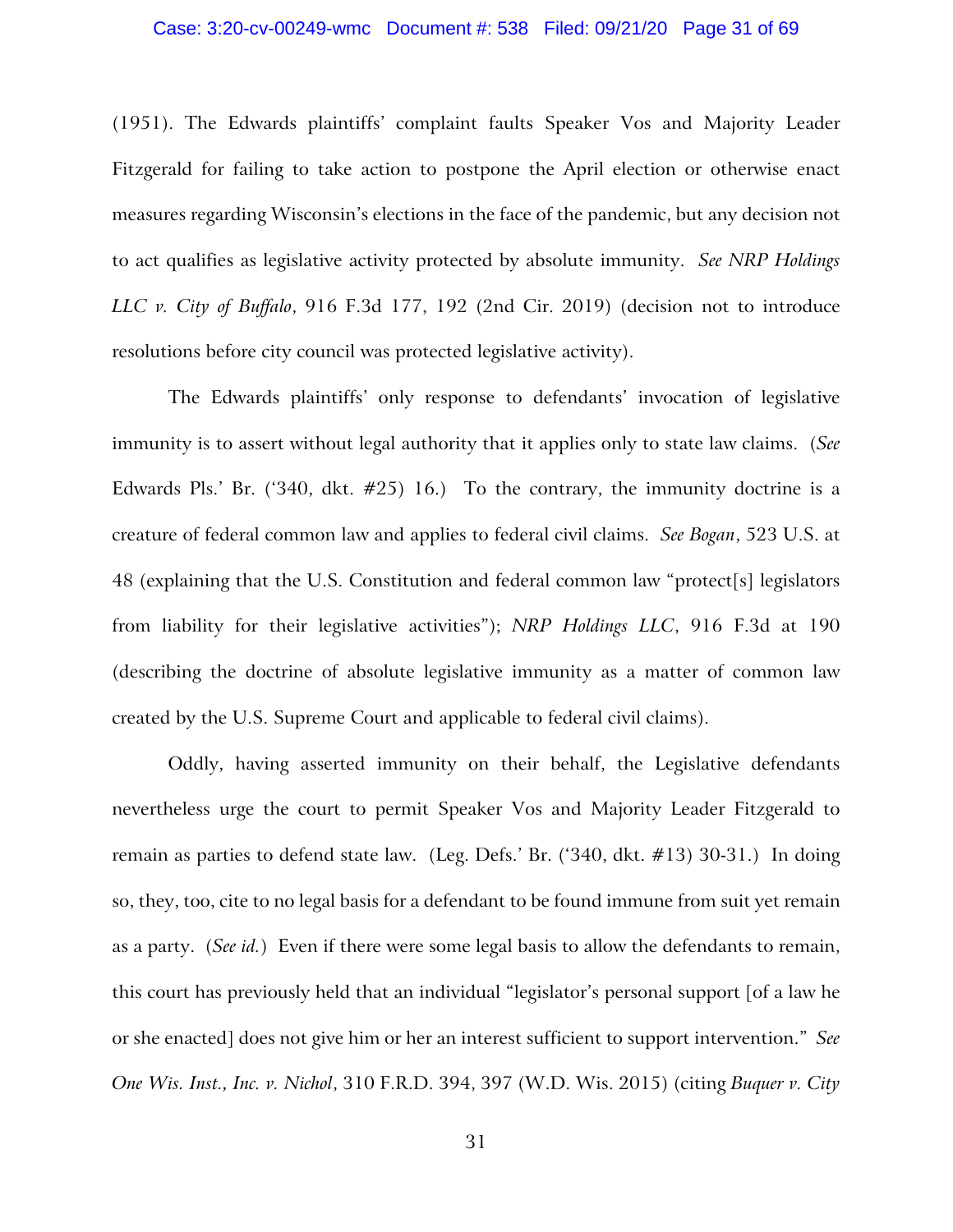*of Indianapolis*, No. 11–cv–00708, 2013 WL 1332137, at \*3 (S.D. Ind. Mar. 28, 2013), *Am. Ass'n of People With Disabilities v. Herrera*, 257 F.R.D. 236, 251 (D.N.M. 2008)). Indeed, to their credit, defendants themselves readily admit that the Edwards plaintiffs have "name<sup>[d]</sup> the Wisconsin Assembly and the Wisconsin Senate as parties, meaning there is no practical need to retain Speaker Vos and Majority Leader Fitzgerald as additional named Defendants here." (Leg. Defs.' Br. ('340, dkt. #13) 31.) Having been presented no legal or practical reason to grant immunity but retain Speaker Vos and Majority Leader Fitzgerald as defendants, the court will dismiss them from this case.<sup>[16](#page-31-0)</sup>

# **II. Motions for Preliminary Injunction[17](#page-31-1)**

To make out a prima facie case for a preliminary injunction, a party must show (1)

<span id="page-31-0"></span><sup>&</sup>lt;sup>16</sup> Defendants also move to dismiss the Edwards plaintiffs' claim for monetary damages under the ADA. A required element of a compensatory damages claim for intentional discrimination under Title II of the ADA is deliberate indifference. *See Lacy v. Cook Cty., Ill.*, 897 F.3d 847, 862-63 (7th Cir. 2018). This requires both "knowledge that a harm to a federally protected right is substantially likely" and "a failure to act upon that likelihood." *Id.* at 863 (quoting *S.H. ex rel. Durrell v. Lower Merion Sch. Dist.*, 729 F.3d 248, 263 (3d Cir. 2013)). The WEC and Legislative defendants both argue that the Edwards plaintiffs do not assert a cognizable claim for ADA damages because they failed to allege deliberate indifference explicitly. (WEC Defs.' Mot. to Dismiss Br. ('340, dkt. #15) 8; Leg. Defs.' Mot. to Dismiss Br. ('340, dkt. #14) 24.) Reading the Edwards plaintiffs' complaint in the light most favorable to them, as this court must at the pleading stage, it is reasonable to infer this claim based on their allegations that defendants have (1) knowledge of the past and planned enforcement of Wisconsin's election laws, as well as the dangers posed by the COVID-19 pandemic, and (2) have and are continuing to fail to act on that likelihood. Thus, plaintiffs have alleged sufficient facts to support their implicit claim for deliberate indifference and survive the defendants' motions to dismiss. Of course, whether or not there was or is likely to be a violation of the ADA, much less a deliberate one, remains to be proven. Finally, as to defendants' remaining grounds for dismissal based on plaintiffs' failure to plead sufficient allegations to support their claims as a matter of law, the court will address these arguments in its substantive consideration of each of plaintiffs' claims in the discussion that follows.

<span id="page-31-1"></span> $17$  In addition to the parties' briefs, the court received two amicus briefs from Common Cause (dkt. #251) and the American Diabetes Association ('340 dkt. #23). The policy of the Seventh Circuit is to "grant permission to file an amicus brief only when: (1) a party is not adequately represented (usually, is not represented at all); or (2) when the would-be amicus has a direct interest in another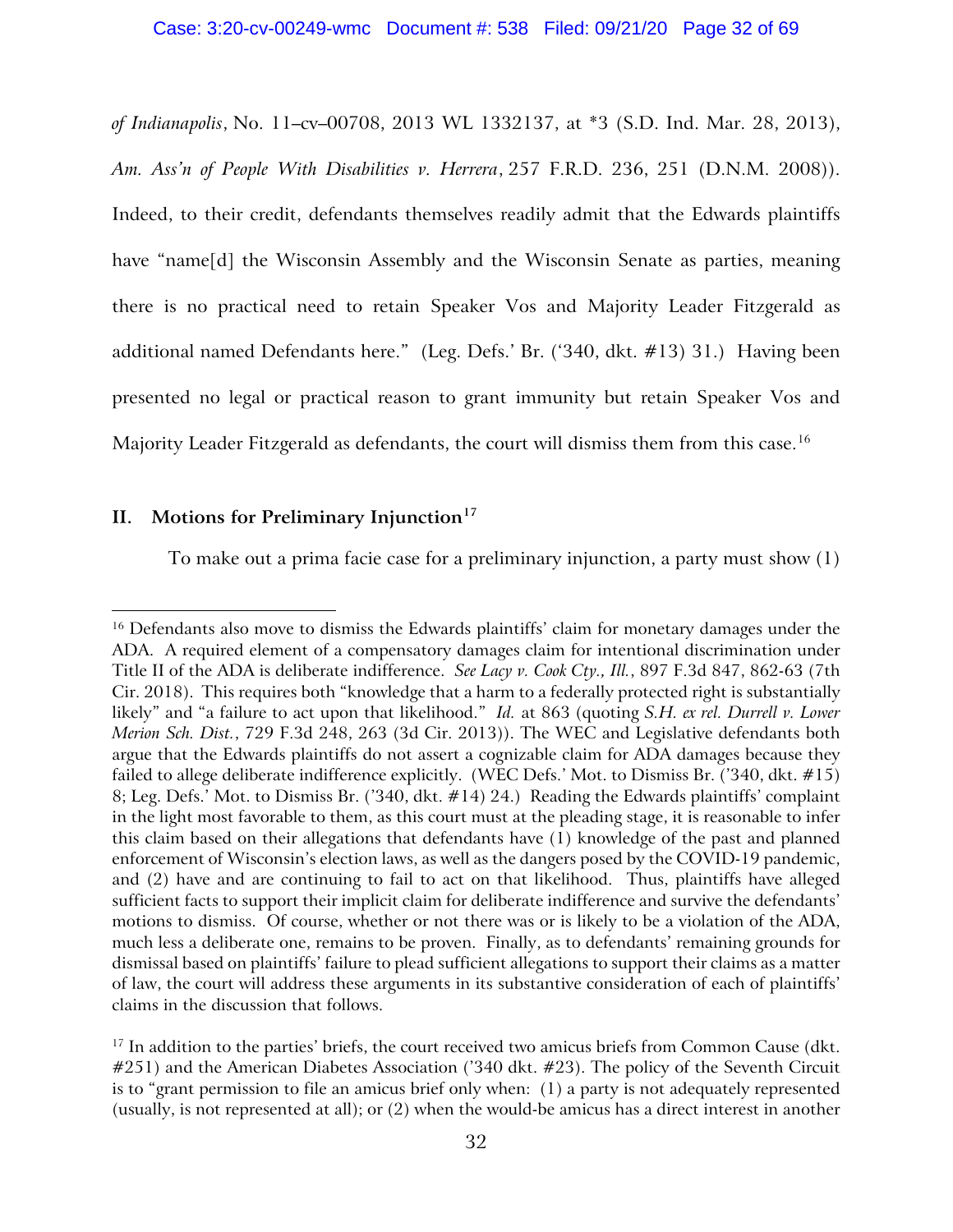### Case: 3:20-cv-00249-wmc Document #: 538 Filed: 09/21/20 Page 33 of 69

irreparable harm, (2) inadequate traditional legal remedies, and (3) some likelihood of success on the merits. *Girl Scouts of Manitou Council, Inc. v. Girl Scouts of U.S. of Am., Inc.*, 549 F.3d 1079, 1086 (7th Cir. 2008). If all three threshold requirements are met, the court must then engage in a balancing analysis, weighing "the harm the plaintiff will suffer without an injunction against the harm the defendant will suffer with one." *Harlan v*. *Scholz*, 866 F.3d 754, 758 (7th Cir. 2017). The court must also "ask whether the preliminary injunction is in the public interest." *Id.* "The more likely the plaintiff is to win, the less heavily need the balance of harms weigh in his favor; the less likely he is to win, the more need it weigh in his favor." *Roland Mach. Co. v. Dresser Indus., Inc.*, 749 F.2d 380, 387 (7th Cir. 1984).

## **A.** *Anderson-Burdick* **Analysis**

In *Anderson v. Celebrezze*, 460 U.S. 780 (1983), and *Burdick v. Takushi*, 504 U.S. 428 (1992), the Supreme Court set forth a balancing test to determine whether an election law unconstitutionally burdens a citizen's right to vote. Under the *Anderson-Burdick* test, a court must weigh "the character and magnitude of the asserted injury to the rights" against "the precise interests put forward by the State as justifications for the burden imposed by its rule." *Burdick*, 504 U.S. at 434 (quoting *Anderson*, 460 U.S. at 789)[.18](#page-32-0)

case, and the case in which he seeks permission to file an amicus curiae brief, may by operation of stare decisis or res judicata materially affect that interest; or (3) when the amicus has a unique perspective, or information, that can assist the court of appeals beyond what the parties are able to do." *Nat'l Org. for Women, Inc. v. Scheidler*, 223 F.3d 615, 617 (7th Cir. 2000). Following that same policy, the court concludes that these parties fall into the latter category, will grant their respective motions, and has considered their proposed briefs.

<span id="page-32-0"></span><sup>&</sup>lt;sup>18</sup> As a group, plaintiffs also invoke four additional, legal claims: (1) Title II of the Americans with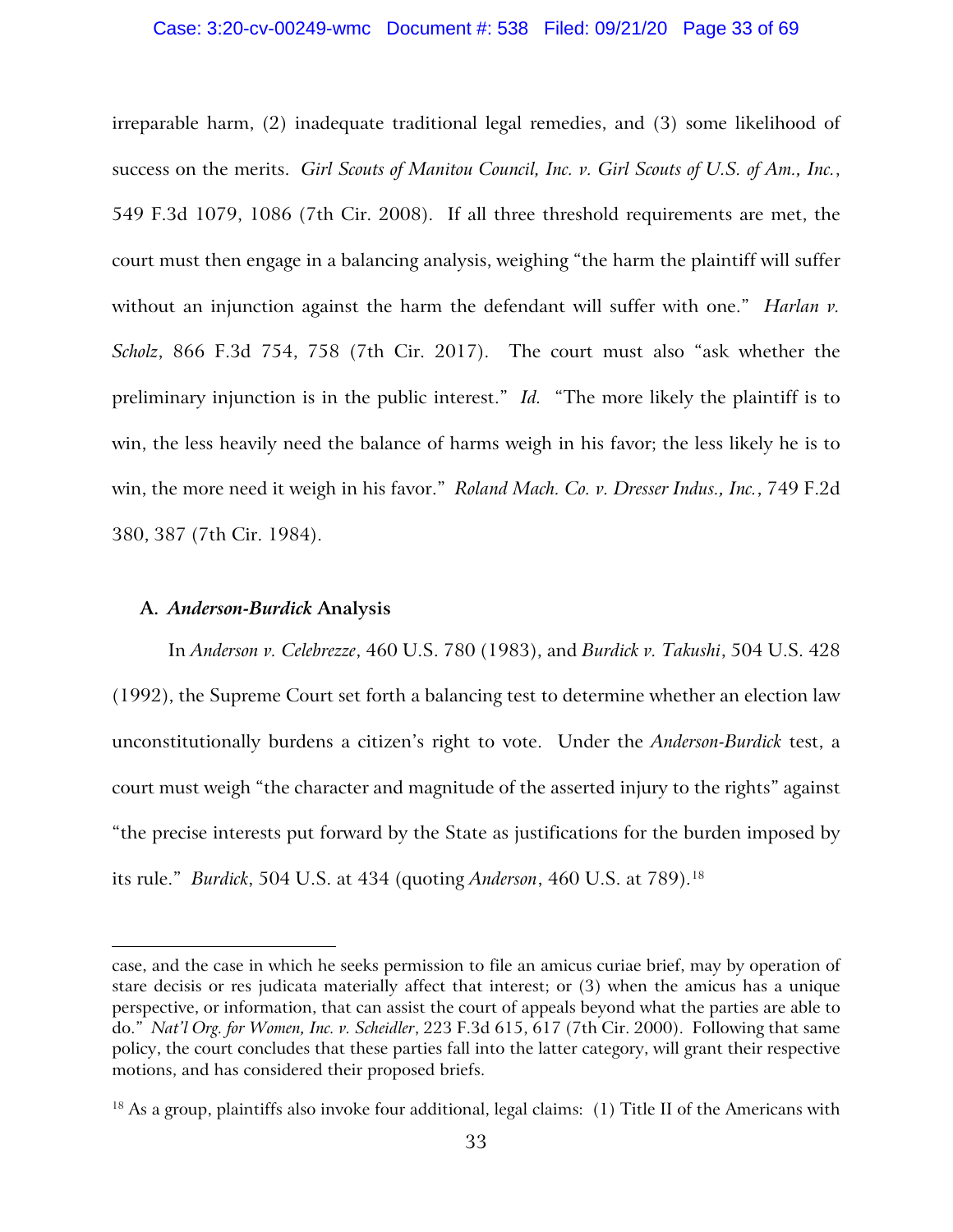### Case: 3:20-cv-00249-wmc Document #: 538 Filed: 09/21/20 Page 34 of 69

The Seventh Circuit recently applied and elaborated on this merits test in its longawaited decision in *Luft v. Evers*, 963 F.3d 655, considering a series of challenges to Wisconsin's election laws, including some of the provisions at issue in this litigation. Fundamentally, the *Luft* court cautioned that the burden of a specifically challenged election provision must be considered against "the state's election code as a whole" -- that is, by "looking at the whole electoral system," rather than "evaluat[ing] each clause in isolation." *Id*. at 671. *Luft* further "stressed" that "Wisconsin's system as a whole is accommodating." *Id.* at 674. At the same time, the court reaffirmed its earlier holding that "the right to vote is personal" and, therefore, "the state must accommodate voters" who cannot meet the state's voting requirements "with reasonable effort." *Id.* at 669.

Having already addressed at length the scope of the state's constitutional obligation to accommodate voting rights during the COVID-19 pandemic in its April 2, 2020, decision (4/2/20 Op. & Order (dkt. #170) 26-28), which was largely left unchallenged on appeal to the Seventh Circuit, *Democratic Nat'l Comm. v. Bostelmann*, Nos. 20-1538, -1546, -1545, (7th Cir. April 3, 2020), and U.S. Supreme Court, *Republican Nat'l Comm. v. Democratic Nat'l Comm.*, 589 U.S. \_\_\_\_ (2020) (per curiam), the court simply adopts it

Disabilities Act, 42 U.S.C. § 12132; (2) the *Mathews v. Eldridge*, 424 U.S. 319 (1976), procedural due process balancing test; (3) the Equal Protection Clause's guarantee against arbitrary election administration; and (4) section 11(b) of the Voting Rights Act ("VRA"). The latter three legal claims either prove a poor fit for the relief plaintiffs are seeking, or plaintiffs fail to describe how these standards would advance their claims beyond the *Anderson-Burdick* test. Thus, for reasons addressed at the close of this opinion, the court concludes that plaintiffs have failed to demonstrate any likelihood of success on the merits as to those claims for relief beyond that available under the *Anderson-Burdick* test. Finally, three of the cases before the court also pursue claims for injunctive relief under Title II of the Americans with Disabilities Act ("ADA"), 42 U.S.C. § 12132. At the hearing, plaintiffs specifically relied on the ADA to advance two of the requests for relief, to enjoin or modify the witness signature requirement and to provide an accessible, online absentee ballot. The court addresses those challenges where relevant below.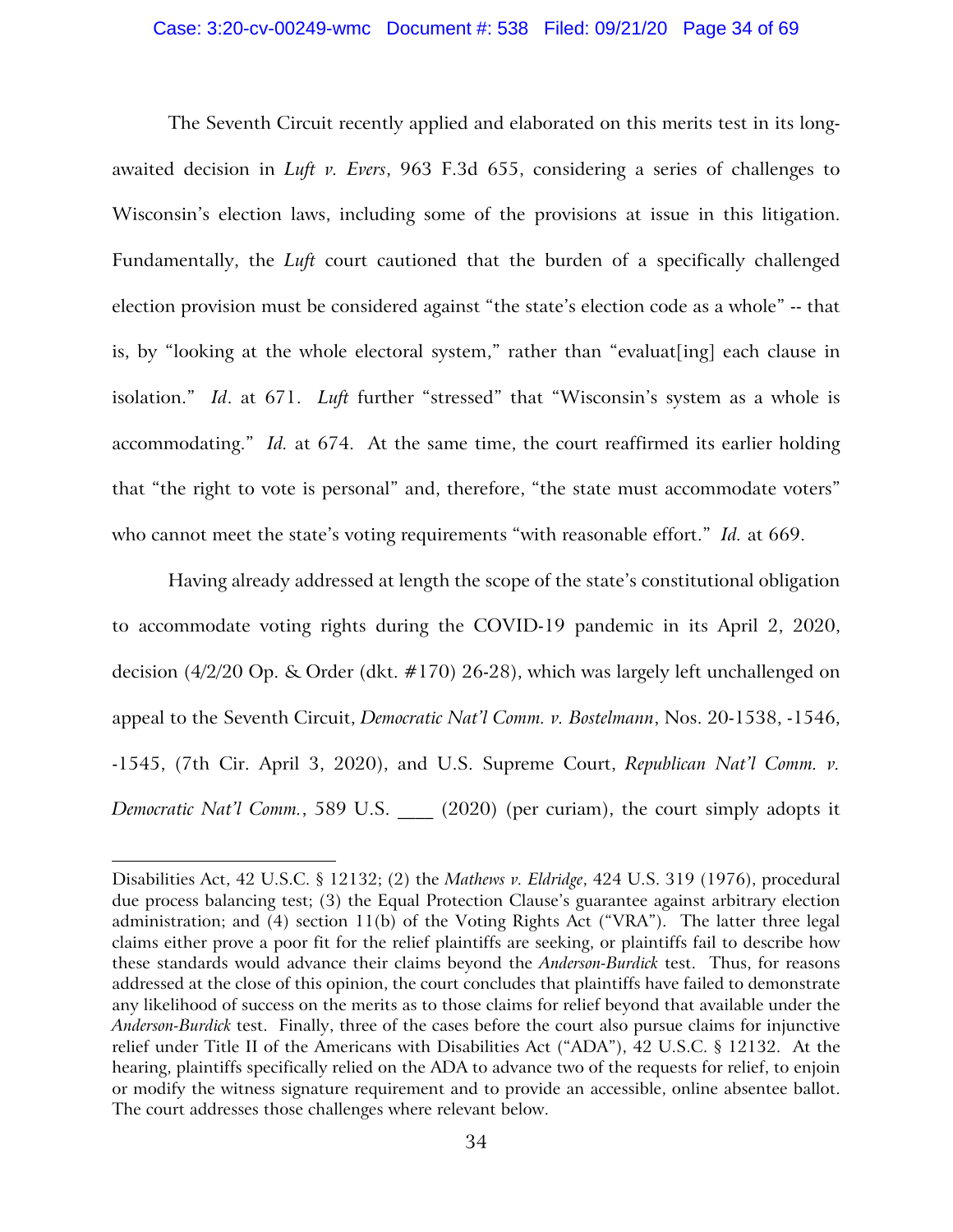### Case: 3:20-cv-00249-wmc Document #: 538 Filed: 09/21/20 Page 35 of 69

again by reference. Instead, in considering plaintiffs' requests for injunctive relief with respect to the November election, the court will stress the three, core concerns that drives its analysis here.

*First*, the court is mindful, as it must be, that "[c]ourt orders affecting elections, especially conflicting orders, can themselves result in voter confusion," and "[a]s an election draws closer, that risk will increase." *Purcell v. Gonzalez*, 549 U.S. 1, 4-5 (2006). In weighing the individual requests for relief, the court must consider the risk that any of its actions may create confusion on the part of voters, either directly or indirectly, by creating additional burdens on the WEC and local election officials. To ameliorate that risk, the court has generally attempted to issue a decision far enough in advance to allow an appeal of the court's decision, provide sufficient time for the WEC and local election officials to implement any modifications to existing election laws, and to communicate those changes to voters. Issuing the decision now, six weeks out, rather than two weeks as in the April election, does not come without its tradeoffs: the court must make certain, reasonable projections about what the pandemic and other events relevant to voting will be like by late October and early November. Of course, the court would prefer to be making these decisions with a more complete understanding of the record of voter behavior during that time, but that luxury does not exist. On the other hand, the court has a much better understanding of the likely impacts of the pandemic on voting behavior, as well as the State of Wisconsin's capacity to address them, than it did in March.

*Second*, the court will focus solely on how the COVID-19 pandemic presents unique challenges to Wisconsin's election system and burdens Wisconsin voters. The court is not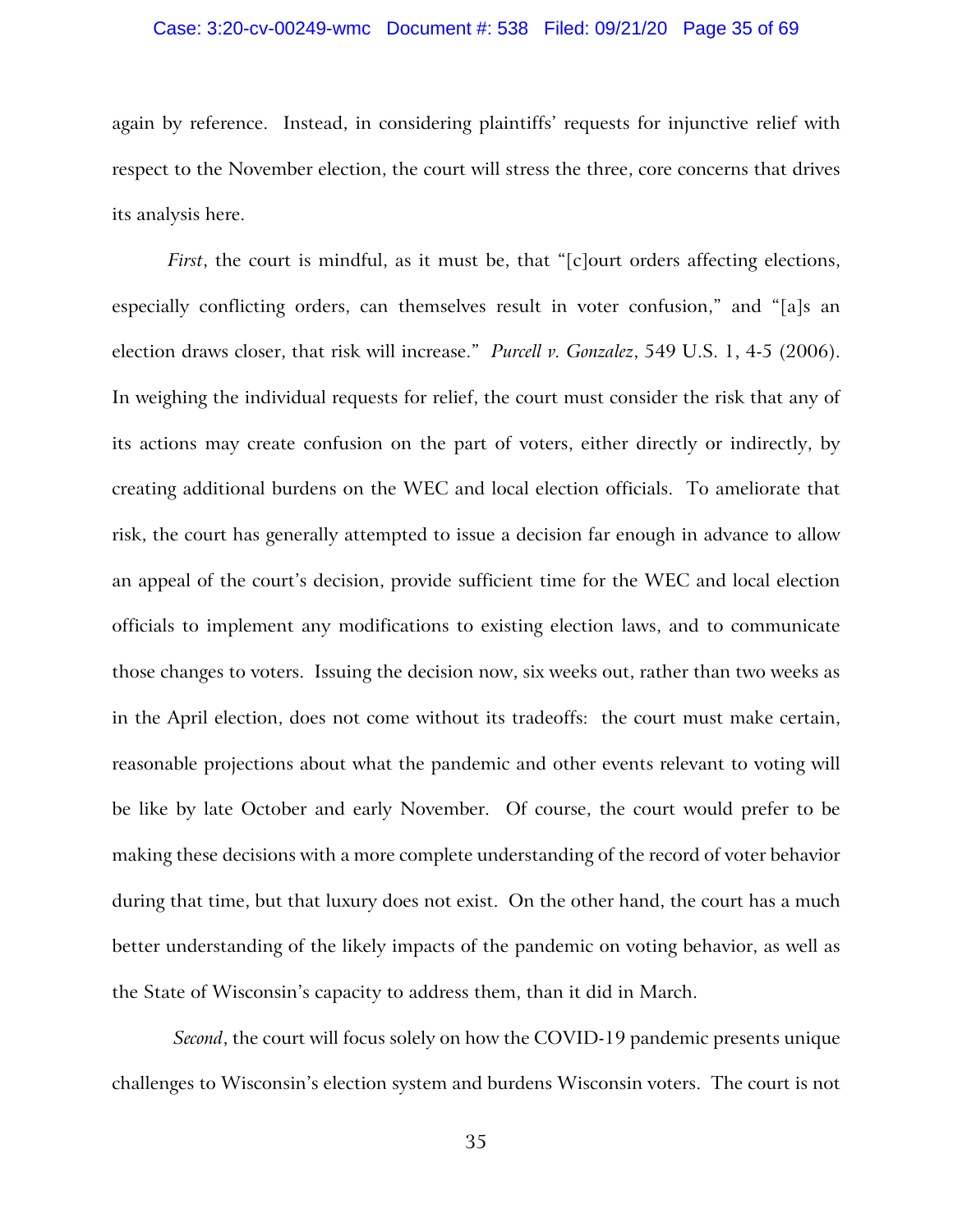### Case: 3:20-cv-00249-wmc Document #: 538 Filed: 09/21/20 Page 36 of 69

interested in plaintiffs' general challenges to Wisconsin elections, because those challenges have now been largely addressed in *Luft* or, to the extent left open, remain subject to further proceedings before Judge Peterson. On the other hand, the court rejects the Legislature's attempts to paint plaintiffs' claims as purely facial challenges, arguing that specific individuals who face insurmountable burdens due to the COVID-19 pandemic could bring as-applied challenges for relief at a later date. Still, recognizing that the line between a facial and an as-applied challenge can be hazy, *see Ctr. for Individual Freedom v. Madigan*, 697 F.3d 464, 475 (7th Cir. 2012), plaintiffs' claims here are only viable to the extent they constitute as-applied challenges and, in particular, are compelling after fairly extrapolating from relevant voters' and local election officials' experiences during the pandemic in April to prove near certain burdens in November, particularly with respect to the availability of mail-in absentee, early absentee and in-person voting options.

To the extent that some of the relief requested -- for example, the extension of certain deadlines -- is substantial likely to provide needed relief to Wisconsin voters and poll workers burdened by the pandemic's impact, and even likely to "severely restrict" an individual's right to vote, the state may still articulate "compelling interests" for the challenged election laws and prove those laws have been "narrowly tailored." *Luft*, 963 F.3d at 672. As to other requested relief, plaintiffs seek "safety nets" to ensure that the state is protecting the "personal" nature of the right to vote. *Frank v. Walker*, 819 F.3d 384, 386 (7th Cir. 2016) ("*Frank II*"); *Luft*, 963 F.3d at 677-78 (reaffirming *Frank II* holding that "voting rights are personal," requiring "that each eligible person must have a path to cast a vote"). Regardless of how it is characterized, the relief requested by plaintiffs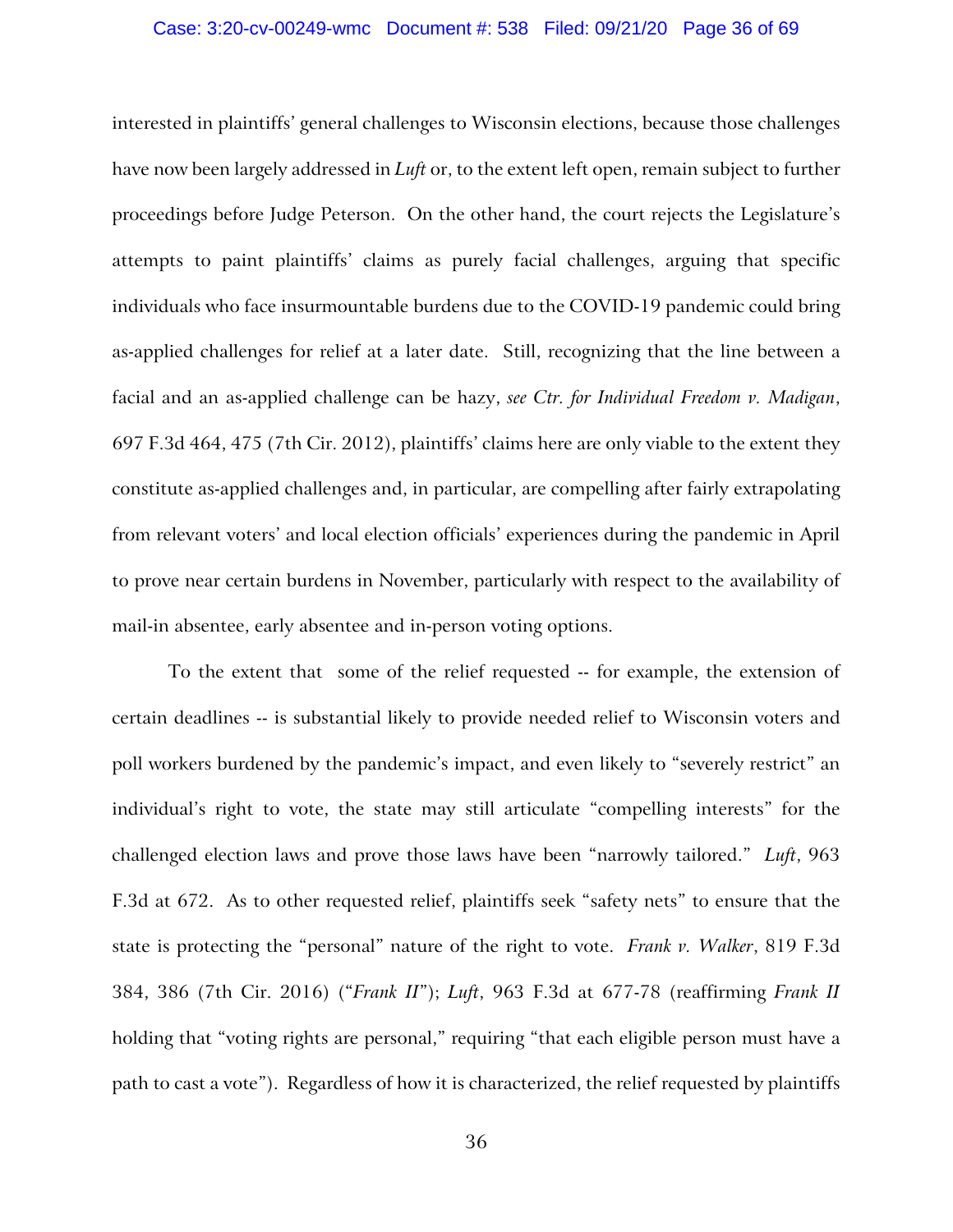### Case: 3:20-cv-00249-wmc Document #: 538 Filed: 09/21/20 Page 37 of 69

must be consistent with the Seventh Circuit's decisions in *Luft* and *Frank II.* The rub, as described in detail below, is whether plaintiffs have submitted sufficient evidence from which this court must conclude that certain individuals are unlikely to be able to exercise their right to vote despite reasonable effort.

*Third*, while the court will take up each of plaintiffs' requested items of relief, after *Luft*, the court must consider each request in light of the election system as a whole. Here, the court principally considers the interplay between the WEC's, local officials' and voters' expressed preference for absentee voting by mail in this election compared to the historic, overwhelming preference for in-person voting. Obviously, ensuring that mail-in, absentee voting is a tenable option for the majority of the electorate who are expected to vote this way in November, whether based on the WEC's strongly-stated preference or on personal risk assessments, will decrease the number of individuals who will need to vote in-person. In turn, this will help ensure that there are adequate and safe, in-person voting sites for individuals unable or uninterested in voting by mail, whether because of a personal preference to exercise their right to vote in person or because of difficulties in providing the necessary photo ID, obtaining a required witness signature, or negotiating the U.S. mail system., Even so,, to the extent the State has had more time to address those issues before this election and chosen not to address them by virtue of a lack of political will or simple inertia, the court will only grant relief where this failure to act in the face of the pandemic is substantially likely to severely restrict the right to vote.

With those considerations in mind, the court addresses plaintiffs' requests for preliminary injunctive relief in the following, four categories: registration, absentee voting,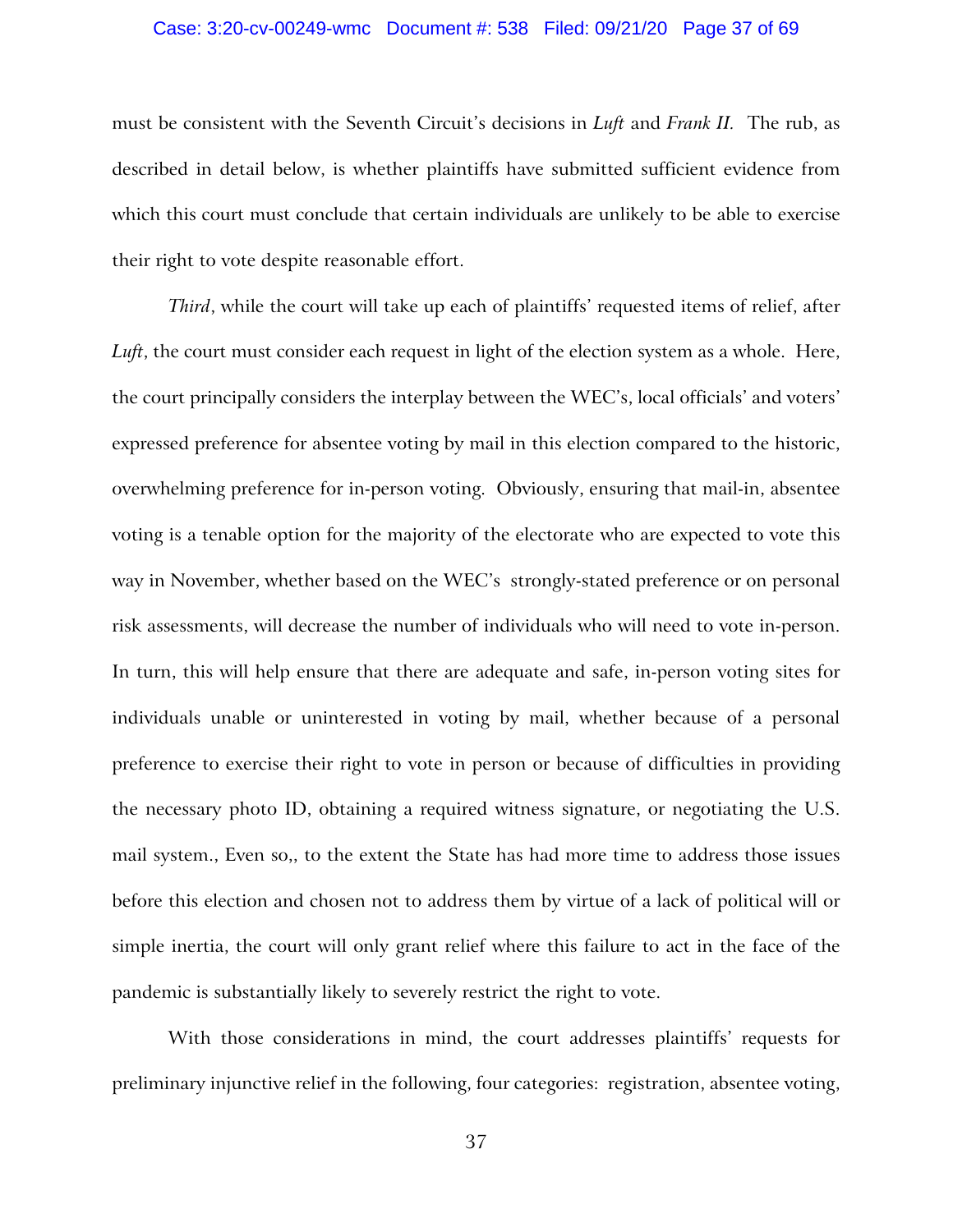in-person voting, and miscellaneous relief.

# **1. Registration**

# **a. Extending Registration Deadlines**

The DNC plaintiffs seek an order enjoining Wisconsin Statute § 6.28(1), which requires a mail-in registration to be received by the clerk or postmarked no later than the third Wednesday preceding the election (here, October 14), and requires electronic registrations to be received by 11:59 p.m. on the third Wednesday preceding the election. DNC argues that the court should extend both deadlines to the Friday before the election, October 30, to align with the deadline for registering in person before election day. As the DNC points out, the court granted similar, preliminary relief to that requested by plaintiffs here before the April election, extending the mail-in postmark date and electronic registration receipt deadline by 12 days to the Friday before the election. (3/20/20 Op. & Order (dkt. #37) 10-15.)

However, the six weeks leading up to this election are different than the week or two before the April 7 election, when the pandemic was a new phenomenon and demanded swift adjustments to the timetable to accommodate voting from the safety of one's home, rather than venturing out into the public. As defendants persuasively argue, individuals are now sufficiently on notice of the pandemic's risks, its impacts on their daily lives, and measures that can be taken to reduce those risks. So, to the extent individuals wish to register electronically or by mail to facilitate later voting by mail, defendants argue that voters must plan accordingly and complete their electronic and mail-in registrations by the established deadline of October 14.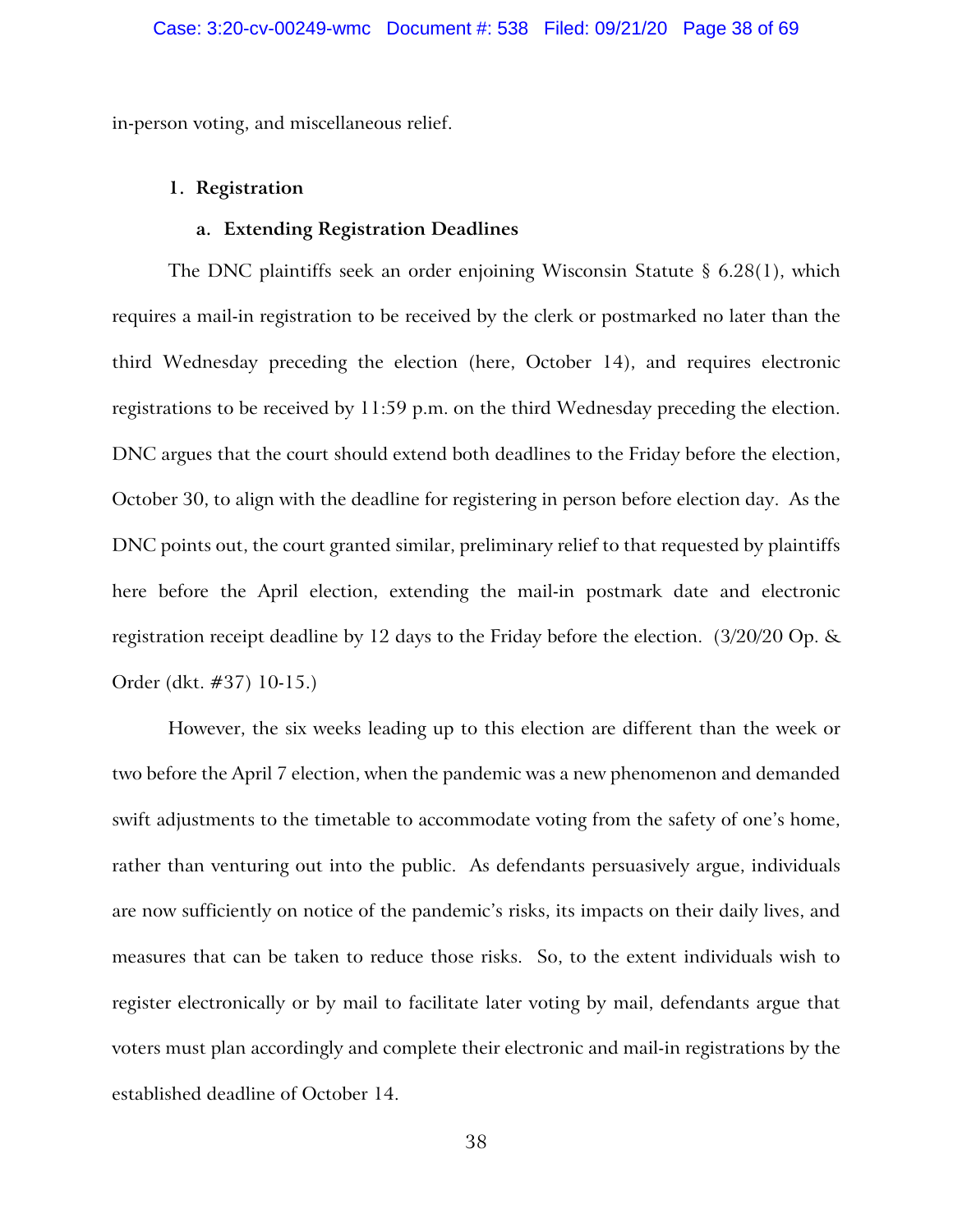### Case: 3:20-cv-00249-wmc Document #: 538 Filed: 09/21/20 Page 39 of 69

Of course, what the Legislature originally afforded as a convenience to in-person registration and voting has, at least for this election, become a necessity for some, as well as an important tool for WEC and local officials to reduce the number of people voting in person on the day of the election. Even more to the point, as WEC Administrator Wolfe testified at the hearing, registering in person on the day of the election not only risks longer lines, but increases the amount of time individuals are inside polling stations, as well as requiring person-to-person engagement in two separate processes, which are further prolonged by the additional, COVID-19 protections of social distancing and masking. (8/5/20 Hr'g Tr. (dkt. #532) 60-61, 98-100.) Facilitating early registration electronically and by mail will not only limits sustained interactions on election day, but will allow some, significant number of unwary individuals sufficient time to request absentee ballots and vote by mail (or by drop-off), rather than voting in person before or on the day of the election. For these reasons, WEC Administrator Wolfe testified at the hearing, the tradition of having a significant number of individuals register in person on the day of the election is incompatible with the goal of -- and projected, significant demand for -- voting by mail via absentee ballot. (*Id.* at 57.) Cutting off electronic and mail-in registrations three weeks before the election will not just thwart efforts to encourage Wisconsin voters to vote by mail via absentee ballots, but increase the burdens and risks on those choosing to vote in person. This is especially true in light of Wisconsin's "cultural tradition" of registering on election day, with more than 80% of registered voters having engaged in that process in the past. (*Id.* at 58.)

Still, the recognized health benefits of driving the electorate to mail-in registration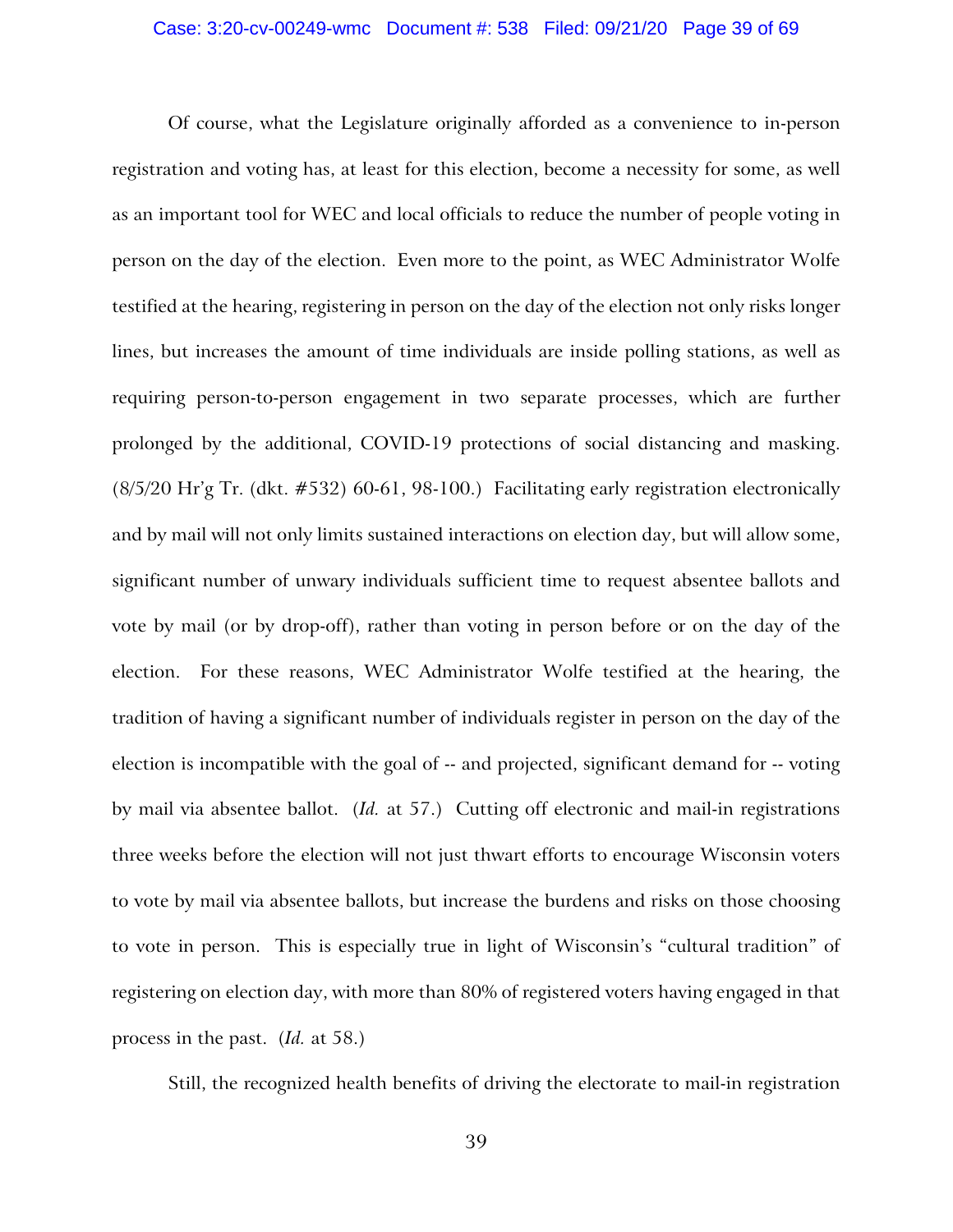### Case: 3:20-cv-00249-wmc Document #: 538 Filed: 09/21/20 Page 40 of 69

and absentee voting is probably insufficient alone to justify this court modifying an established deadline for doing so. The difference in April, and again this November, is the sheer number of new registrations and absentee voters who will rely on the U.S. mail to do so, especially as compared to past elections, and the risks of severely restricting that option during the pandemic for those who will come to the realization that the window has closed too soon for them to register and request an absentee ballot. Unless some relief is provided to the October 14 deadline, the likelihood of thousands of voters missing this window and choosing not to vote in person is quite high, and while that eventuality may be present in any election, the risks expand to tens of thousands of voters in the midst of the pandemic. For these reasons, plaintiffs have demonstrated that discontinuing electronic and mail registration options precipitously on October 14 will likely restrict many Wisconsin citizens' freedom to exercise their right to vote, at least without having to take unnecessary risks of COVID-19 exposure by registering in person, and for some significant minority of citizens, will severely restrict that right because of age, comorbidities or other health concerns. *See Luft*, 963 F.3d at 671–72 ("Only when voting rights have been severely restricted must states have compelling interests and narrowly tailored rules.") (citations omitted).

In contrast, the only interest in enforcing the October 14 deadline articulated by the defendants is providing sufficient time for election officials to prepare voter records. As WEC Administrator Wolfe testified at the hearing, however, this deadline could be extended an additional week until October 21, 2020, while still providing sufficient time for local election officials to print poll books. (8/5/20 Hr'g Tr. (dkt. #532) 62.) Indeed,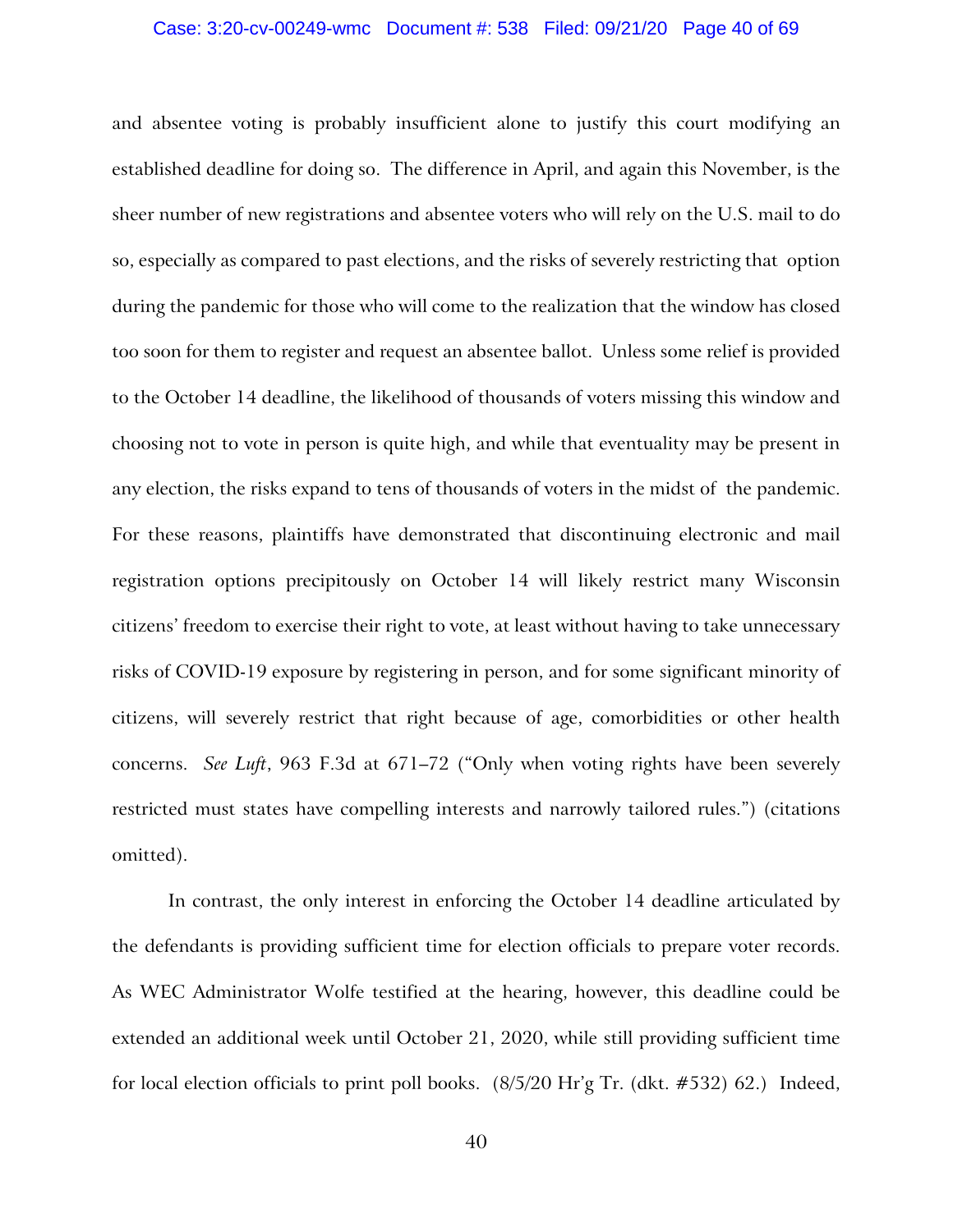### Case: 3:20-cv-00249-wmc Document #: 538 Filed: 09/21/20 Page 41 of 69

the record reflects that local election officials were able to accommodate the court's April 2020 extension of electronic registration by 12 days before the April election without significant impact of local officials' ability to manage in-person voting. (*Id.* at 63-64; *see also* DNC Pls.' PFOFs (dkt. #419) ¶ 194. )

Accordingly, the court concludes that plaintiffs have sufficiently demonstrated that the current electronic and mail-in registration deadline of October 14, 2020, will substantially (and in a smaller, but significant group, severely) restrict the right to vote during the ongoing pandemic, particularly after considering the likely impact of increased, in-person registration on the orderly, safe functioning of voting on Election Day. Moreover, by moving the deadline only one week to October 21st, rather than the twoweek extension requested by plaintiffs, the court has amply accounted for any arguable state interest in allowing sufficient time to prepare voter records. Finally, with this accommodation, the court finds that the balance of interests weighs heavily in favor of plaintiffs as to this narrow relief.

## **b. Proof-of-Residence Requirement**

The DNC plaintiffs also seek an order enjoining the proof-of-residence requirement under Wisconsin Statute § 6.34(2) for individuals who attest under penalty of perjury that they cannot meet the requirement after reasonable efforts. During the evidentiary hearing, the DNC plaintiffs acknowledged that they do not have any declarations establishing an actual instance of a voter being unable to meet this requirement. (8/5/20 Hr'g Tr. (dkt. #532) 200.) In light of the record evidence, this is unsurprising, since it is fairly easy to satisfy the requirement. For those requesting an absentee ballot electronically, a driver's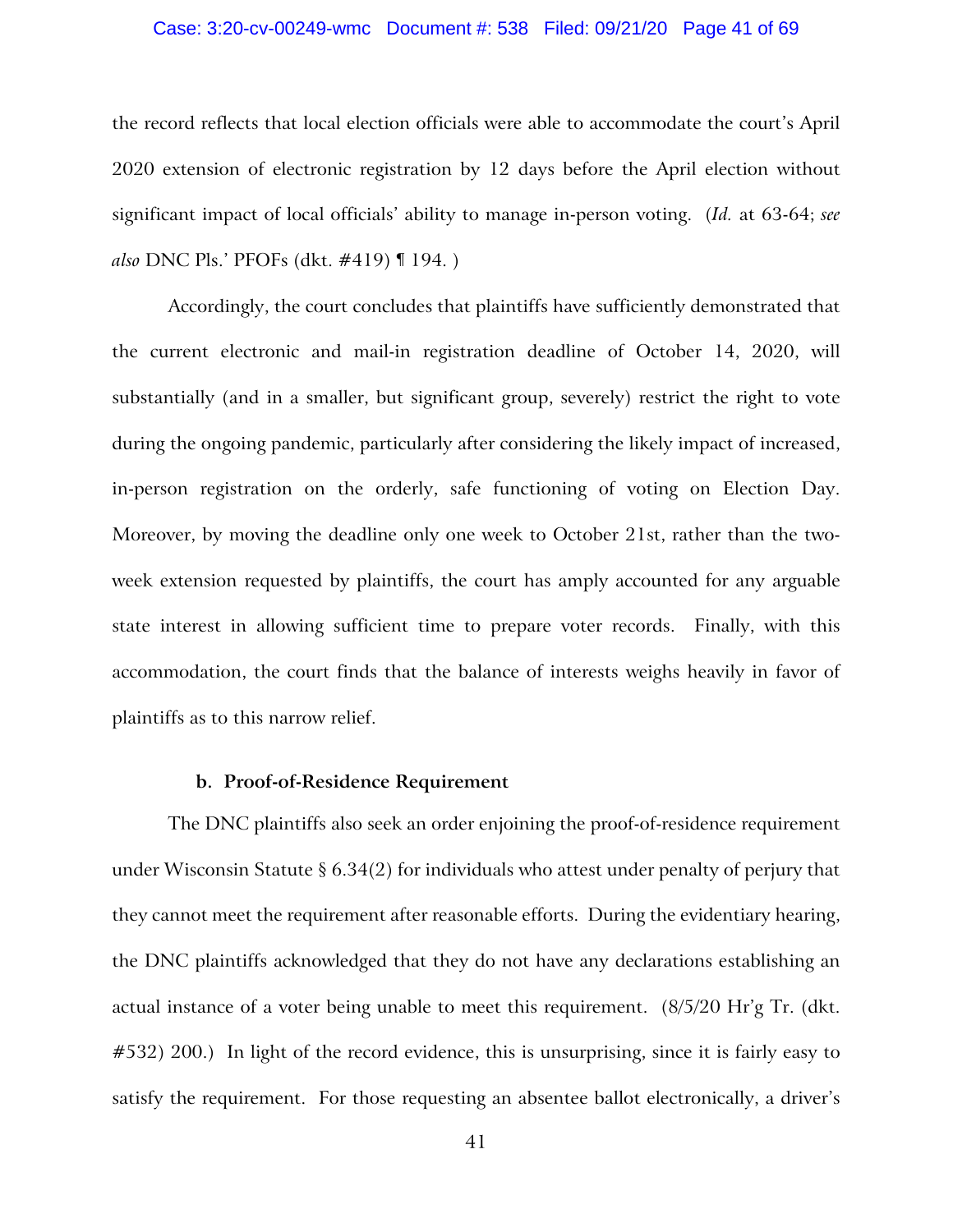### Case: 3:20-cv-00249-wmc Document #: 538 Filed: 09/21/20 Page 42 of 69

license also satisfies the proof-of-residence requirement. (8/5/20 Hr'g Tr. (dkt. #532) 80 (Wolfe testifying that "[i]f someone registers to vote online, they do not need to provide proof of residence because the match with their DMV record fulfills that requirement").) If a person wishes to register by mail or early in person, a utility bill would suffice, and the voter would not even need to provide a copy of it. For some individuals, this requirement still may constitute a burden -- for example, as the DNC plaintiffs argued at the hearing, there may be college students not on a lease or on utility accounts -- but this is *always* the case and not specific to the pandemic.[19](#page-41-0) Finally, as the Seventh Circuit recognized in *Luft*, there is a significant state interest in ensuring that individuals are voting in their proper districts. *Luft*, 963 F.3d at 676. On this record, therefore, the court concludes that plaintiffs are not likely to succeed in demonstrating that the proof-of-residence requirement substantially burdens the right to vote or that this burden outweighs the State's interests, even in light of the circumstances surrounding the COVID-19 pandemic.

### **2. Absentee Voting**

# **a. Counting of Absentee Ballots**

Next, the Edwards and Swenson plaintiffs seek an order enjoining Wisconsin Statute §§ 6.88, 7.51-.52, which require that absentee ballots not be counted before election day. Plaintiffs argue that this requirement thwarts local election officials' ability to address defects in absentee ballots -- particularly a voter's failure to comply with the

<span id="page-41-0"></span><sup>19</sup> While the DNC plaintiffs propose use of "an affidavit" as a possible "safety net," *Frank II*, 819 F.3d at 387, they fall short of proposing specific language, much less describing how this exception would be administered. Regardless, the court is concerned about adding any additional burdens on the WEC's electronic registration process or on the stretched resources of local election officials.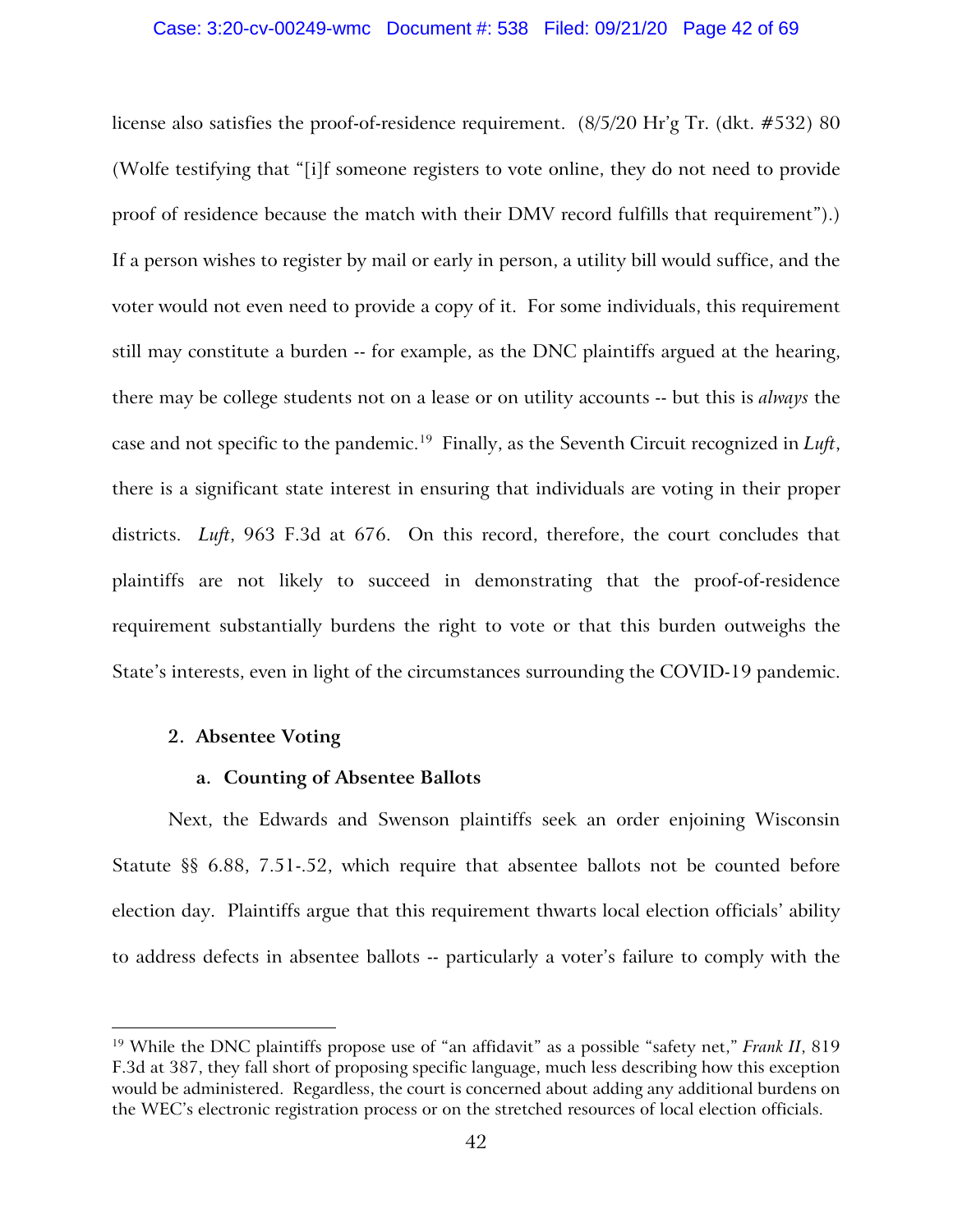### Case: 3:20-cv-00249-wmc Document #: 538 Filed: 09/21/20 Page 43 of 69

witness certification requirement. If the court were to enjoin this requirement and allow counting before the election day, then local election officials could find defects, contact voters and give them a chance to fix them before it is too late.

The court is not persuaded by this argument. As the Legislature explains, Wisconsin law already provides procedures for absentee ballot voters to correct errors. Indeed, the errors typically will occur on the outside of the envelope, and therefore, it need not be opened, nor must the ballot be counted for an election official to alert a voter of a witness certification error or some other defect. Regardless, the court agrees with the Legislature that plaintiffs' proposed solution is a poor fit for the general problem of absentee ballot errors. Finally, plaintiffs' argument is insufficiently tied to the particular circumstances surrounding the pandemic. Indeed, to the extent that plaintiffs pursue this injunction to facilitate efficient counting of absentee ballots, the court's extension of the absentee ballot receipt deadline sufficiently addresses this concern. If anything, by precluding early counting of absentee ballots during a period when they are likely to comprise 60 to 75% of all ballots cast, the state's interest in securing the tallying process until after the election is closed is stronger. On this record, the court finds no basis to grant relief.

## **b. Witness Signature Requirement**

All four plaintiffs next seek an order enjoining the witness signature requirement under Wisconsin Statute § 6.87(2), although the plaintiffs again suggest various replacements for this requirement. In essence, the DNC plaintiffs seek to enjoin this requirement for those individuals who (1) attest under penalty of perjury that they cannot meet the requirement after reasonable efforts, (2) sign a form and provide contact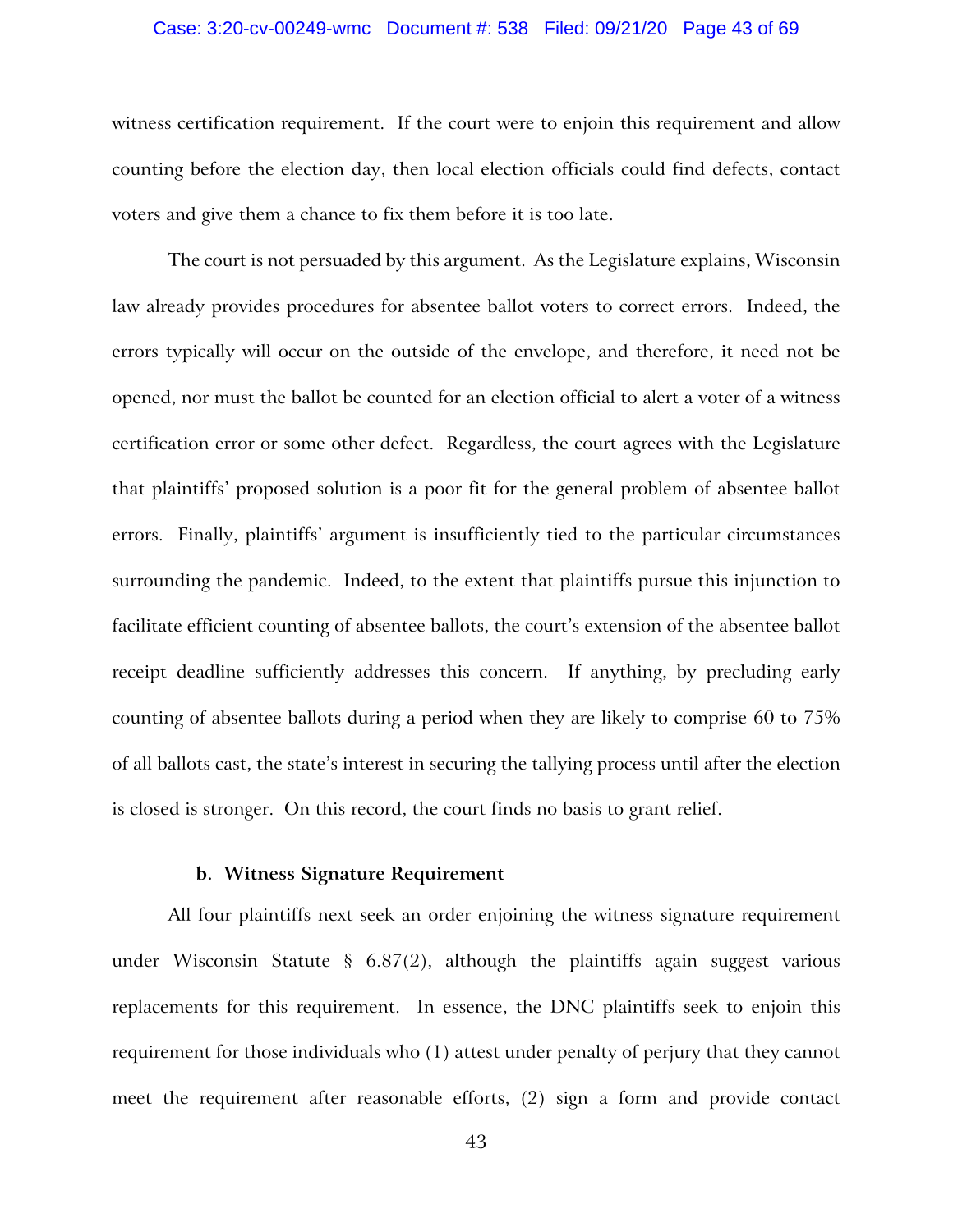### Case: 3:20-cv-00249-wmc Document #: 538 Filed: 09/21/20 Page 44 of 69

information, and (3) cooperate with local election officials who may follow-up. The DNC argues that this process would satisfy *Frank II* and *Luft.* The Edwards plaintiffs similarly request that the court allow the small population of people who cannot secure a witness to sign a sworn statement to that effect. Next, the Gear plaintiffs propose an order following the Seventh Circuit's opinion reviewing this court's April preliminary injunction by allowing voters to write in the name and address of a witness but not require a signature. Finally, the Swenson plaintiffs argue that self-certification should be sufficient to satisfy the State's interest.

In support of their various requests for relief from a witness signature, plaintiffs submit substantive evidence in the form of affidavits from individuals who recount difficulties they encountered in obtaining or attempting to obtain a witness signature during the April election. (*See, e.g.*, DNC Pls.' PFOFs (dkt. #419) ¶¶ 157-60 (citing declarations).) Plaintiffs also assert that the proposed alternatives in the April election (e.g., have someone witness it via a video call or through a window) obviously did not work in light of the roughly *14,000* ballots that were rejected because of insufficient witness certifications, and further suggest that some portion of the 135,000 unreturned ballots were not submitted because voters could not secure a witness.

While acknowledging the possible burden that the witness signature requirement will place on some voters, the Seventh Circuit reversed this court's entry of preliminary relief from this requirement for the April 2020 election. *Democratic Nat'l Comm. v. Bostelmann*, Nos. 20-1538, -1546, -1545, (7th Cir. April 3, 2020). Moreover, it did so even though the arguable need was greater then, given (1) the compressed period for election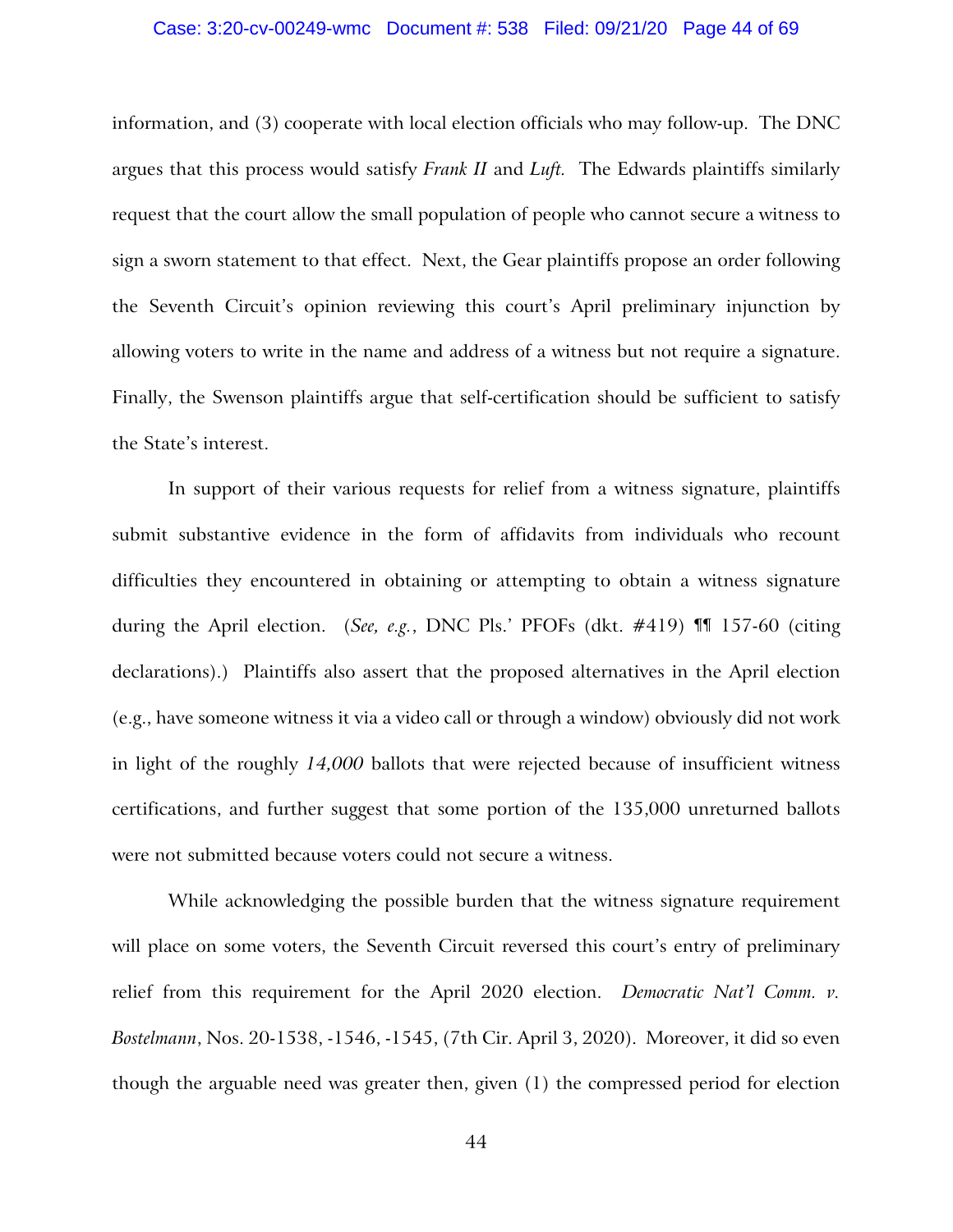### Case: 3:20-cv-00249-wmc Document #: 538 Filed: 09/21/20 Page 45 of 69

officials to adjust to the COVID-19 restrictions, (2) increased uncertainty as to how the virus spreads and risks of contracting it, and (3) the dramatic increase in first-time absentee applications and voters. Further, the Seventh Circuit faulted this court for giving inadequate weight to the State's interests behind the witness requirement and vacated that portion of this court's preliminary injunction, rather than merely modifying it to require a more robust affidavit or a witness, but no signature. Finally, the Supreme Court recently signaled its own reticence to set aside such state law requirements by staying the effect of an Eleventh Circuit decision blocking photo-ID and witness-signature requirements for absentee ballots. *See Merrill v. People First of Ala.*, No. 19A1063 (U.S. July 2, 2020).

To the extent, the Seventh Circuit left room for other possible workarounds to the witness-signature requirement, the WEC has again proposed a number of options for any voters having difficulty meeting the requirement for safety or other reasons all of which would allow a voter to maintain a safe distance from the witness. *See* WEC, "Absentee Witness Signature Requirement Guidance" (Mar. 29, 2020), https://elections.wi.gov/node/6790. Given a greater understanding as to the efficacy of masks and social distancing in substantially lowering the risk of transmitting the virus (and the seemingly reduced risks of its transmittal on surfaces than by aerosols), these options also appear more viable and safe for individuals wishing to vote via absentee ballot than they did in April; albeit for some, the requirement may still present a significant hurdle. Finally, under *Purcell*, there remains the challenge of fashioning and implementing an effective exception to this requirement in the shorter period for voting via absentee ballot in terms of: drafting an appropriate form, publicizing the option, managing its distribution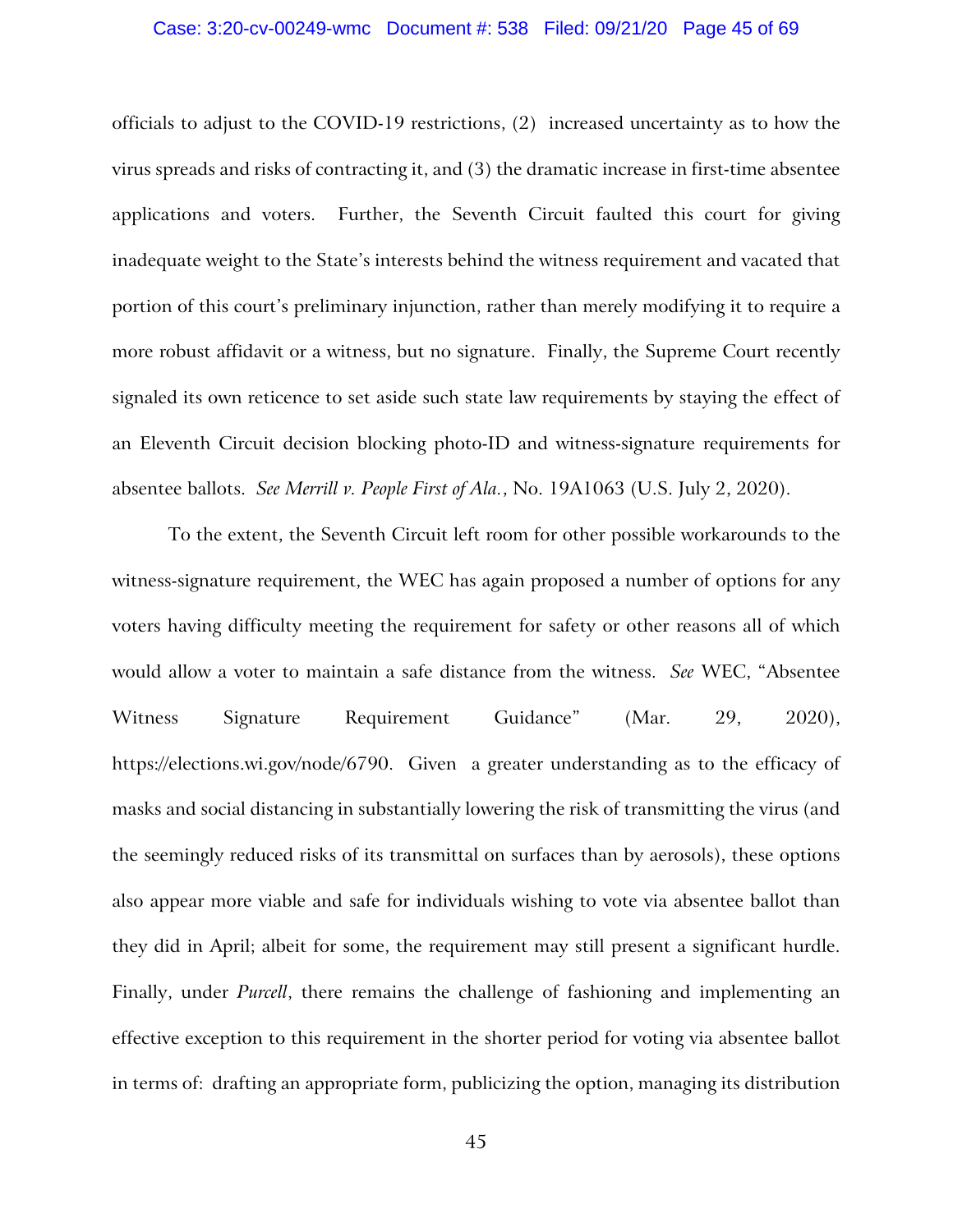to voters who cannot meet the requirement, and effecting the return of that form.

Viewing the election system as a whole, including the flexibility surrounding this requirement, coupled with additional options for voting in person, either early or on the day of the election, the court concludes that plaintiffs have failed to demonstrate a sufficient likelihood of success in proving that the burden placed on some voters by this requirement outweighs the State's interests and possible disruption in the orderly processing of an unprecedented number of absentee ballots. Accordingly, the court will deny this request for relief under *Anderson-Burdick*.

As noted above, some of the plaintiffs assert claims under the ADA as well. At the hearing, the Swenson plaintiffs specifically argued that relief from the witness signature requirement was warranted in light of the ADA. To establish a violation of the ADA, a plaintiff "must prove that he is a 'qualified individual with a disability,' that he was denied 'the benefits of the services, programs, or activities of a public entity' or otherwise subjected to discrimination by such an entity, and that the denial or discrimination was 'by reason of' his disability." *Love v. Westville Corr. Ctr.*, 103 F.3d 558, 560 (7th Cir. 1996) (quoting 42 U.S.C. § 12132). A defendant's "failure to make reasonable modifications in policies, practices, or procedures can constitute discrimination under Title II." *Lacy v. Cook Cty.*, 897 F.3d 847, 853 (7th Cir. 2018) (citing 28 C.F.R. § 35.130(b)(7)(i)3). An accommodation is reasonable if "it is both efficacious and proportional to the costs to implement it." *Oconomowoc Residential Programs v. City of Milwaukee*, 300 F.3d 775, 784 (7th Cir. 2002). The ADA, however, does not require a modification that would "fundamentally alter the nature of the service, program, or activity." *P.F. by A.F. v. Taylor*,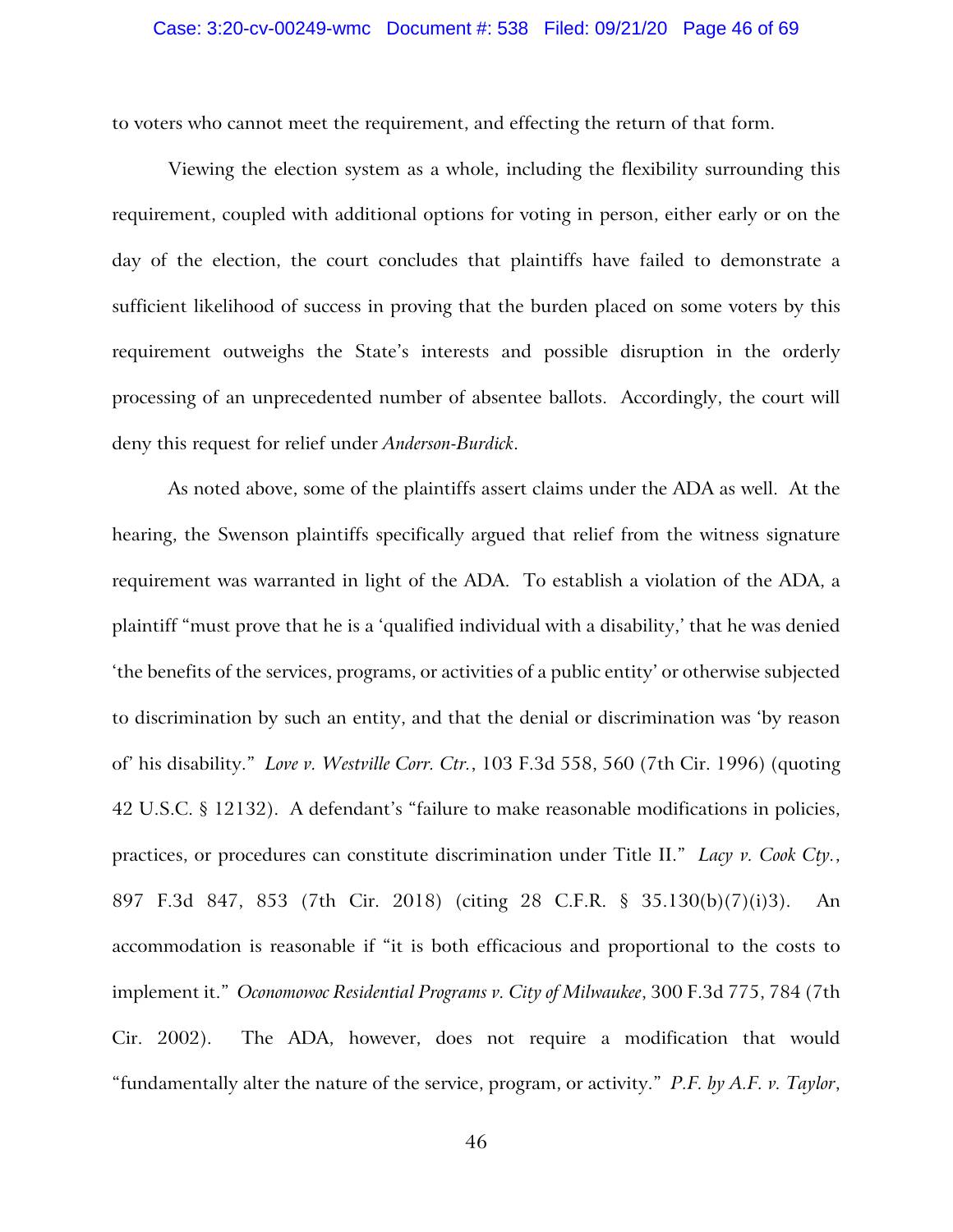914 F.3d 467, 472 (7th Cir. 2019) (quoting 28 C.F.R. § 35.130(b)(7)(i)).

Here, for the same reason that the court concluded the risks of administering an affidavit, self-certifying or other program outweigh the burden on voting rights, the court also concludes that the recommended accommodation is not reasonable under the ADA, because it is not "efficacious and proportional to the costs to implement it." *Oconomowoc Residential Programs*, 300 F.3d at 784. As such, plaintiffs have not shown a likelihood of success in proving that the witness signature requirement violates the ADA.

## **c. Receipt Deadline of Absentee Ballots**

Next, the DNC plaintiffs and the Swenson plaintiffs seek an order enjoining the requirement that absentee ballots must be received by election day under Wisconsin Statute § 6.87(6), urging instead that the ballots again be postmarked by election day to be counted. In its prior opinion and order, the court extended the deadline for receipt of mailed-in absentee ballots until the Monday after the election day. On appeal, the Seventh Circuit upheld this same extension, as did the U.S. Supreme Court, except for requiring that the return envelope be postmarked before or on election day.

The reasons for the court's extension of the deadline for receipt of mailed-in absentee votes for the April 2020 election applies with almost equal force to the upcoming November 2020 election. The WEC is now projecting 1.8 to 2 million individuals will vote via absentee ballot, exceeding the number of absentees by a factor of three for any prior general, presidential elections *and* exceeding by as much as a million the number of absentee voters that overwhelmed election officials during the April 2020 election. As the court discussed during the August 5th hearing, Wisconsin's election system also allows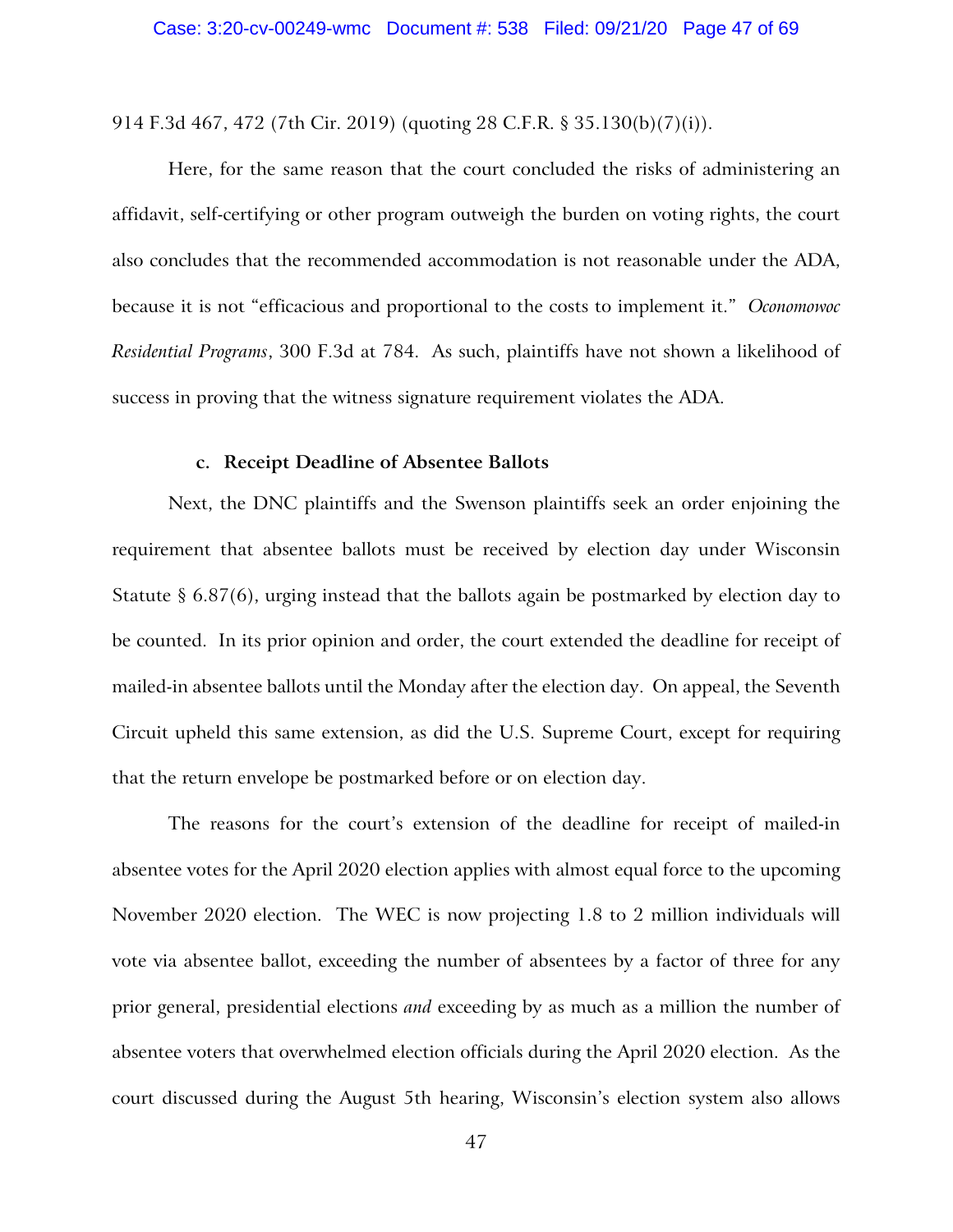### Case: 3:20-cv-00249-wmc Document #: 538 Filed: 09/21/20 Page 48 of 69

individuals to request ballots up to five days before the election. While this deadline has worked for the most part during a normal election cycle, the same statutory deadline is likely to disenfranchise a significant number of voters in the November election given the projected, record volume of absentee ballots. On top of the sheer volume of absentee ballot requests that election officials found difficult to manage, the record also establishes that the USPS's delivery of mail has slowed due to budget constraints or other reasons, and will undoubtedly be overwhelmed again with ballots in November, as they were in April.

Regardless of cause, plaintiffs have established significant problems with fulfilling absentee ballot requests timely, and even greater problems in getting them back in time to be counted. Indeed, those problems would have resulted in the disenfranchisement of some 80,000 voters during the April election but for this court's entry of a preliminary injunction, and there is *no* evidence to suggest that the fundamental causes of these problems have resolved *or* will be resolved in advance of the November election. To the contrary, the WEC acknowledges that the unprecedented numbers of absentee voters will again be very challenging for local election officials to manage in the compressed time frame under current law despite their best efforts to prepare for and manage this influx, and they have no reason to expect any better performance by the USPS. $^{\rm 20}$  $^{\rm 20}$  $^{\rm 20}$ 

<span id="page-47-0"></span><sup>&</sup>lt;sup>20</sup> This is not to denigrate the ongoing efforts of the small staff at WEC and efforts of local election officials, nor of postal workers, just to reflect the systemic issues that will arise in a system never meant to accommodate massive mail-in voting. Indeed, in addition to its efforts to encourage staffing up locally, WEC worked with USPS to add bar codes to absentee ballots, but without increased USPS personnel or automated tracking equipment, this is unlikely to change the speed of receipt of applications or absentee ballots, much less receipt of executed ballots. At best, it may help to better track how thousands of applications and votes became misplaced long after completion of the November election.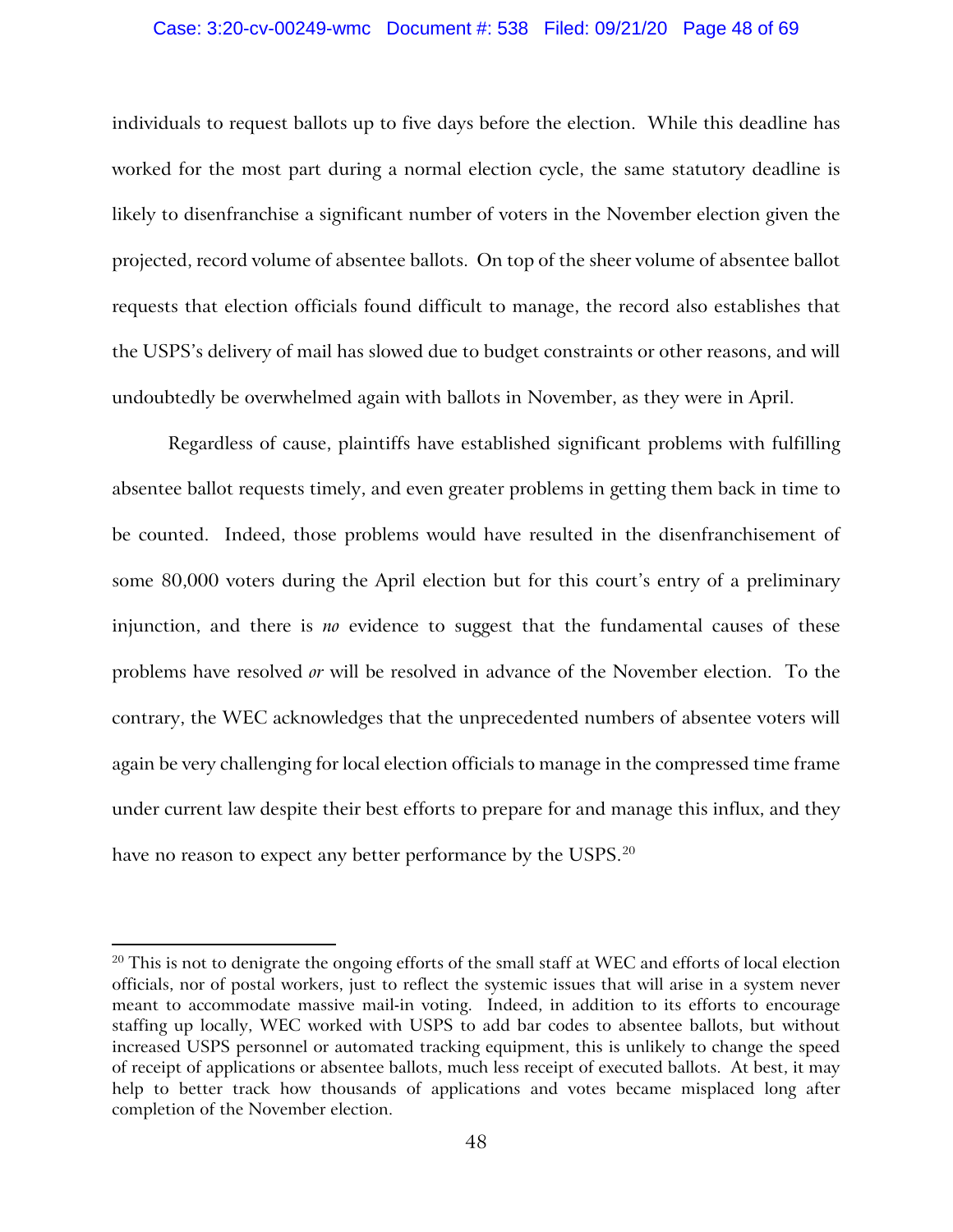### Case: 3:20-cv-00249-wmc Document #: 538 Filed: 09/21/20 Page 49 of 69

In response, the Legislature argues that individuals should request ballots now, so that they can receive, complete and mail them back well in advance of the statutory deadline, which requires receipt on or before election day. The court whole-heartedly agrees that Wisconsin voters should proactively manage their voting plans, request absentee ballots online or by mail *now* (or as soon as possible thereafter), if they wish to vote by absentee ballot, and then diligently complete and return them well in advance of the election. *Everyone* -- the WEC, the Legislature, other elected officials, and the political parties and affiliated groups -- should be advocating for and to a large extent are advocating for such action, although the latter entities are more targeted at best and subject mischief at worst. Nonetheless, given the sheer volume expected this November, there remains little doubt that tens of thousands of seemingly prudent, if unwary, would-be voters will not request an absentee ballot far enough in advance to allow them to receive it, vote, and return it for receipt by mail before the election day deadline despite acting well in advance of the deadline for requiring a ballot.

While the Legislature would opt to disregard the voting rights of these so-called procrastinators, Wisconsin's election system sets them up for failure in light of the near certain impacts of this ongoing pandemic. If anything, the undisputed record demonstrates that unwary voters who otherwise reasonably wait up to two weeks before the October 29, 2020, deadline, to request an absentee ballot by mail face a significant risk of being disenfranchised because their executed, mailed ballot will not be received by officials on or before the current election day deadline. Moreover, it is particularly unreasonable to expect undecided voters to exercise their voting franchise by absentee ballot well before the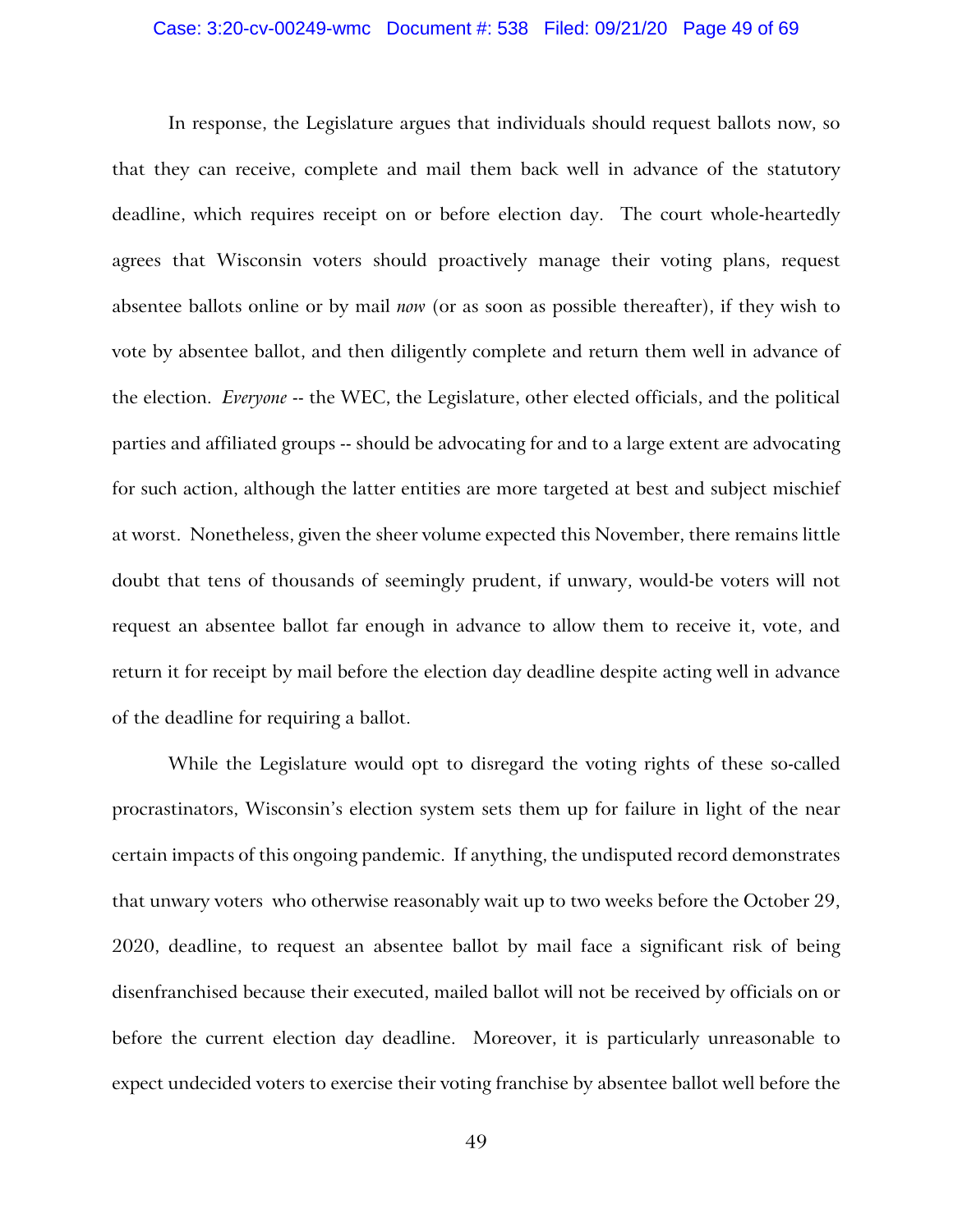### Case: 3:20-cv-00249-wmc Document #: 538 Filed: 09/21/20 Page 50 of 69

end of the presidential campaign, especially when the Wisconsin's statutory deadline is giving them a false sense of confidence in timely receipt.

Not really disputing the magnitude of this risk in light of the vast, unprecedented number of absentee ballots received after the deadline in April, the Legislature instead argues that a similar extension this time will somehow undermine the state's interests in having prompt election results. Even this argument rings hollow during a pandemic, but it also ignores that some fourteen states, other than Wisconsin and the District of Columbia, follow a postmark-by-election-day rule (or a close variant) and count ballots that arrive in the days following the election, so long as they are timely postmarked. (DNC Pls.' Supp. PFOFs (dkt. #501) ¶ 19.) As such, Wisconsin will not be an anomaly. Furthermore, by including a postmark-by-election-day requirement, there is no concern that initial election results will influence a voter's decision. Moreover, unlike in April, the court will not require election officials to refrain from publishing results until after the extended absentee ballot deadline, since that requirement was only added because of this court's original decision *not* to include a postmark deadline. With the guidance of the United States Supreme Court that a postmark deadline is warranted, any concern about early release of election results is mitigated.

Finally, while not addressed by defendants, plaintiffs offered evidence that the election day receipt requirement actually furthered the state's interest in completing its canvass during the April election. Regardless, WEC Administrator Wolfe testified that election officials were able to meet all post-election canvassing deadlines notwithstanding this court's six-day extension of the deadline in April, and the extension gave election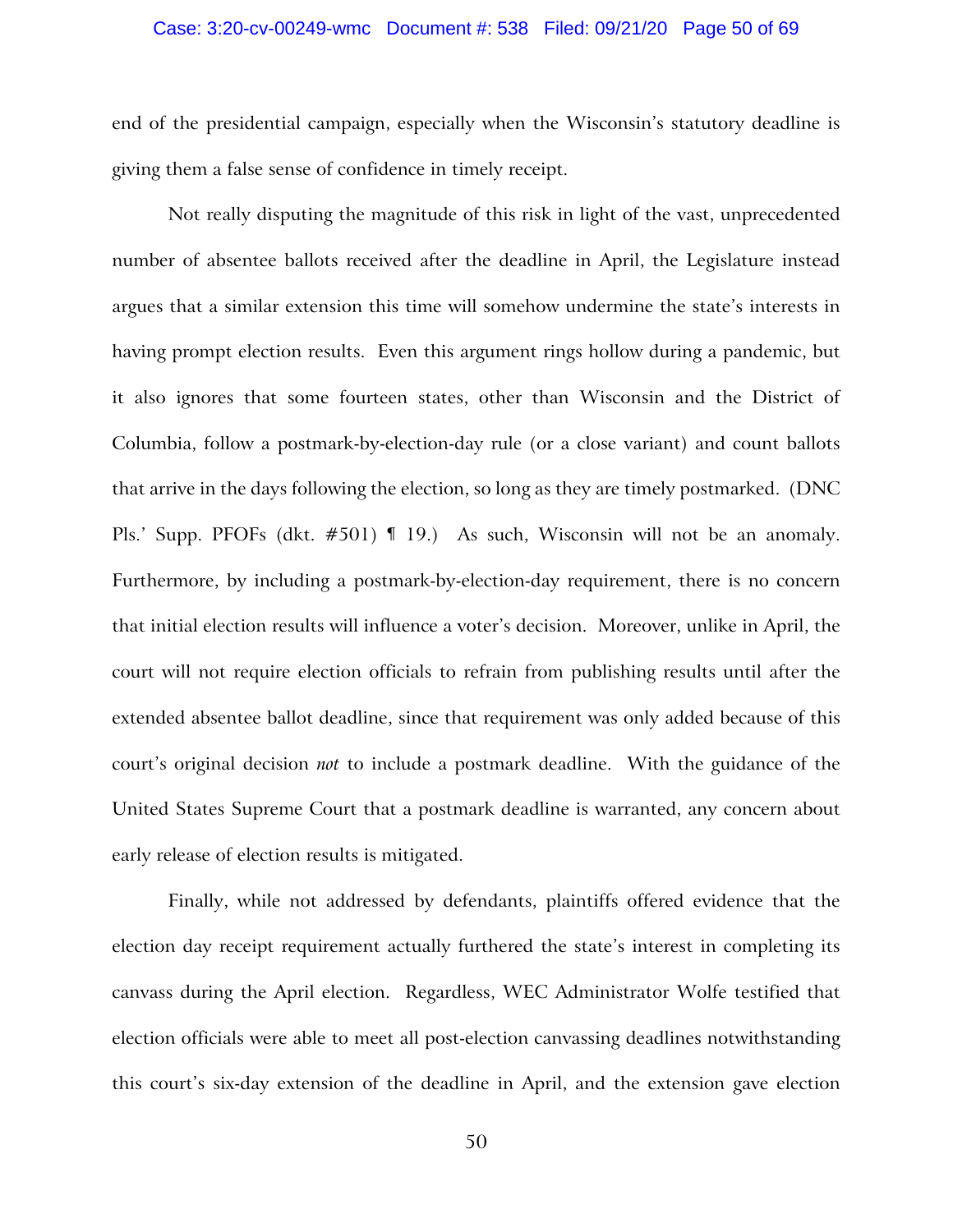### Case: 3:20-cv-00249-wmc Document #: 538 Filed: 09/21/20 Page 51 of 69

officials time to tabulate and report election results more efficiently and accurately. (DNC Pls.' PFOFs (dkt. #419) ¶ 195.) Nor have defendants identified any other predicted or unforeseen anomalies arise because of this extension. On the contrary, as previously discussed, there is strong evidence that as many as 80,000 voters' rights were vindicated by the extension in the primary election, and a reasonable extrapolation for the general election could well exceed 100,000.

Thus, on this record, the court concludes that plaintiffs have shown a likelihood of success in demonstrating the risk of disenfranchisement of thousands of Wisconsin voters due to the election day receipt deadline outweighs any state interest during this pandemic. Accordingly, the court will grant this request, extending the receipt deadline for absentee ballots until November 9, 2020, but requiring that the ballots be mailed and postmarked on or before election day, November 3, 2020.[21](#page-50-0)

<span id="page-50-0"></span> $21$  The court is mindful that the addition of a postmark requirement by the U.S. Supreme Court created some unintended consequences in April 2020, since a small proportion of the absentee ballots returned by mail lacked a legible postmark, apparently as a result of processing anomalies at local post offices. The court was hopeful that the planned use of intelligent mail barcodes ("IMB") would assuage this concern, although it appears that the presence of IMBs on most return envelopes is uncertain, if not unlikely. To the extent that the use of IMBs does not resolve this issue, the WEC will again need to provide guidance to local election officials, as it did for the April election. Given the political deadlock among WEC Commissioners and the apparent lack of state law guidance on this subject -- as well as the fact that this postmark requirement is federally mandated and the apparent importance of equal treatment of ballots after *Bush v. Gore*, 531 U.S. 98 (2000) -- it is this court's view that local election officials should generally err toward counting otherwise legitimate absentee ballots lacking a definitive postmark if received by mail after election day but no later than November 9, 2020, as long as the ballot is signed and witnessed on or before November 3, 2020, unless there is some reason to believe that the ballot was actually placed in the mail after election day. *See Shiflett v. U.S. Postal Serv.*, 839 F.2d 669, 672 (Fed. Cir. 1988) (discussing prior version of regulation when timing was triggered by mailing of appeal to the Merit Systems Protection Board, explaining that "[t]he date of a filing by mail shall be determined by the postmark date; if no postmark date is evident on the mailing, it shall be presumed to have been mailed 5 days prior to receipt"); *Wells v. Peake*, No. 07-913, 2008 WL 5111436, at \*3 (Vet. App. Nov. 26, 2008) (relying on prior regulation where timing of appeal was triggered by its mailing, to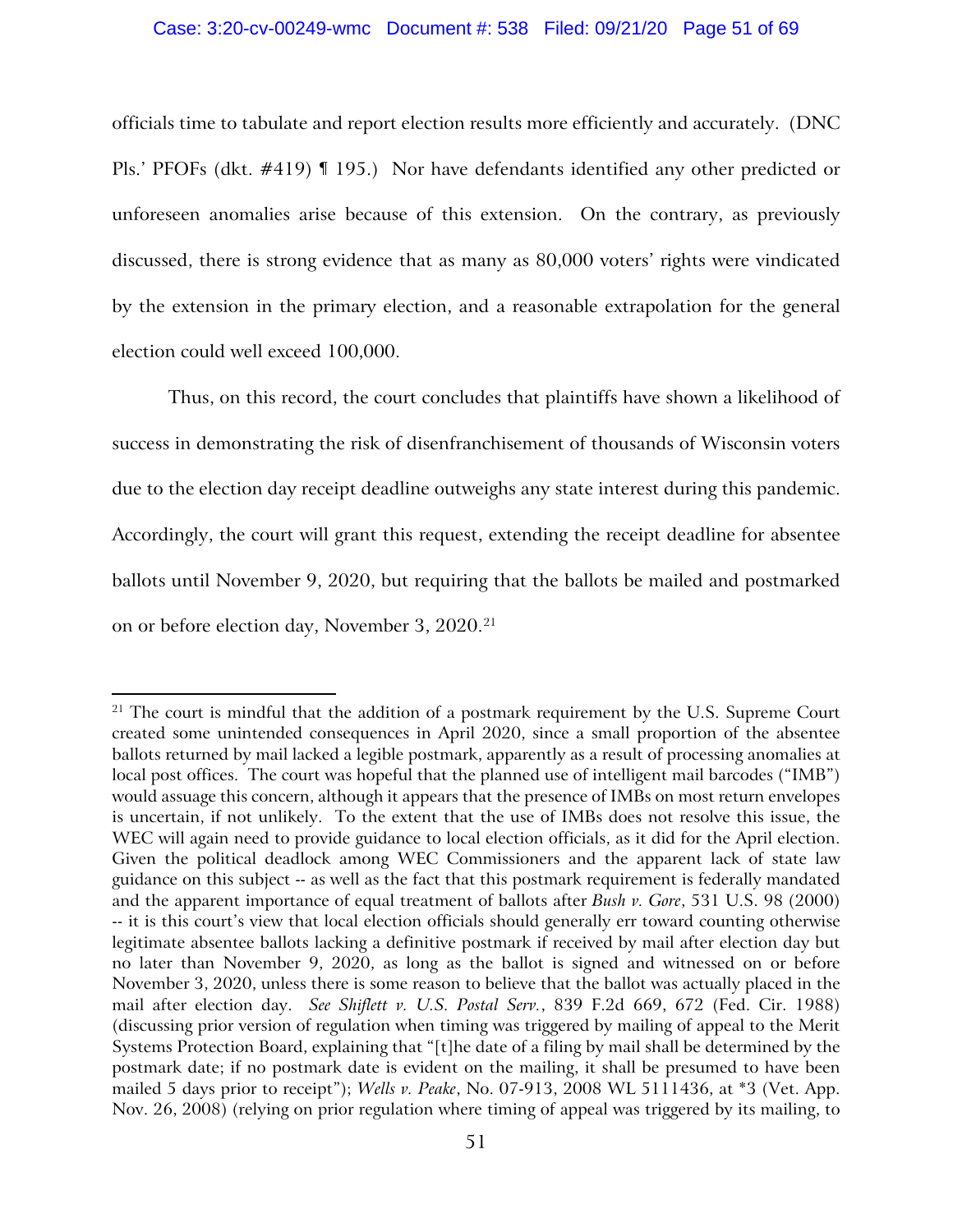# **d. Electronic Receipt of Absentee Ballots**

The Gear, Edwards and Swenson plaintiffs further request an injunction preventing enforcement of Wisconsin Statute § 6.87(3)(a), which limits delivery of absentee ballots to mail only for domestic civilian voters, while military and overseas civilian voters can receive an absentee ballot by fax or email delivery, or can even access a ballot electronically, then download and print it. Wis. Stat.  $\S 6.87(3)(d)$ . As explained above, Judge Peterson invalidated this ban on email delivery of absentee ballots for domestic civilians in *One Wisconsin Institute*, 198 F. Supp. at 946-48, but that order was reversed by the Seventh Circuit's decision in *Luft*. Regardless, for the roughly four-year period of time that this court's order was in place, local election officials were given the option to email or fax absentee ballots to voters to ensure timely and efficient delivery.

Plaintiffs' renewed request for this relief is limited to those voters who timely request an absentee ballot (having already timely submitted their photo ID and registered by mail), had their requests processed *and* an absentee ballot mailed to them, but because of issues with the USPS (or for some other reason), the voters did not actually receive an absentee ballot by mail in a timely fashion. The record is replete with such examples from the April 2020 election. (*See* Swenson Pls.' PFOFs ('459, dkt. #42) ¶¶ 51, 164, 176 (citing declarations); DNC Pls.' PFOFs (dkt. #419) ¶ 73 (citing declarations); Edwards Pls.' PFOFs (dkt. #417) ¶¶ 67-162, 177-81) (citing declarations); Gear Pls.' PFOFs (dkt. #422)

explain that "[s]ince there was no postmark, the BVA applied 38 C.F.R. § 20.305(a), which presumes the postmark date to be five days before the date VA receives the document, excluding Saturdays, Sundays, and legal holidays").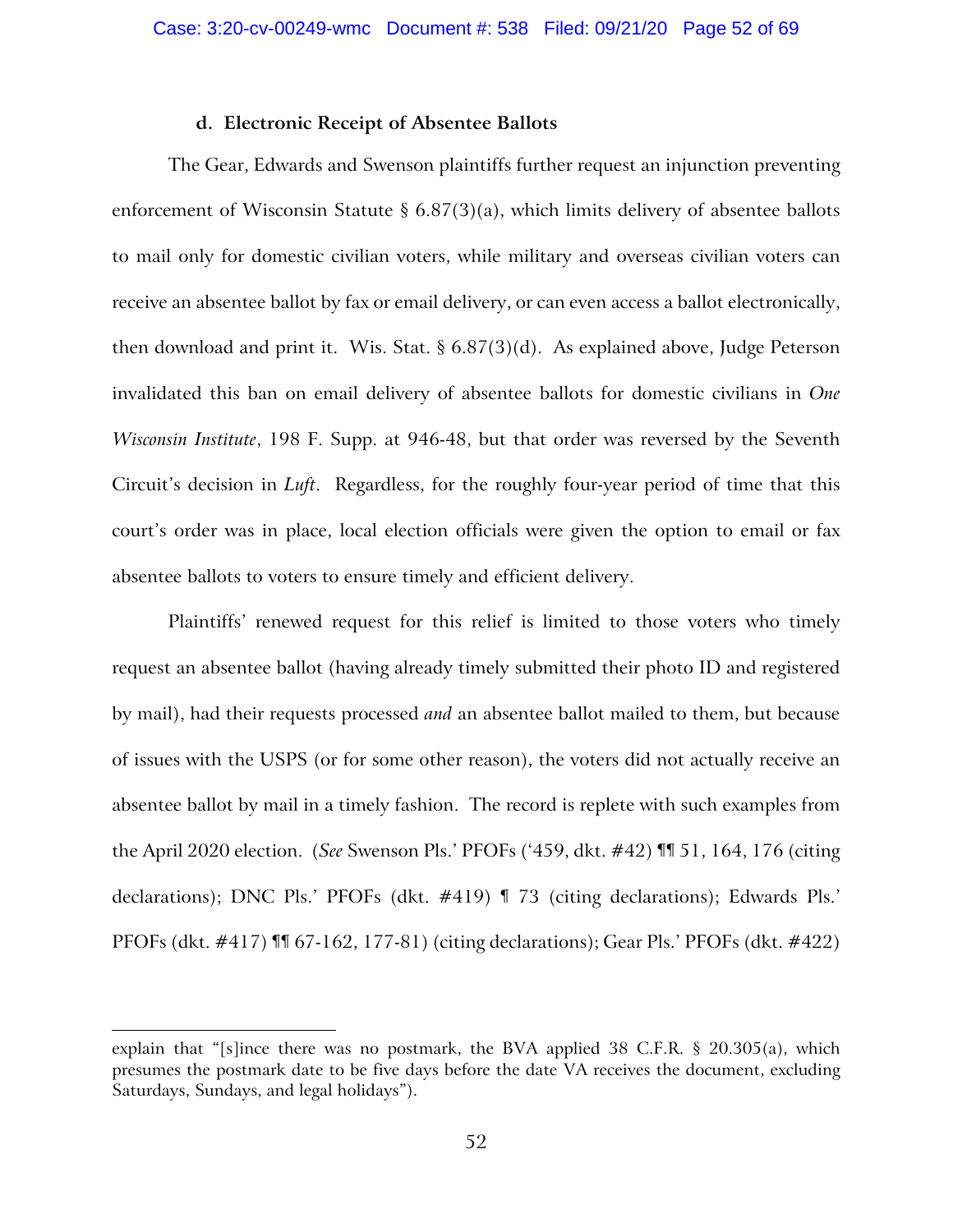$\P$  37, 43, 81, 157-677 (citing declarations).)<sup>[22](#page-52-0)</sup>

In response, the Legislature argues generally that there are no special circumstances here to warrant granting this relief, even temporarily. The record strongly suggests otherwise. Specifically, the evidence is nearly overwhelming that the pandemic *does* present a unique need for relief in light of: (1) the experience during the Spring election, (2) much greater projected numbers of absentee ballot requests and votes in November, and (3) ongoing concerns about the USPS's ability to process the delivery of absentee ballot applications and ballots timely. None of this was remotely contemplated by the Legislature in fashioning an election system based mainly in person voting, nor addressed by the Seventh Circuit's recent decision in *Luft.* Moreover, the relief requested is narrowly tailored only to those voters who timely fulfilled *all* of the necessary steps to vote by mail, but were thwarted through no fault of their own. Indeed, this is exactly the "1% problem" that the Seventh Circuit indicated requires a safety net in both *Luft* and *Frank II*. The Gear plaintiffs further suggest that the court limit it to the week before the deadline for requesting absentee ballots, which for this election is October 29, 2020. Up until that deadline, voters may request a replacement ballot by mail. *See* Wis. Stat. § 6.86(5) (explaining process for requesting an absentee ballot).

The Legislature also argues that this solution may create significant administrative

<span id="page-52-0"></span> $22$  The Swenson plaintiffs also request online ballot delivery for individuals with print disabilities under the ADA. While this request may have merit, plaintiffs have failed to explain adequately why the current options have proven inadequate in past elections or how the pandemic creates sufficient, additional burdens to warrant relief. Given the numerous requests for relief in these consolidated cases, the court must remain focused on those requests for which the need and solution are clear and circumstances surrounding the pandemic in particular warrant an injunction.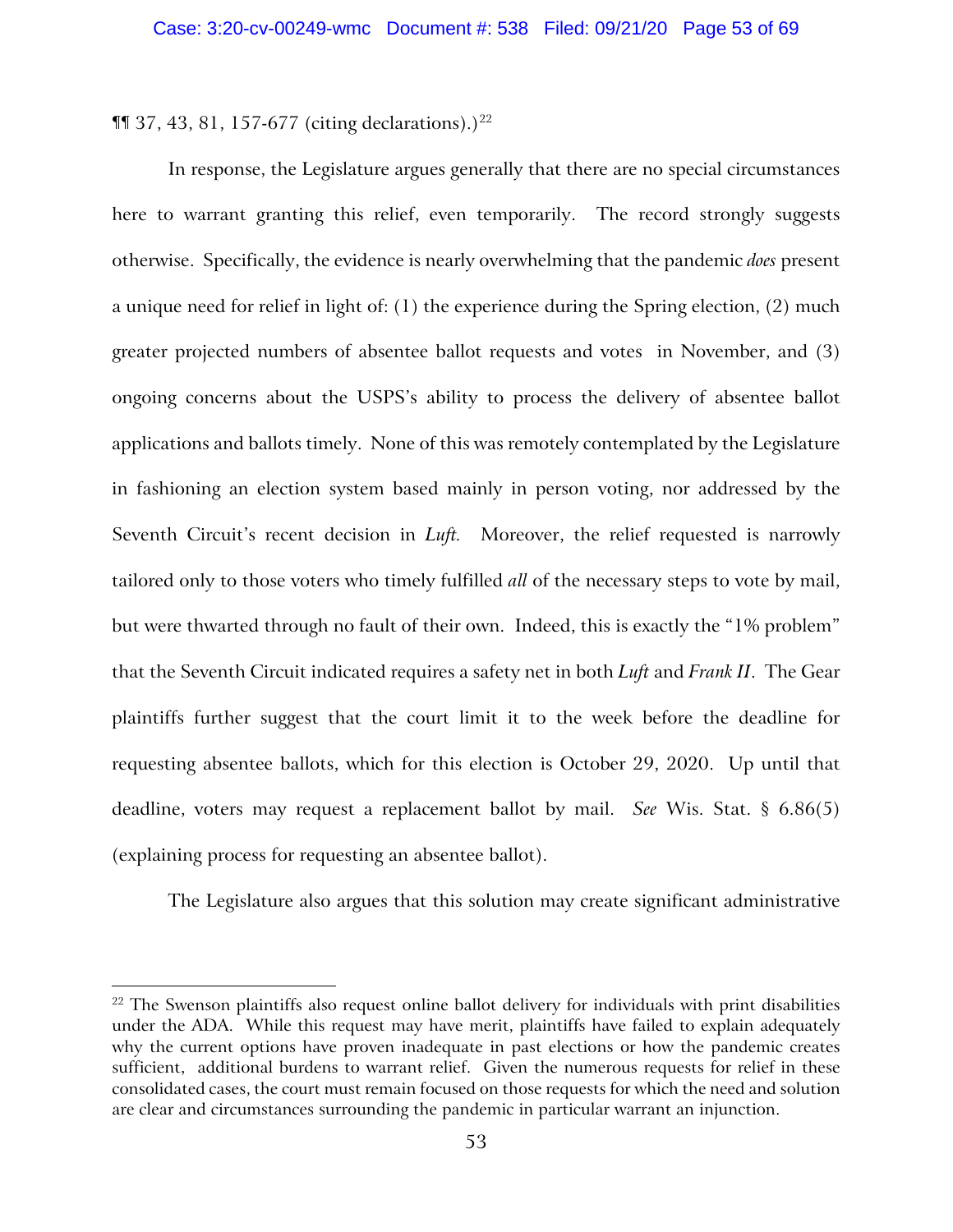### Case: 3:20-cv-00249-wmc Document #: 538 Filed: 09/21/20 Page 54 of 69

hurdles for local election officials, specifically citing to the need by local election officials to recast the absentee ballot into a form that is readable by voting machines. However, local election officials themselves represent that this inconvenience is outweighed by the benefit of having fewer, in-person voters on election day. (Gear Br. (dkt. #421) 42.) Plus, Wisconsin has a four-year history when fax or electronic delivery was available to all voters at the discretion of local election officials without incident. In contrast, the court's injunction will only apply to a narrow subset of those voters for whom an absentee ballot was not received timely by mail, who afterwards request a replacement ballot in the week leading up to the deadline for making such a request, *and* satisfy local election officials of the need for an alternative means of delivery. For all these reasons, this limited relief should not overtax election officials' abilities to administer the November election.

Finding that plaintiffs are likely to succeed on their claim that limiting receipt of absentee ballots to mail delivery burdens voters' rights who fail to receive their absentee ballot timely, and that this burden is not outweighed by the interests of the State, the court will grant that relief. As set forth below, however, the ban on allowing online access to replacement absentee ballots or emailing replacement ballots is only lifted for the narrow period from October 22 to October 29, 2020, as to those voters who timely requested an absentee ballot, the request was approved, and the ballot was mailed, but the voter did not receive the ballot in time to vote. For the limited number of disabled who truly require an electronic ballot to vote effectively under the ADA, and have failed to discern an effective means to vote using a hard absentee ballot, after meeting all the same requirements set forth above for all voters, this may also provide an alternative.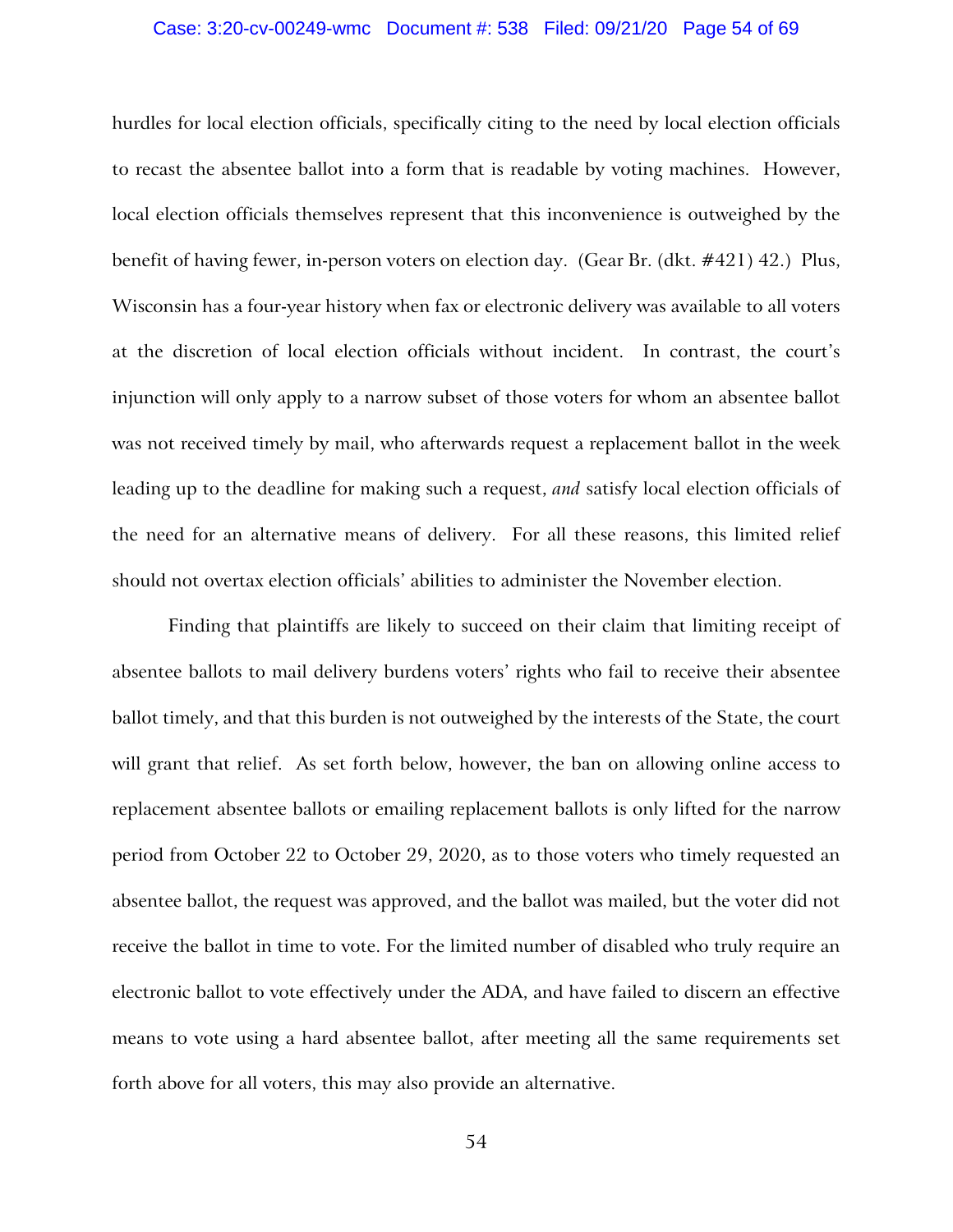### **e. Mail Absentee Ballots to All Registered Voters**

Finally, with respect to absentee ballots, the Edwards plaintiffs seek an order requiring the WEC to send out absentee ballots to all registered voters, or at least to all voters who previously voted absentee. This request was not pursued at the hearing, and for good reason, since it is neither narrowly tailored to the alleged violations to voting rights caused by the pandemic, nor considers the substantial burden it would place on the WEC and local election officials who have already begun responding to actual applications for absentee ballots. The court, therefore, denies this request.

## **3. In-Person Voting**

## **a. Early In-Person Voting**

Plaintiffs further seek several injunctions relating to in-person voting. To begin, the Edwards plaintiffs seek to enjoin Wisconsin Statute  $\S 6.86(1)(b)$ , which limits in-person, absentee voting to the period beginning 14 days before the election and ending the Sunday before the election. This request warrants little discussion because the Edwards plaintiffs failed to develop the record as to why a 12-day period is not sufficient to provide voters an adequate opportunity to vote early in-person. Viewing the election system as whole, a twoweek period for in-person, early voting, is sufficient to protect voters' constitutional rights, especially when considered in light of a robust mail-in absentee voting option and what will hopefully be a generally safe and adequate, in-person voting opportunity on the day of the election.

### **b. Selection of Early In-Person Voting Sites**

The Edwards and Swenson plaintiffs also seek to enjoin Wisconsin Statute §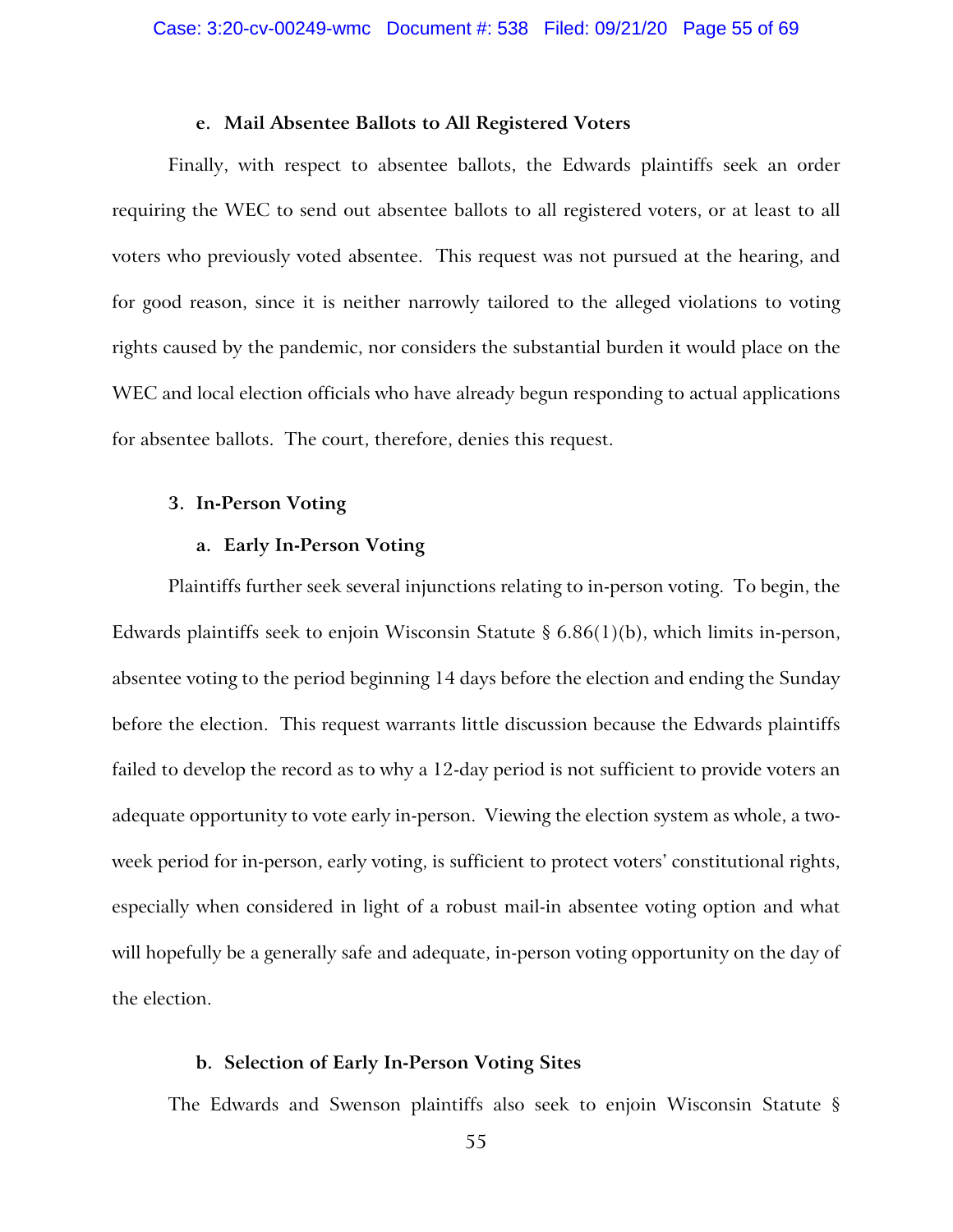### Case: 3:20-cv-00249-wmc Document #: 538 Filed: 09/21/20 Page 56 of 69

 $6.855(1)$ , which requires municipalities to designate in-person, absentee voting site or sites (other than the clerk of board of election commissioners' office) 14 days before absentee ballots are available for the primary. For the November election, this means the required designations were due by June 11, 2020. Plaintiffs contend that extending this deadline would (1) allow increased flexibility and (2) reduce crowds and encourage social distancing by allowing extra sites added. Here, again, plaintiffs have failed to develop any record to find that additional, in-person voting sites are necessary to meet the demand of voters who wish to vote in person before the election day, especially given that voters may do so over a 12-day period of time. Accordingly, the court will also deny this request.

### **a. Photo ID Requirement**

The DNC and Edwards plaintiffs both seek an order enjoining the photo ID requirement under Wisconsin Statute § 6.87(1), although the contours of the relief requested are different: the DNC plaintiffs seek to enjoin the requirement for those individuals who attest under penalty of perjury that they cannot meet those requirements after reasonable efforts; while the Edwards plaintiffs seek to enjoin the requirement for people with disabilities if they swear that they are unable to obtain the required ID.

The DNC's request for relief from the photo ID requirement falters for similar reasons as plaintiffs' request for relief from the proof-of-residence requirement. When pressed at the hearing, the DNC plaintiffs listed four declarations from individuals who they represented were not able to vote in the April 2020 election because of the ID requirement. From the court's review of these four declarations, only one -- the declaration of Shirley Powell (dkt. #341) -- actually provides support for the requested relief. Powell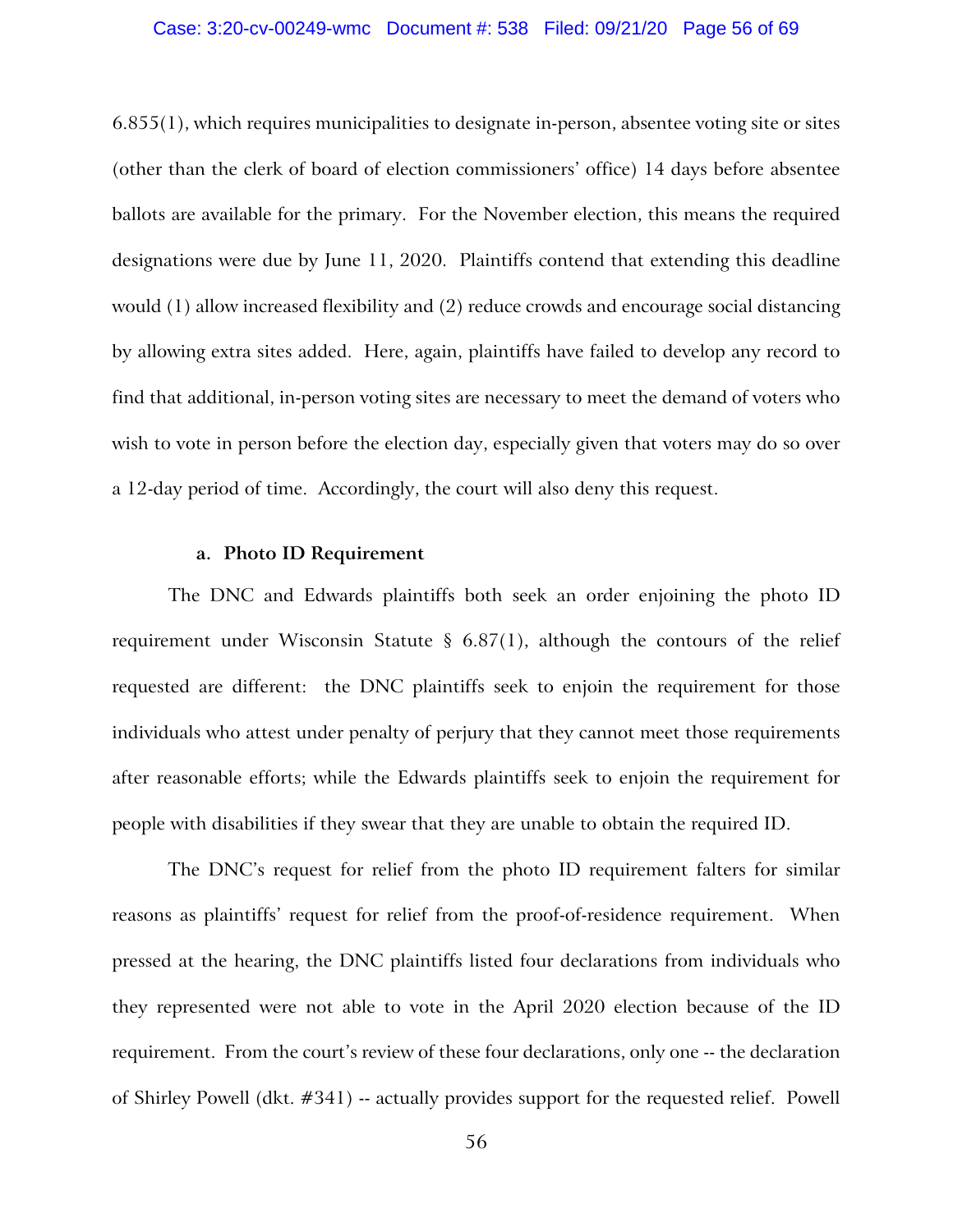### Case: 3:20-cv-00249-wmc Document #: 538 Filed: 09/21/20 Page 57 of 69

avers that she attempted to request an absentee ballot by mail, but could not do so because she did not want to leave her house to obtain the necessary copy of her photo ID. (*Id.* ¶  $5.$ )<sup>[23](#page-56-0)</sup> That proof falls well short of a substantial burden on her right to vote.

For their part, the Edward plaintiffs simply direct the court to a report about the difficulty in obtaining photo IDs for the *2016* election, offering neither evidence specific to the COVID-19 pandemic nor proof of any unique burdens it places on disabled voters under the ADA. While the court acknowledges that some voters like Powell may encounter difficulty in uploading a photo of their ID or obtaining a hard copy, this burden has likely diminished since April 2020, given both the additional time voters will have to obtain the necessary documents to request an absentee ballot electronically or by mail, coupled with the increased awareness of how COVID-19 spreads and efforts one can take to avoid transmission upon leaving the house. $24$ 

Even if not entitled to broader relief, plaintiffs argue, the creation of a "safe harbor" or "fail-safe" measure is called for by the Seventh Circuit's decisions in *Luft* and *Frank II*. However, the court concludes that, while not a perfect solution, the "indefinitely confined" designation under Wisconsin Statute § 6.87(4)(b)2 provides such relief already for those

<span id="page-56-0"></span><sup>&</sup>lt;sup>23</sup> The other individuals -- Sue Rukamp, Sharon Gamm and Marlene Sorenson -- simply averred that they encountered difficulty in uploading a photo of their ID or submitting a hard copy via mail, but it appears that all three were eventually able to *request* an absentee ballot. (Dkt. ##349, 294, 355.) Not to diminish the burdens that they encountered, their declarations do *not* support providing relief from the photo ID requirement. Instead, the difficulties that they encountered are more appropriately addressed in providing electronic delivery of ballots for those individuals who do not timely receive absentee ballots by mail and by extending the deadline for receipt of absentee ballots to account for USPS delays. Both forms of relief are granted below.

<span id="page-56-1"></span><sup>&</sup>lt;sup>24</sup> Of course, the court is not definitively concluding such a burden cannot be proved, just that plaintiffs have not begun to proffer evidence of their likelihood of doing so given the work-arounds now available.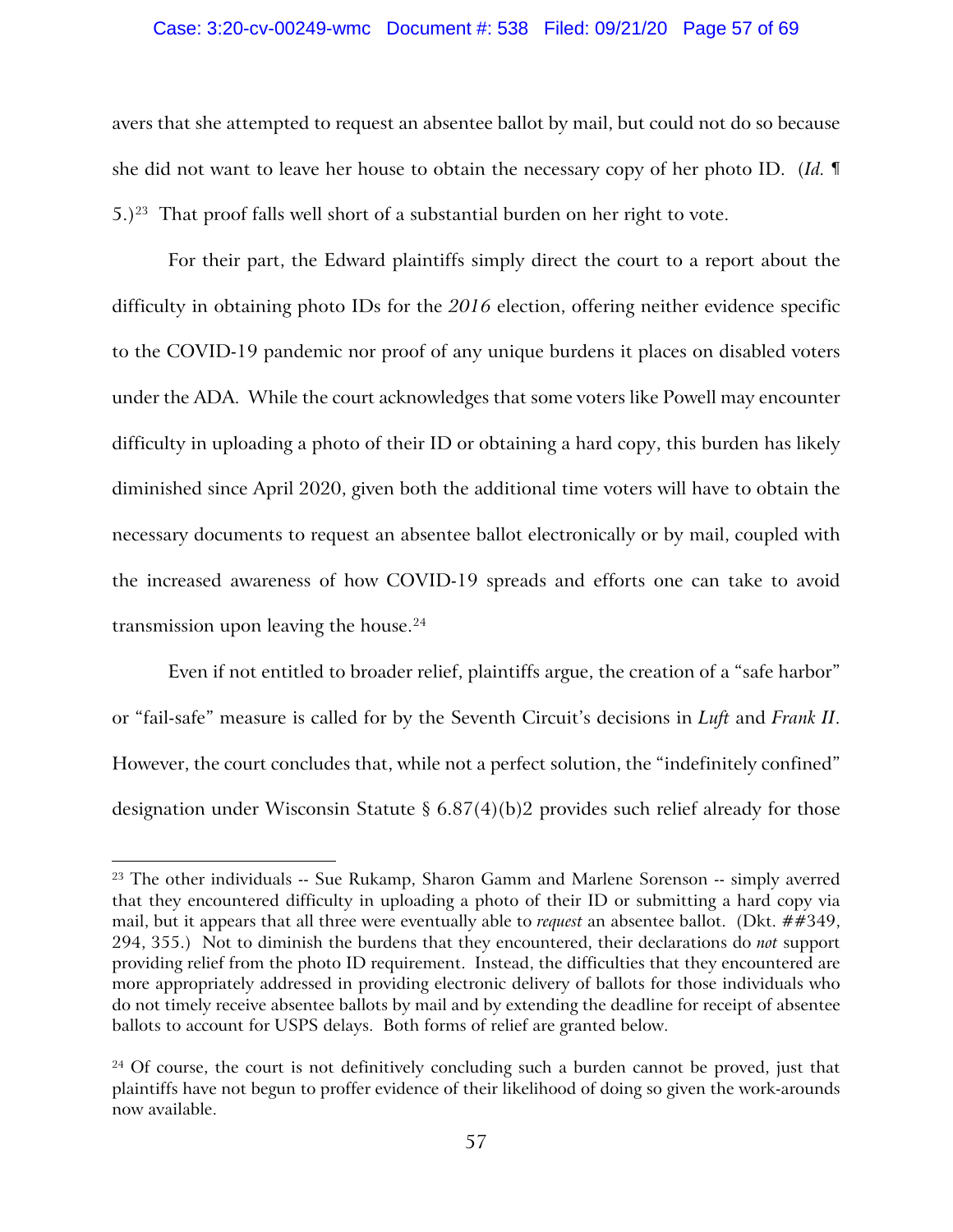### Case: 3:20-cv-00249-wmc Document #: 538 Filed: 09/21/20 Page 58 of 69

unique individuals who are *both* (1) not able to upload a photograph of their ID or obtain a copy *and* (2) avoiding public outings because of legitimate COVID-19 concerns.

Apparently anticipating this outcome, plaintiffs further argue that if the court relies on the "indefinitely confined" status as a safety net for the photo ID requirement, then it should also define that term and direct the WEC to provide this definition in its materials explaining and promoting voting via absentee ballot. As it concluded in its earlier opinion and order, however, the plain language of the statute, coupled with the WEC's March 2020 guidance that the term "does not require permanent or total inability to travel outside of the residence" provides sufficient, albeit imperfect, information to guide voters' use of that safe harbor. *See* Wisconsin Election Commission, *Guidance for Indefinitely Confined Electors COVID-19* (Mar. 29, 2020) ), https://elections.wi.gov/node/6788.

On this record, therefore, the court concludes that plaintiffs have failed to demonstrate a likelihood of succeeding in their claim that the COVID-19 pandemic amplifies the typical burden of requiring a photo ID, so as to outweigh the State's repeatedly recognized interest in doing so. Because the court relies on the "indefinitely confined" option as a safety net or fail-safe for those legitimately unable to meet this requirement, however, the court will direct the WEC to include on the MyVote website (and on any additional materials that may be printed explaining the "indefinitely confined" option) the language provided in their March 2020 guidance, which explains that the indefinitely confined exception "does not require permanent or total inability to travel outside of the residence."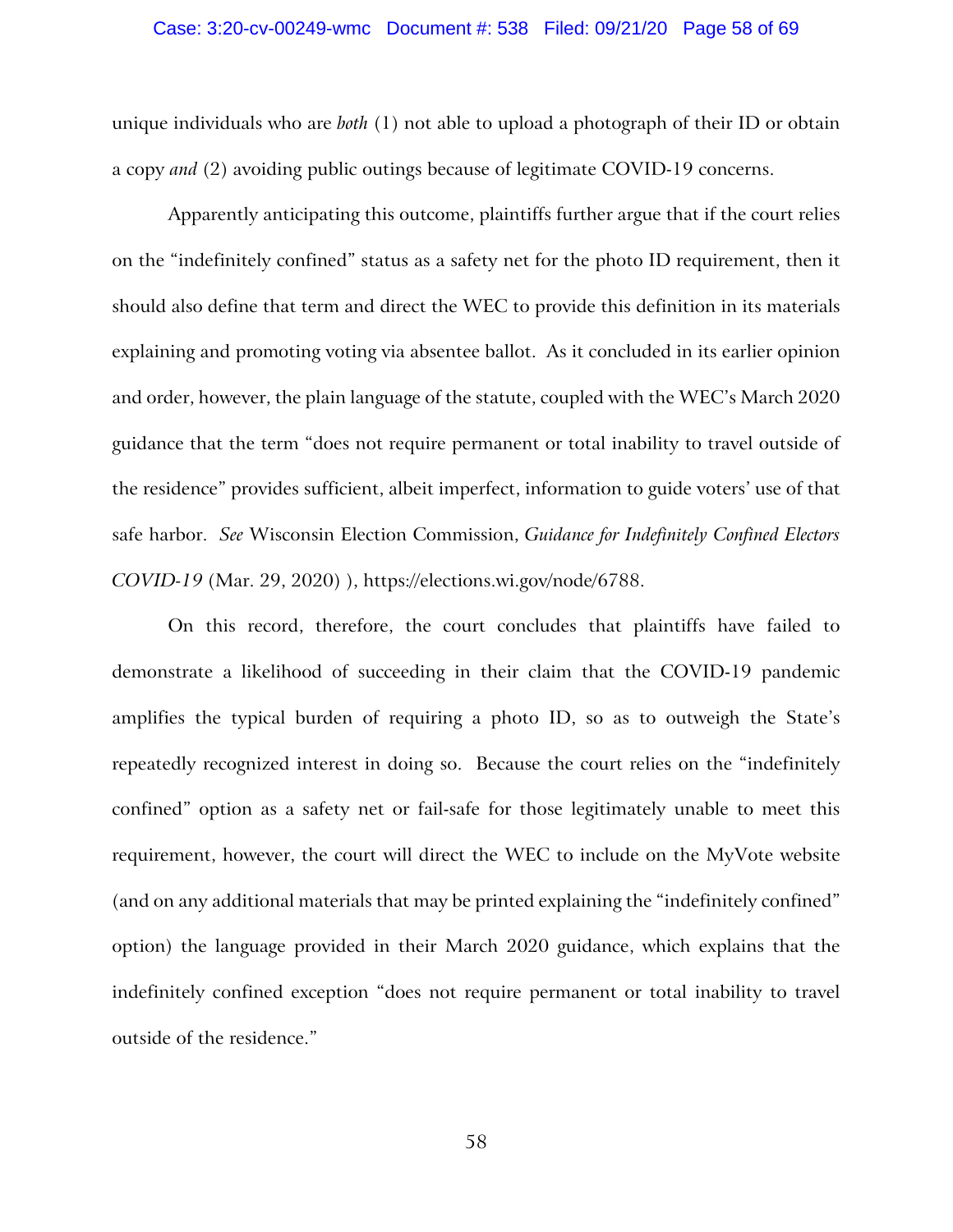### **b. Election Official Residence Requirement**

Next, the Edwards and Swenson plaintiffs seek to enjoin Wisconsin Statute § 7.30(2), which requires that each election official be an elector of the county in which the municipality is located. This request has significant more traction in light of the record. In particular, based on her past experience and unique perspective, Administrator Wolfe testified that her biggest worry in the administration of the November election is a lack of poll workers for in-person voting on election day. (8/5/20 Hr'g Tr. (dkt. #532) 83.) Both for the April and August 2020 elections, local municipalities struggled to recruit and retain sufficient poll workers, which resulted in some localities being severely limited in providing in-person voting opportunities. In fact, even with substantially greater warning and opportunity to plan, local election officials still had difficulty securing adequate people for Wisconsin's much smaller August 2020 election. (*Id.* at 82-83.) At minimum, eliminating the residence requirement would provide greater flexibility across the state to meet unanticipated last-minute demands for staffing due to COVID-19 outbreaks or fear.

In response, the Legislature simply argues that this requirement furthers the State's interest in promoting a decentralized approach to election management. Without discounting the value of this interest, if a county or municipality lacks sufficient poll workers and wishes to recruit workers from other locations within the state, *including* accessing National Guard members who reside outside of their community (should the Governor choose to answer the repeated call by local officials to make them available sooner rather than later), the municipality or county has already conceded its inability to maintain that interest while still conducting a meaningful election, at least with respect to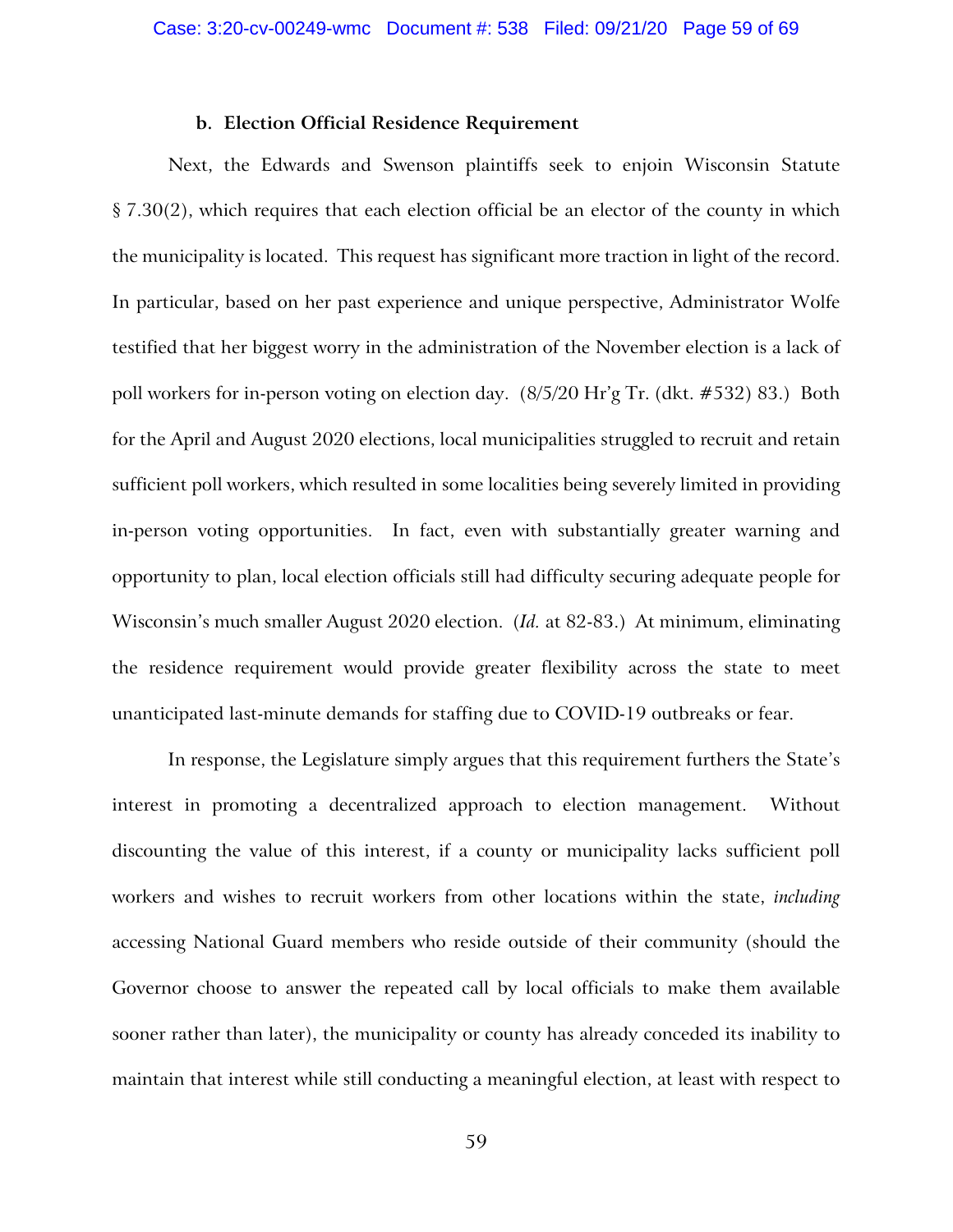### Case: 3:20-cv-00249-wmc Document #: 538 Filed: 09/21/20 Page 60 of 69

the location of residence of poll workers. Regardless, in light of the record evidence demonstrating that recruitment of poll workers will present a tricky and fluid barrier for adequate in-person voting options up to and during election day, plaintiffs have demonstrated a likelihood of success in proving that this requirement will burden their right to vote and that this burden outweighs any state interest in maintaining the requirement over expressed, local need.. As such, the court will grant this requested relief during the ongoing pandemic.

## **c. Ensure Safe and Adequate In-Person Voting Sites**

The DNC and Swenson plaintiffs seek an order requiring the WEC to provide safe and adequate, in-person voting options, including (1) adequate voting sites with sufficient number of poll workers, and (2) implementation of safety protocols like PPE, masks, social distancing requirements, hand washing and sanitizing steps. While the court agrees, and more importantly the WEC and, in turn, local election officials agree, that these are appropriate steps to be taken, the court sees no basis to *order* this requested relief.

Specifically, the WEC has earmarked \$4.1 million to provide increased safety measures at locations and has also designated \$500,000 to secure and distribute sanitation supplies. WEC also is providing public health guidance and training to local election officials. Plaintiffs fail to describe how these measurers fall short. As for the concern about the number of voting locations, as previously described, local election officials in Milwaukee and Green Bay, in particular, have indicated their intent to open significantly more polling locations than that opened in April. Again, considering the election system as a whole, including the WEC's, local officials', and now the court's efforts to ensure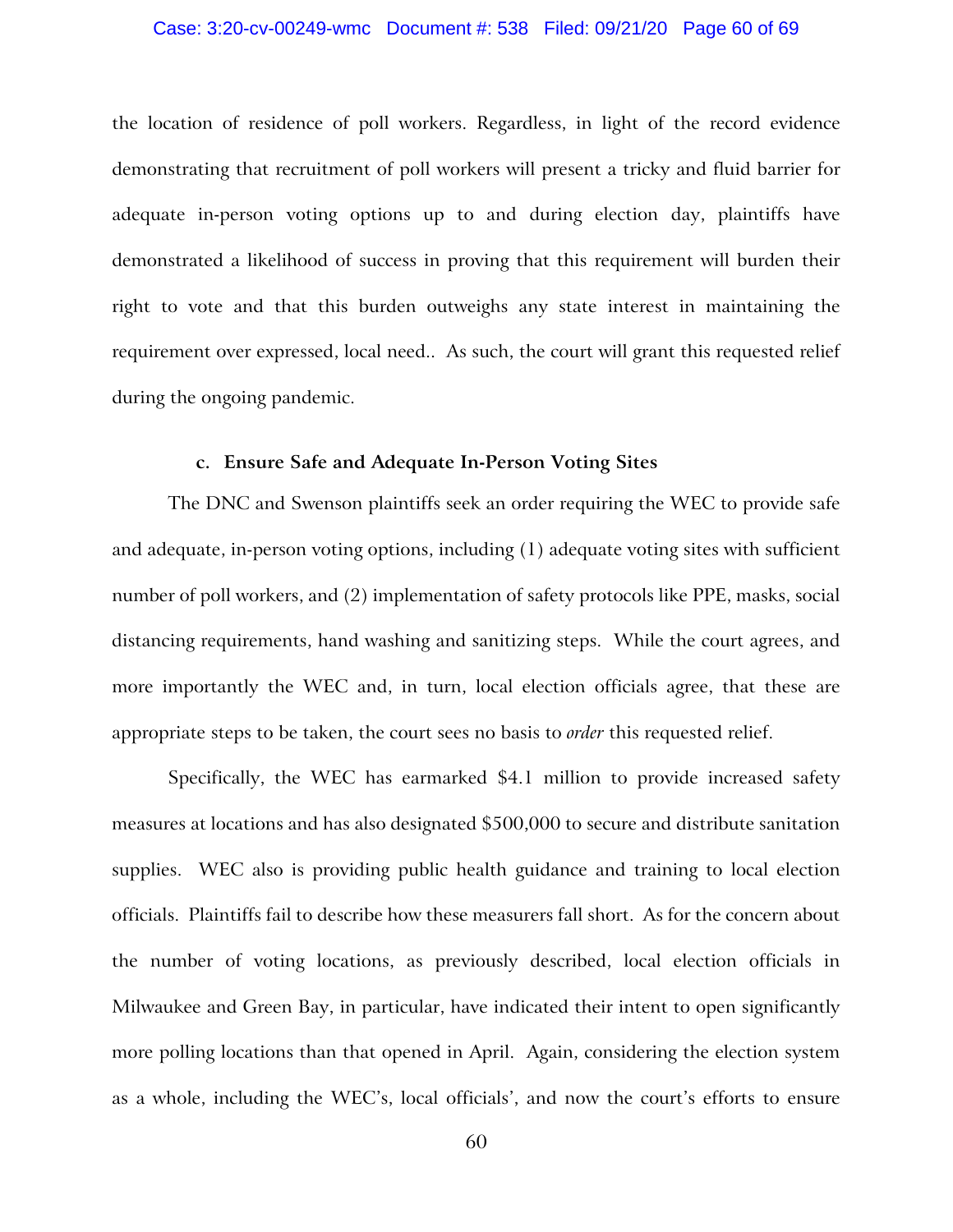### Case: 3:20-cv-00249-wmc Document #: 538 Filed: 09/21/20 Page 61 of 69

robust absentee voting options, the court concludes that plaintiffs have failed to demonstrate that the WEC and local election officials' efforts to date with respect to ensuring safe and adequate election-day voting sites are inadequate.

#### **4. Requests for Miscellaneous Relief**

Finally, the Swenson plaintiffs propose a number of other areas of relief, which all involve ordering the WEC to do more or do better. Specifically, the Swenson plaintiffs seek orders requiring the WEC to: (1) upgrade electronic voter registration systems and absentee ballot request systems; (2) engage in a public education drive; (3) ensure secure drop boxes for in-person return of absentee ballots; and (4) develop policies applicable to municipal clerks regarding coordinating with USPS to ensure timely delivery of and return of absentee ballots. Again, all of these are worthwhile requests, but the record reflects that the WEC is taking such steps or, at least, that a court order to the same effect is unlikely to do more before November 3 than hamper the ongoing state and local efforts. For example, in its June 25, 2020, report to the court, the WEC detailed its efforts to upgrade MyVote and WisVote, as well as provide federal funds to help municipalities with their IT needs. Moreover, the WEC described its development of various voter outreach videos, guides and surveys to help educate voters on unfamiliar aspects of voting. Further, as the Legislature points out, Wisconsin Statute § 6.869 already requires the WEC to prescribe uniform instructions on absentee voting. As for the request for more drop boxes, the WEC is providing funding from the CARES Act to municipalities to provide such boxes. Finally, as described above, the WEC is working with the USPS to implement intelligent mail barcodes to track absentee ballots.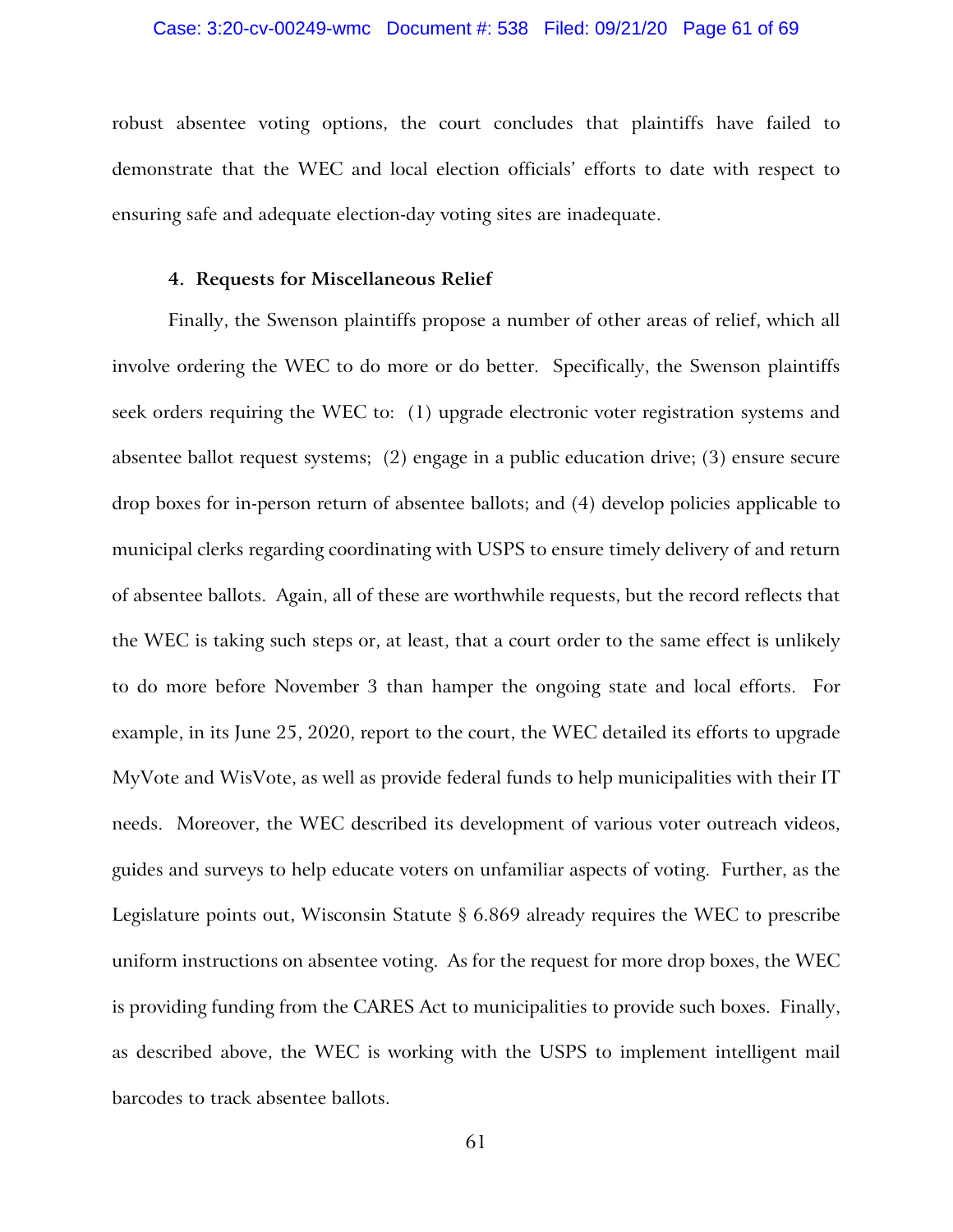### Case: 3:20-cv-00249-wmc Document #: 538 Filed: 09/21/20 Page 62 of 69

To the extent mail delivery issues persist despite these steps, the court has attempted by entry of the order below to accommodate these concerns by permitting online access, by emailing and faxing of absentee ballots for those individuals who do not receive their requested absentee ballots timely, and by extending the absentee ballot receipt date. Plaintiffs' further requests for relief are either too vague to be meaningful or unnecessary because the WEC is already taking such steps.

# **B. Alternate Claims for Relief Under the Due Process and Equal Protection Clauses and Voting Rights Act**

As already discussed, constitutional challenges to laws that regulate elections are generally analyzed under balancing test set forth by the U.S. Supreme Court in the *Anderson-Burdick* test. *See, e.g.*, *Crawford v. Marion Cty. Election Bd.*, 553 U.S. 181, 190 (2008); *Luft*, 963 F.3d at 671; *see also* Samuel Issacharoff et al., *The Law of Democracy* 92- 127 (5th ed. 2016) (reviewing the general constitutional framework for challenges to election laws affecting the right to vote). This balancing test is rooted in both the First and Fourteenth Amendments to the U.S. Constitution. *See Burdick*, 504 U.S. at 434 (citing *Anderson*, 460 U.S. at 788-89). In interpreting the Supreme Court's election law jurisprudence, the Seventh Circuit has concluded that the *Anderson-Burdick* test "applies to *all* First and Fourteenth Amendment challenges to state election laws." *Acevedo v. Cook Cty. Officers Electoral Bd.*, 925 F.3d 944, 948 (7th Cir. 2019) (emphasis in original); *see also Harlan v. Scholz*, 866 F.3d 754, 759 (7th Cir. 2017) (the *Anderson-Burdick* framework addresses "the constitutional rules that apply to state election regulations").

As explained during oral argument, this court is exceedingly reluctant to apply more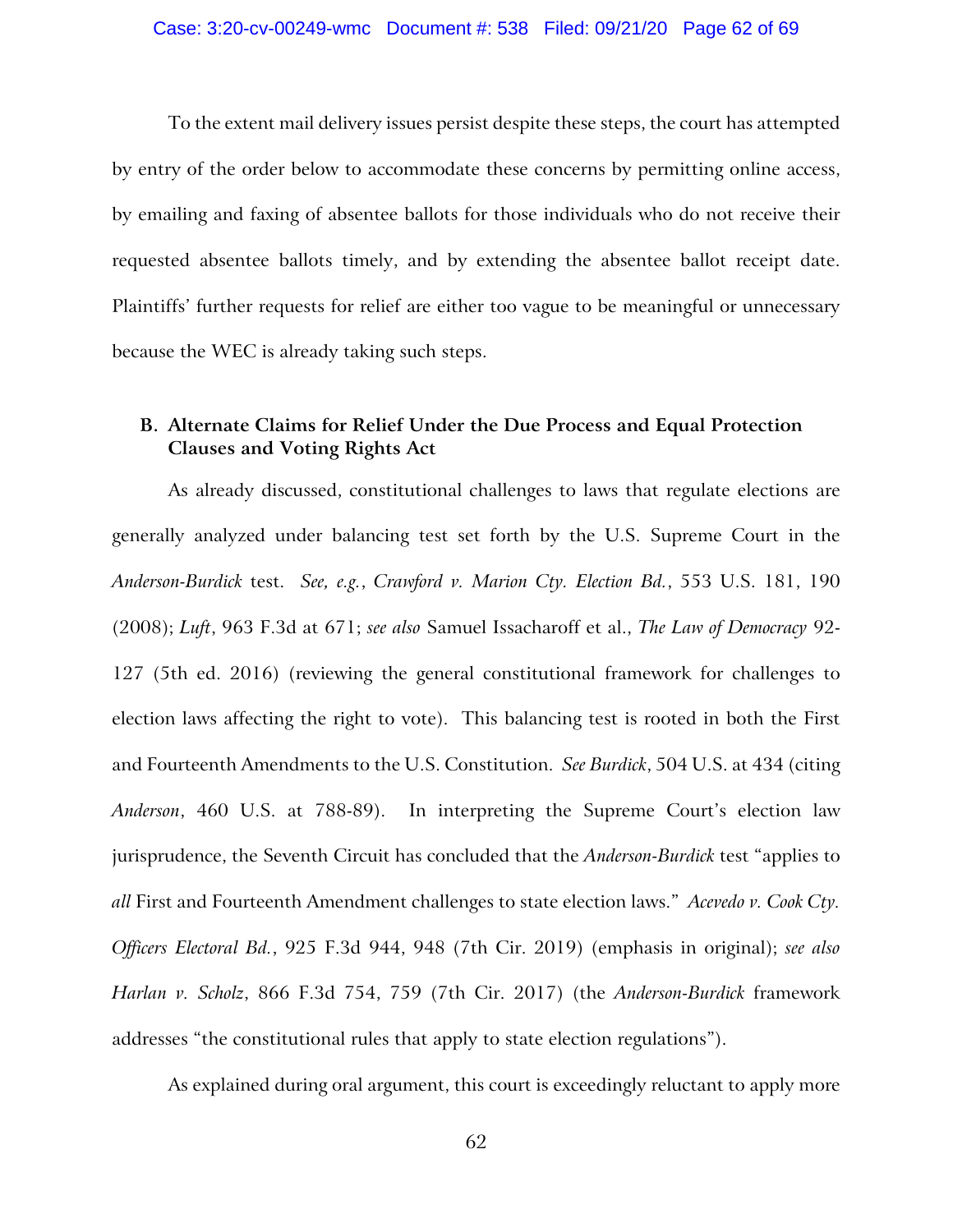### Case: 3:20-cv-00249-wmc Document #: 538 Filed: 09/21/20 Page 63 of 69

generalized constitutional tests to the election laws challenged here, at least without a specific legal and factual basis to do so. Indeed, in its order preceding completion of briefing and oral arguments on the motions for preliminary injunction, the court suggested that to proceed on claims under other constitutional frameworks, plaintiffs must adequately distinguish such claims from those brought under *Anderson-Burdick*. (*See*  6/10/20 Op. & Order (dkt. #217) 14-15.) Without ever adequately addressing this concern, some plaintiffs nevertheless maintain that this court should venture outside of the *Anderson-Burdick* framework and consider their claims under alternative procedural due process and equal protection clause standards.

Specifically, plaintiffs urge the court to apply the more general procedural due process balancing test articulated in *Mathews v. Eldridge*, 424 U.S. 319 (1976). That test requires the court to balance: (1) the interest that will be affected by the state action; (2) the risk of erroneous deprivation of this interest through the procedures used by the state and the probable value, if any, of additional procedural safeguards; and (3) the state's interest, including the fiscal and administrative burdens that the additional procedure would entail. *Id.* at 340-49. The Swenson plaintiffs contend that the *Anderson-Burdick* and *Mathews* tests are "analytically distinct" because "[t]he focus of the procedural due process inquiry is what *process* is due before a statutorily protected liberty or property interest is deprived." (Swenson Pls.' Br. ('459, dkt. #41) 47 n.188.) Similarly, the DNC plaintiffs contend that "*Anderson-Burdick* balances burdens on voting rights against states' justifications, while due process claims focus on the sufficiency of the process involved before the State deprives someone of their right to vote." (DNC Pls.' Br. (dkt. #420) 55.)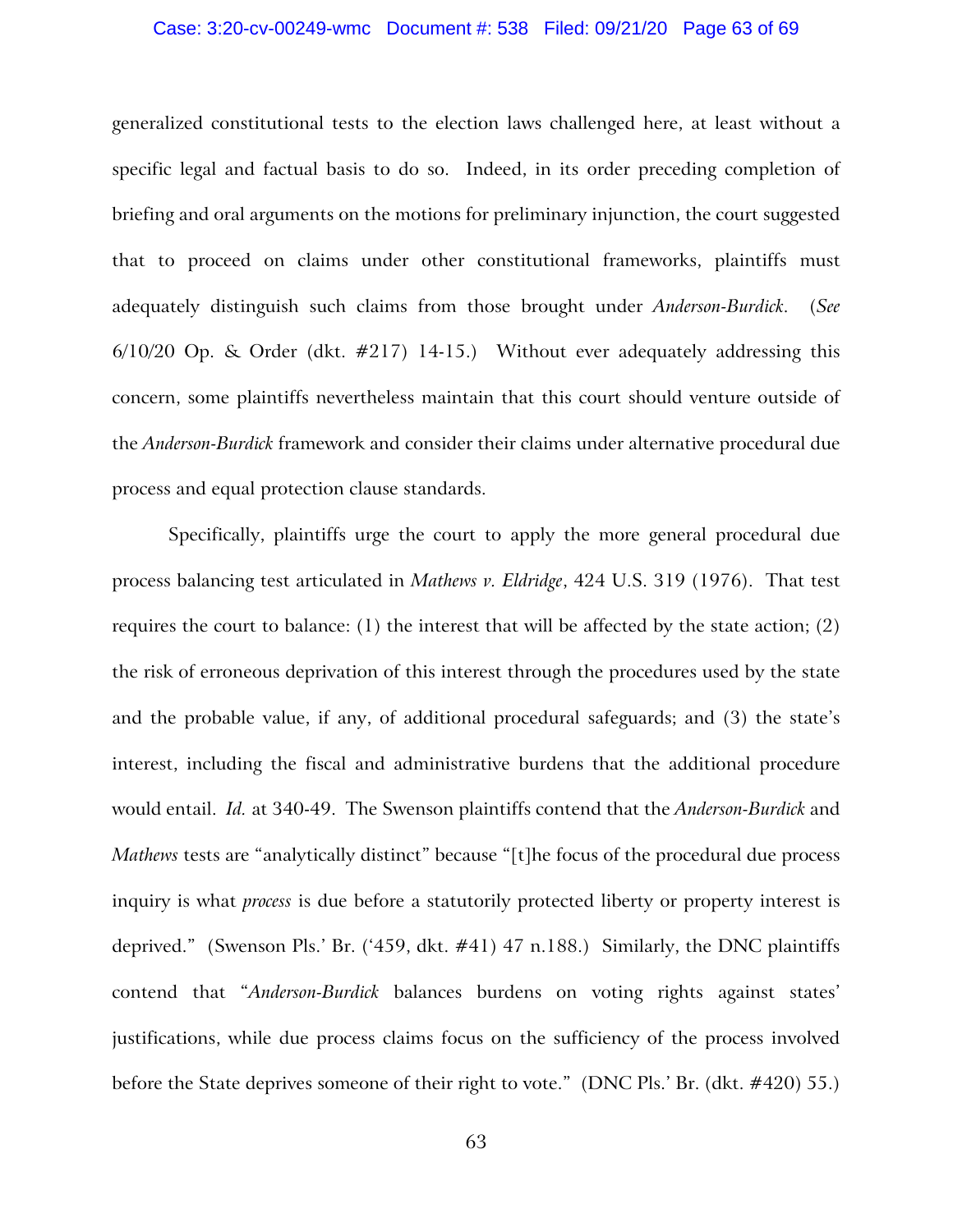During initial briefing, no plaintiff could cite to any case law to support the nuanced differences suggested by their respective positions. To the contrary, the DNC plaintiffs acknowledged that "we have not yet found a decision in which a court accepted an *Anderson-Burdick* claim while rejecting a due process challenge to the same provision; or rejected an *Anderson-Burdick* challenge while striking down the same provision as violating due process." (DNC Br. (dkt. #420) 54.) Since then, plaintiffs have pointed to three, recent election cases in which a district court applied the general *Mathews* test to election law challenges, all of which were considered in the context of the current pandemic. (*See*  Notice of Supp. Authority (dkt. #536) (citing *The New Georgia Project v. Raffensperger*, 1:20 cv-01986-ELR (N.D. Ga. Aug. 31, 2020)); Notice of Supp. Authority (dkt. #534) (citing *Frederick v. Lawson*, No. 19-cv-01959, 2020 WL 4882696 (S.D. Ind. Aug. 20, 2020)); Notice of Supp. Authority (dkt. #523) (citing *Democracy N.C. v. N.C. State Bd. of Elections*, No. 20-cv-457 (M.D.N.C. Jul. 27, 2020)).) However, even these cases fail to address the overlap between the *Mathews* and *Anderson-Burdick* standards, much less the exclusive role played by the latter test in the U.S. Supreme Court's overall election law jurisprudence, thus providing little guidance as to the role, if any, of the *Mathews* test here. Accordingly, plaintiffs have not convinced this court that in the claims before it, an independent analysis under the *Mathews* test is necessary, much less appropriate.<sup>[25](#page-63-0)</sup>

As for the equal protection claims, plaintiffs rely on the standard articulated by the

<span id="page-63-0"></span><sup>25</sup> The DNC plaintiffs themselves admit that the "*Anderson-Burdick* and *Mathews v. Eldridge* analyses are both multi-factor balancing inquiries . . . and the results of the inquiries may often be the same." (DNC Pls.' Br. (dkt. #420) 55.)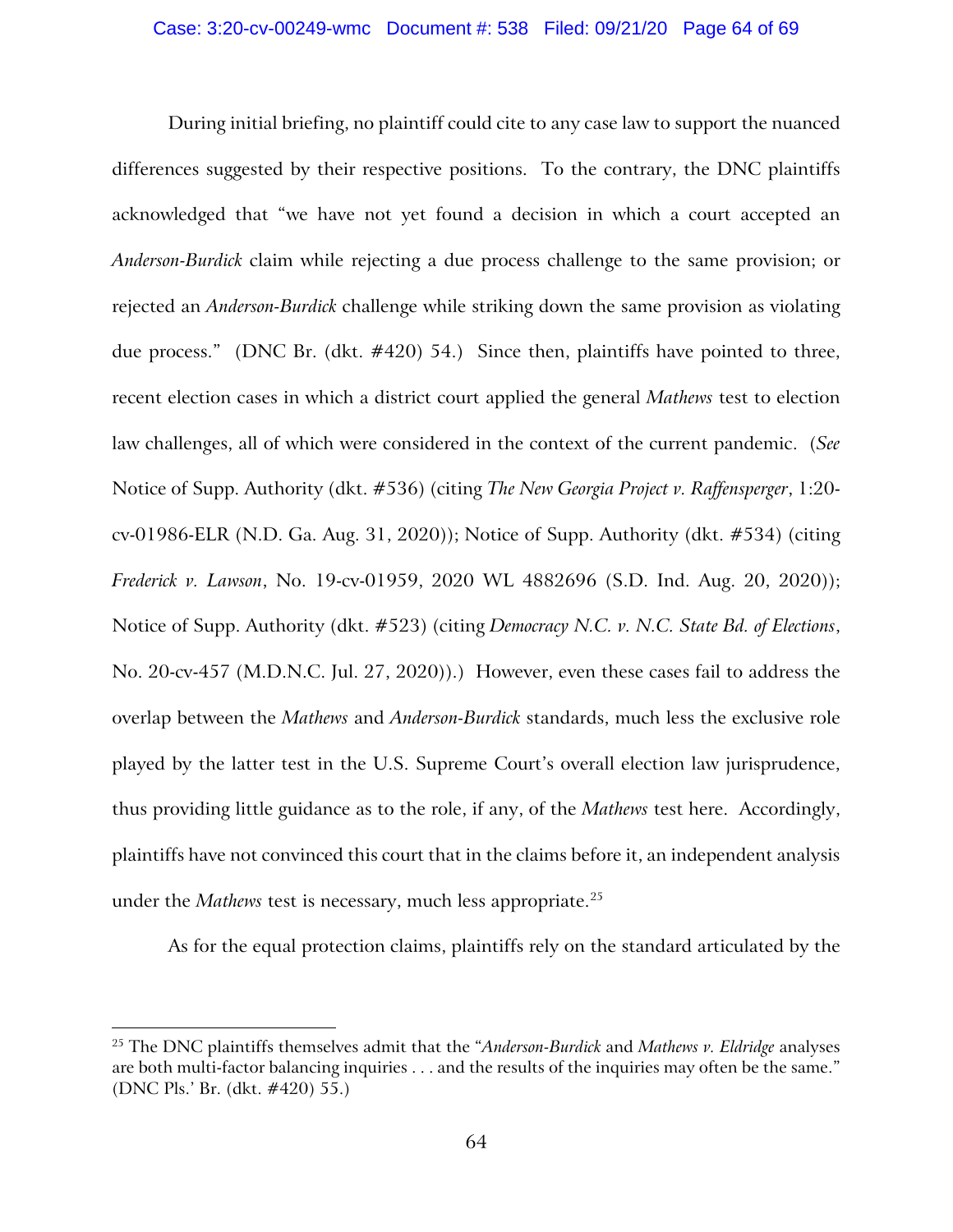### Case: 3:20-cv-00249-wmc Document #: 538 Filed: 09/21/20 Page 65 of 69

Supreme Court's *per curiam* decision in *Bush v. Gore*, 531 U.S. 98 (2000). There, the Supreme Court explained that a state "may not, by later arbitrary and disparate treatment, value one person's vote over that of another." *Id.* at 104-05.<sup>26</sup> Notwithstanding that the Supreme Court took unusual pains to limit its "consideration" specifically to the "present circumstances" surrounding the 2000 Florida recount, *id.* at 109, other courts have appeared to rely on *Gore* in attempting to analyze subsequent election challenges. *See, e.g.*, *Raleigh Wake Citizens Ass'n v. Wake Cty. Bd. of Elections*, 827 F.3d 333, 337 (4th Cir. 2016) (redistricting); *Obama for Am. v. Husted*, 697 F.3d 423, 428–29 (6th Cir. 2012) (restrictions on early voting); *Idaho Coal. United for Bears v. Cenarrusa*, 342 F.3d 1073, 1077 & n.7 (9th Cir. 2003) (ballot-initiative process).

Even if applicable, however, the Legislative defendants persuasively point out that this standard requires plaintiffs to prove that the arbitrary and disparate treatment is a result of specific election "procedures." *Bush*, 531 U.S. at 105. Here, the alleged disparate treatment is rooted in poll closings and poll-worker shortages, lack of adequate personal protective equipment at some polling locations and disparate treatment regarding voter registration and requests for absentee ballots. Arguably, therefore, these allegations are not rooted in specific "procedures" at all. Even if they were, plaintiffs again fail to explain adequately what *additional* relief would or should be afforded under the equal protection

<span id="page-64-0"></span> $26$  Plaintiffs also included a variety of facts regarding the disparate impact of COVID-19 on particular groups seeking to vote, such as specific racial minorities and the elderly. Without denigrating this impact in any way, plaintiffs' equal protection claim is premised on a general "arbitrary treatment" theory, rather than an argument that defendants' actions specifically discriminated against a particular protected class of voters, making many of these facts not relevant to, and thus not referenced further in, the court's discussion.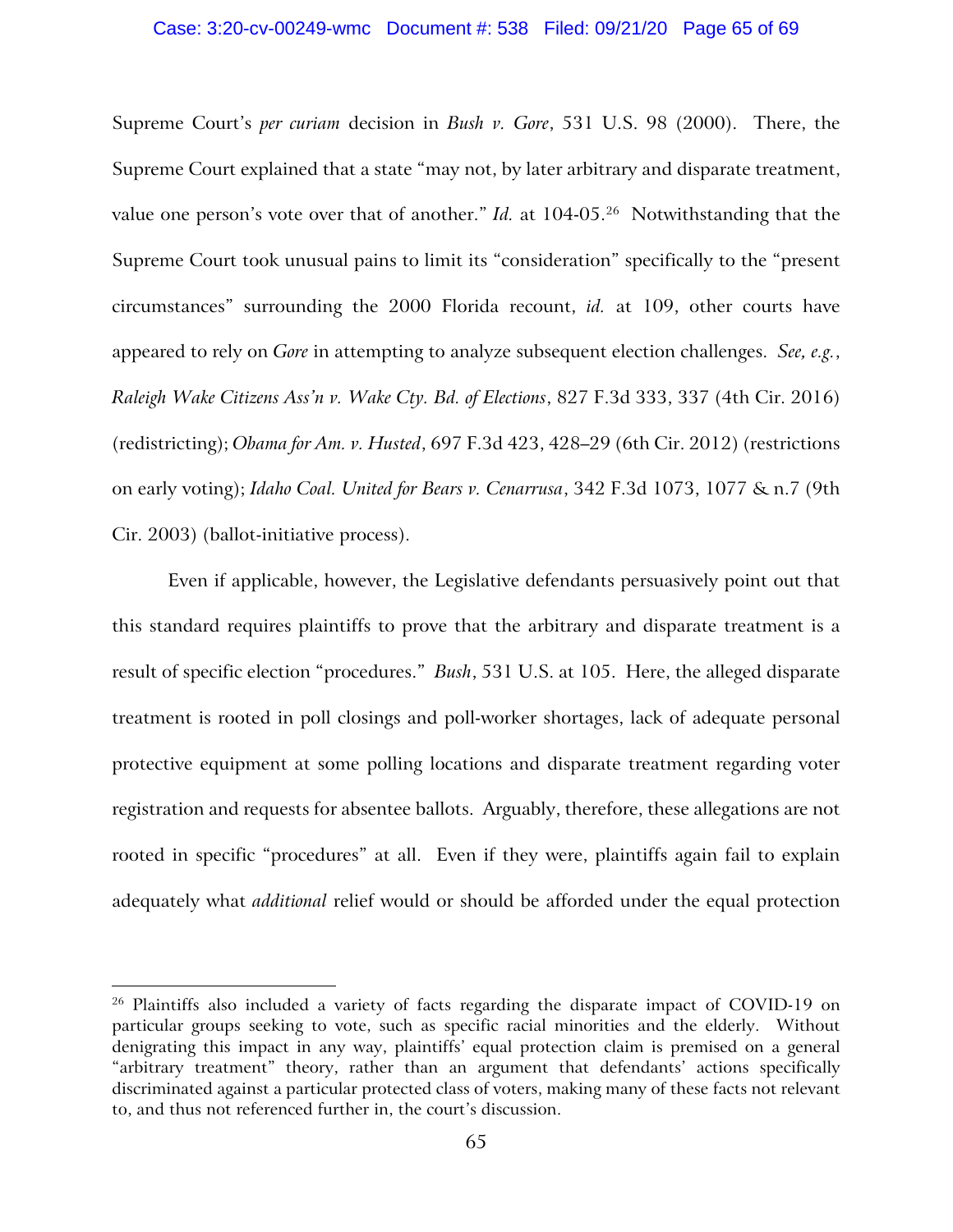clause that is not already available under *Anderson-Burdick*.

Finally, in addition to these constitutional arguments, the Swenson plaintiffs assert a claim under Section 11(b) of the Voting Rights Act ("VRA"), which provides in relevant part that "[n]o person, whether acting under color of law or otherwise, shall intimidate, threaten, or coerce, or attempt to intimidate, threaten, or coerce any person for voting." 52 U.S.C. § 10307(b). The Swenson plaintiffs argue that defendants' inadequate response to the pandemic means that voters are intimidated to vote in person, for fear of catching COVID-19. (Swenson Pls.' Br. (dkt. #41) 25.) Although admittedly a creative argument, such an interpretation seriously stretches the purpose and common-sense meaning of section  $11(b)$ .

The VRA was signed into law in 1965 against the backdrop of the civil rights movement and state resistance to enforcement of the Fifteenth Amendment. *See generally*  Dep't of Justice, *History of Federal Voting Rights Laws* (July 28, 2017), https://www.justice.gov/crt/history-federal-voting-rights-laws. While other sections of the VRA had enormous consequences on voting rights -- particularly section 2, which prohibits discriminatory voting practices, and section 5, which provides for federal "preclearance" of election changes in states with a history of discriminatory practices -- relatively little case law has explored the scope of section 11(b). *See* Ben Cady & Tom Glazer, *Voters Strike Back: Litigating Against Modern Voter Intimidation*, 39 N.Y.U. Rev. L. & Soc. Change 173, 190 (2015). Considering this background, there is no evidence that Congress contemplated extending the VRA to impose liability on states that do not take adequate action to reduce citizens' "intimidation" of in-person voting due to an infectious virus.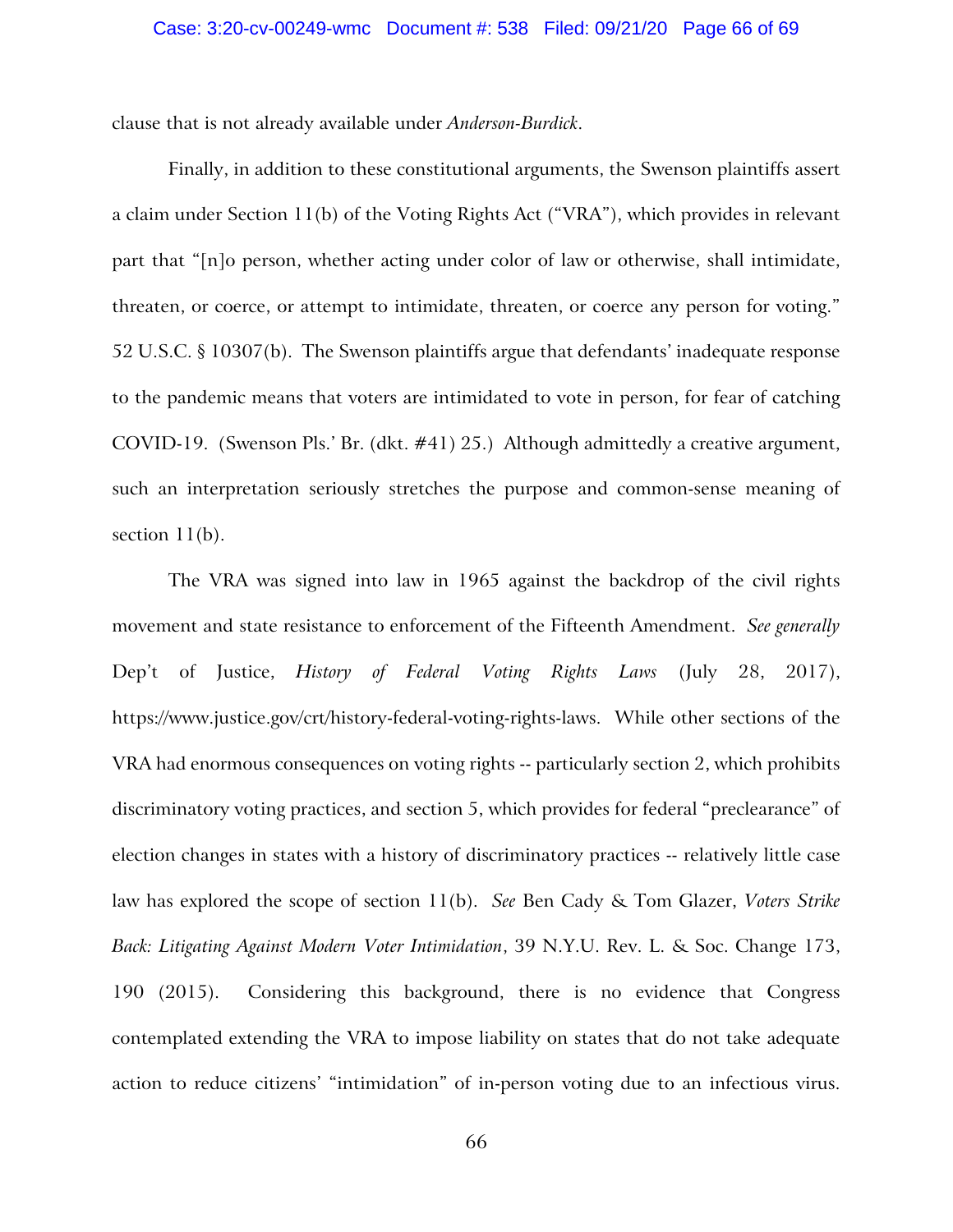### Case: 3:20-cv-00249-wmc Document #: 538 Filed: 09/21/20 Page 67 of 69

Moreover, the plain language of the statute itself suggests that the intimidation must be caused by a "person," not a disease or other natural force. Further, the parties disagree over whether section 11(b) requires a *mens rea* -- plaintiffs argue that it does not, the Legislature argues that it does -- and no definitive answer is found in case law. In light of these various considerations and uncertainties, 11(b) also appears a poor fit for analyzing the issues presented in this case, and the court finds that plaintiffs have presented no likelihood of success on the merits of their claims under the VRA as well.

# ORDER

# IT IS SO ORDERED:

- 1) Common Cause Wisconsin's motion for leave to file a brief as amicus curiae ('249 dkt. #251; '278 dkt. #186; '340 dkt. #51; '459 dkt. #75) is GRANTED.
- 2) Plaintiffs Democratic National Committee and Democratic Party of Wisconsin's motion for preliminary injunction ('249 dkt. #252) is GRANTED IN PART AND DENIED IN PART as explained above and set forth below and in the separate preliminary injunction order.
- 3) The Wisconsin Legislature's motion to dismiss the Gear complaint ('278 dkt. #382) is DENIED.
- 4) Plaintiffs Sylvia Gear, *et al.*'s motion for preliminary injunction ('278 dkt. #304) is GRANTED IN PART AND DENIED IN PART as explained above and set forth below and in the separate preliminary injunction order.
- 5) Defendants Scott Fitzgerald, Robin Vos, Wisconsin State Assembly, and Wisconsin State Senate's motion to dismiss the Edwards complaint ('340 dkt. #12) is GRANTED IN PART AND DENIED IN PART. Plaintiffs' claims against Scott Fitzgerald and Robin Vos are DISMISSED. In all other respects, the motion is denied.
- 6) Defendants the WEC Commissioners and Administrator's motion to dismiss the Edwards complaint ('340 dkt. #14) is DENIED.
- 7) American Diabetes Association's motion for leave to file an amicus curiae brief ('340 dkt. #23) is GRANTED.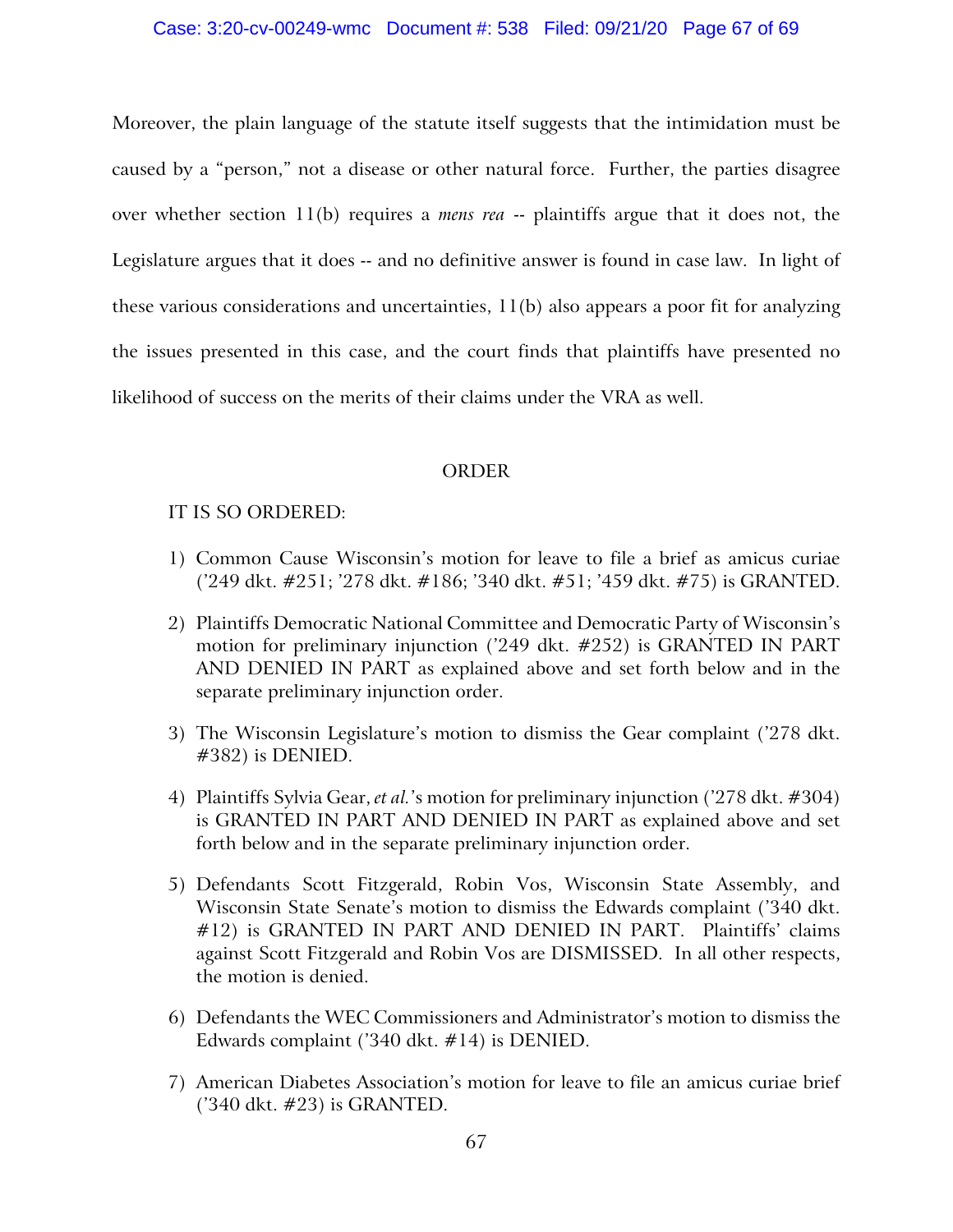- 8) Plaintiffs Chrystal Edwards, *et al.*'s motion for preliminary injunction ('340 dkt. #195) is GRANTED IN PART AND DENIED IN PART as explained above and set forth below and in the separate preliminary injunction order.
- 9) The Wisconsin Legislature's motion to dismiss the Swenson complaint ('459 dkt. ##27, 272) is DENIED.
- 10) Plaintiffs Jill Swenson, *et al.*'s motion for preliminary injunction ('459 dkt. #40) is GRANTED IN PART AND DENIED IN PART as explained above and set forth below and in the separate preliminary injunction order.
- 11) Defendants the Commissioners of the Wisconsin Election Commission and its Administrator are:
	- a) Enjoined from enforcing the deadline under Wisconsin Statute § 6.28(1), for online and mail-in registration. The deadline is extended to October 21, 2020.
	- b) Directed to include on the MyVote and WisVote websites (and on any additional materials that may be printed explaining the "indefinitely confined" option) the language provided in their March 2020 guidance, which explains that the indefinitely confined exception "does not require permanent or total inability to travel outside of the residence."
	- c) Enjoined from enforcing the deadline for receipt of absentee ballots under Wisconsin Statute § 6.87(6), and the deadline is extended until November 9, 2020, for all ballots mailed and postmarked on or before election day, November 3, 2020.
	- d) Enjoined from enforcing Wisconsin Statute  $\S 6.87(3)(a)$ 's ban on delivery of absentee ballots to mail only for domestic civilian voters, with that lifted to allow online access to replacement absentee ballots or emailing replacement ballots, for the period from October 22 to October 29, 2020, provided that those voters who timely requested an absentee ballot, the request was approved, and the ballot was mailed, but the voter did not receive the ballot.
	- e) Enjoined from enforcing Wisconsin Statute § 7.30(2), to the extend individuals need not be a resident of the county in which the municipality is located to serve as election officials for the November 3, 2020, election.